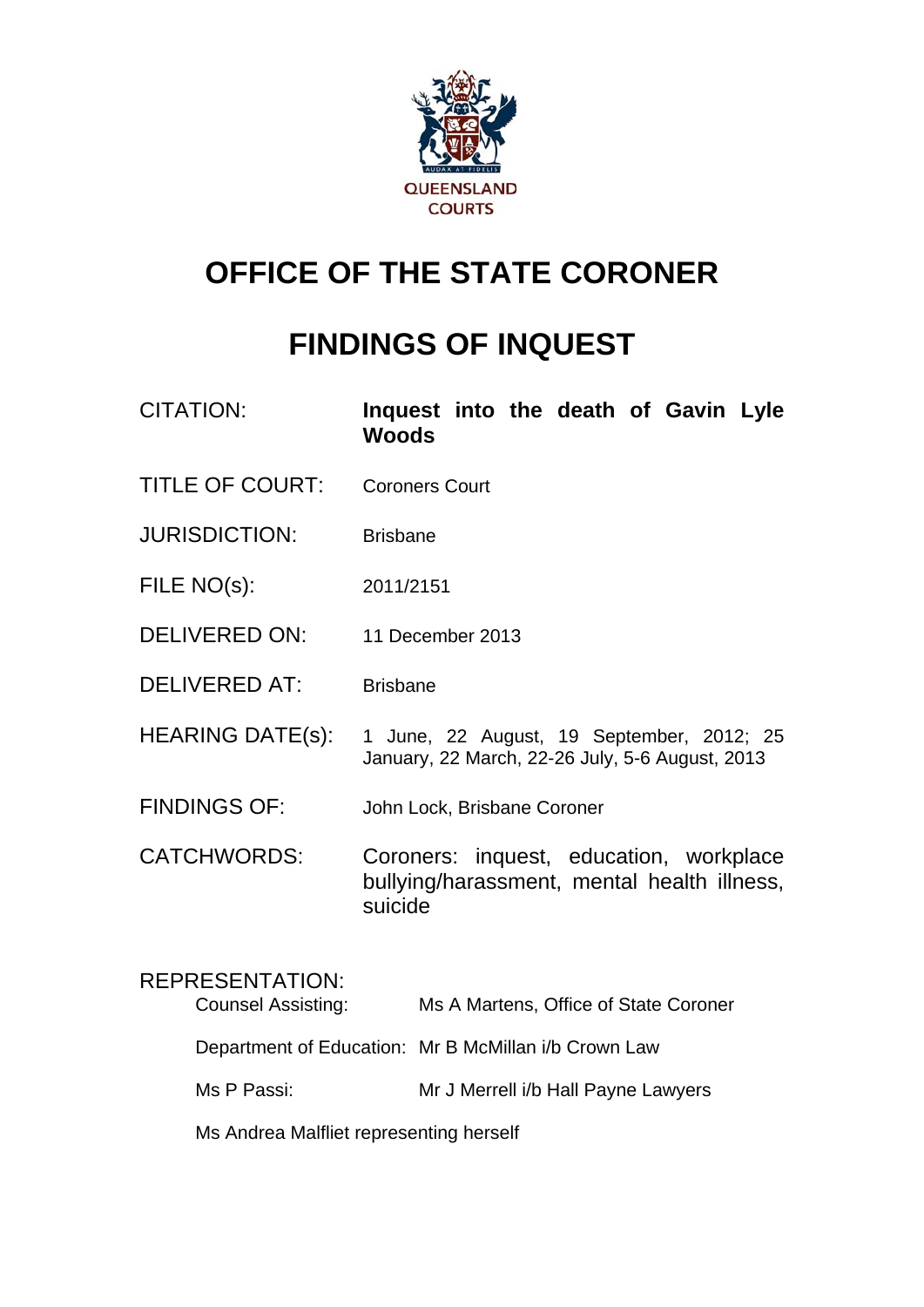# **Table of Contents**

| Relevant department policies, procedures and support processes regarding       |    |
|--------------------------------------------------------------------------------|----|
|                                                                                |    |
| Department definition of workplace harassment and information regarding        |    |
|                                                                                |    |
|                                                                                |    |
|                                                                                |    |
|                                                                                |    |
|                                                                                |    |
|                                                                                |    |
|                                                                                |    |
|                                                                                |    |
| The circumstances of Mr Woods' background and health, particularly mental      |    |
|                                                                                |    |
|                                                                                |    |
|                                                                                |    |
|                                                                                |    |
| The extent to which the decision to transfer Mr Woods from Cairns to the       |    |
| Burpengary State School was, and should have been, informed by anything that   |    |
|                                                                                |    |
|                                                                                |    |
|                                                                                |    |
|                                                                                |    |
| The circumstances of Mr Woods' transfer to and employment at Burpengary SS     |    |
|                                                                                |    |
|                                                                                |    |
|                                                                                |    |
|                                                                                |    |
|                                                                                |    |
|                                                                                |    |
|                                                                                |    |
| The circumstances of Mr Woods' background and health, particularly mental      |    |
|                                                                                |    |
| The extent to which the decision to transfer Mr Woods from Cairns to the       |    |
| Burpengary SS was, and should have been, informed by anything that occurred    |    |
|                                                                                | 26 |
| The circumstances of Mr Woods' transfer to and employment at Burpengary SS     |    |
|                                                                                |    |
| Anything else which could or might have contributed to Mr Woods' depression or |    |
|                                                                                |    |
|                                                                                |    |
|                                                                                |    |
|                                                                                |    |
|                                                                                |    |
|                                                                                |    |
|                                                                                |    |
|                                                                                |    |
|                                                                                |    |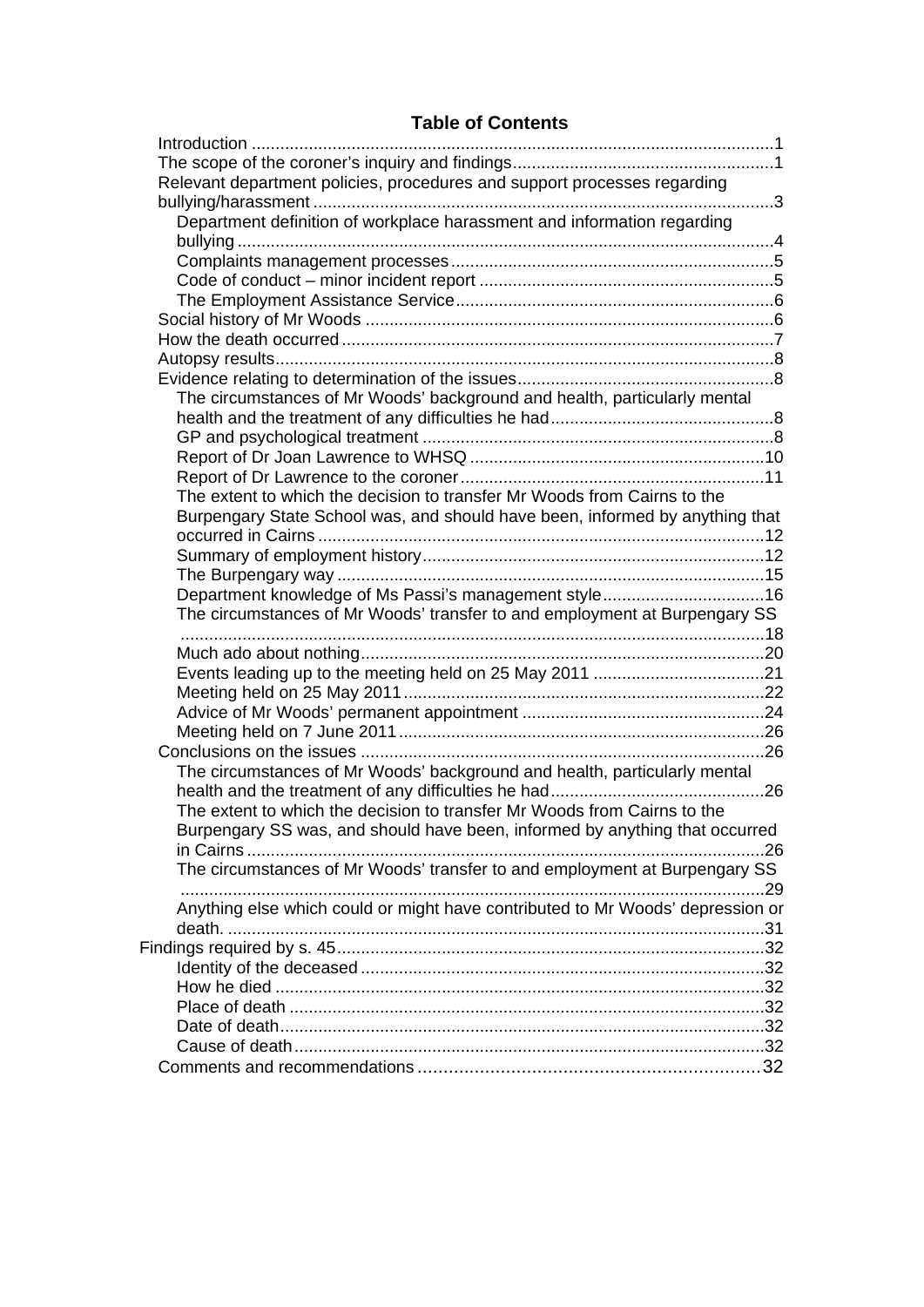# <span id="page-2-0"></span>**Introduction**

Gavin Lyle Woods was found deceased in his motor vehicle on 26 June 2011 on a private rural property. Lengths of green hose running from the exhaust into his closed vehicle were observed. An autopsy examination concluded he died of exhaust fumes toxicity. A suicide note was found next to him. The suicide note referred to a long struggle, problems at work and relationship difficulties.

Gavin Woods was a school teacher and had been transferred from a school in Cairns to Burpengary State Primary School (Burpengary SS) at the beginning of 2011 as a Deputy Principal. There were reports of alleged workplace harassment or bullying by the principals at Whitfield SS in Cairns in 2010 and then at Burpengary SS.

In 2009 the behaviour towards staff by the principal at Burpengary SS was investigated and the principal disciplined. She agreed to a Training Plan to address performance, particularly towards managing staff. An anti-discrimination complaint was also settled by the Department of Education, Training and Employment (the Department).

Soon after Mr Woods' death the Department suspended the principal on full pay as it became apparent that from 2009 there were eight incidents involving teaching staff at Burpengary SS alleging concerns about the principal's management of staff.

Workplace Health and Safety Queensland and the Department commenced separate investigations in relation to issues concerning Burpengary SS and its leadership, including work related issues concerning Mr Woods. The Ethical Standards Unit (ESU) also investigated. Other members of the administration team were also suspended on full pay.

A decision to hold an inquest was made. At a Pre Inquest hearing the issues for the inquest were determined as follows:

- The findings required by s. 45(2) of the *Coroners Act 2003*; namely the identity of the deceased person, when, where and particularly how he died and what caused his death
- The circumstances of Mr Woods' background and health, particularly mental health and the treatment of any difficulties he had
- The extent to which the decision to transfer Mr Woods from Cairns to the Burpengary SS was, and should have been, informed by anything that occurred in Cairns
- The circumstances of Mr Woods' transfer to and employment at Burpengary SS
- Anything else which could or might have contributed to Mr Woods' depression or death.

# <span id="page-2-1"></span>**The scope of the coroner's inquiry and findings**

An inquest is not a trial between opposing parties but an inquiry into the death. The scope of an inquest goes beyond merely establishing the medical cause of death.

<span id="page-2-2"></span>The focus is on discovering what happened, not on ascribing guilt, attributing blame or apportioning liability. The purpose is to inform the family and the public of how the death occurred and in appropriate cases with a view to reducing the likelihood of similar deaths.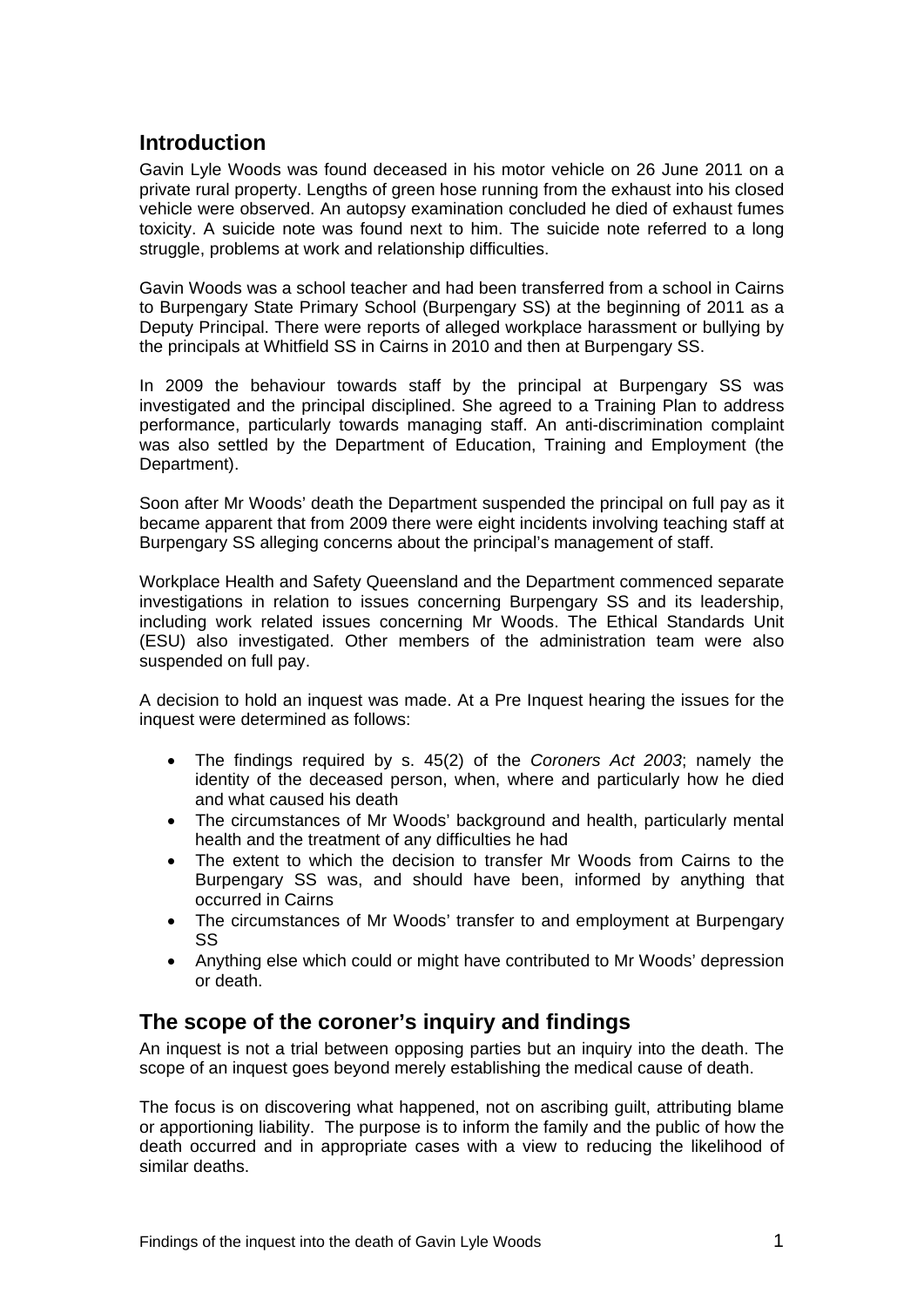As a result, a coroner can make preventive recommendations concerning public health or safety, the administration of justice or ways to prevent deaths from happening in similar circumstances in future.

However, a coroner must not include in the findings or any comments or recommendations, statements that a person is or maybe guilty of an offence or is or maybe civilly liable for something.

Proceedings in a coroner's court are not bound by the rules of evidence but that does not mean that any and every piece of information however unreliable will be admitted into evidence and acted upon. However, it does give a coroner greater scope to receive information that may not be admissible in other proceedings and to have regard to its origin or source when determining what weight should be given to the information.

A coroner should apply the civil standard of proof, namely the balance of probabilities. However the more significant the issue to be determined, the more serious an allegation or the more inherently unlikely an occurrence, then the clearer and more persuasive the evidence needs to be for a coroner to be sufficiently satisfied it has been proven to the civil standard.

#### **Interlocutory applications and non-publication orders**

Coroner Rinaudo made an order on 1 June 2012 that the physical state of the deceased at the time of his death, after his death and also at the time that his body was located, including but not limited to his appearance, not be published in any form. That order remains.

An order was also made that the contents of any note left by the deceased at the time of his death about the circumstances of his death or any other matters, referred to as a suicide letter or note, also not be published. I subsequently rescinded that order.

In this case I did have the benefit of a large amount of source material including interviews with many people, which emanated from a number of investigations including those of Workplace Health and Safety, an ESU investigation of 2009 by Ms L Graham; an independent external investigation by Ms Helen Couper and an ESU investigation of 2011. Each of those investigations produced reports and appropriately, opinions were expressed by the writers. I have put to one side any views as to those opinions and have endeavoured to rely on the source material.

It was for that purpose that on 17 September 2012 I ordered that the contents of the report of Ms Helen Couper of Couper Consultancy dated 9 September 2011, including any appendices or attachments in that report, not be published in any form.

An application was specifically made by the legal representatives for Principal Passi that the report of the ESU investigation from 2011 not be included in the evidence. The ESU report deals specifically about allegations of official misconduct made against Ms Passi over a number of issues and in relation to other teachers and children, but including those related to Mr Woods. Interviews were conducted with a number of persons including complaints by a number of teachers. A number of conclusions were reached by the investigator. It is understood that Ms Passi contests the conclusions reached by the investigator and that the disciplinary process within the Department has not yet been completed.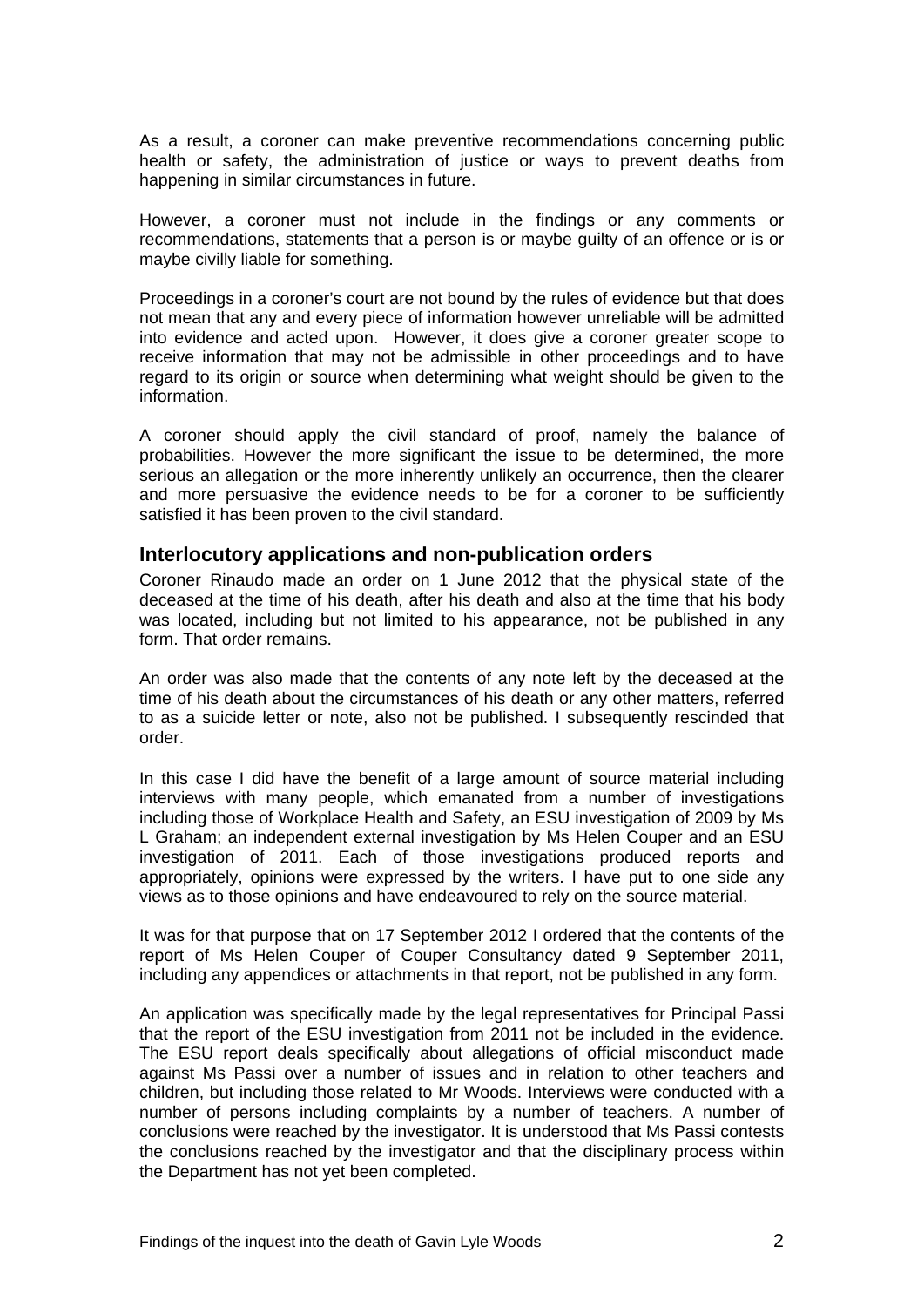In response to the application I directed that a de-identified version be prepared to prevent any identification, or breach, of students' and their families' privacy in relation to allegations made by, or about, children but otherwise the report should be accepted as part of the evidence. I further determined that I not examine further, any issues or events that occurred at the Burpengary SS, other than events that specifically relate to Mr Woods.

It was unwieldy to conduct the inquest without referencing the names of some of the teachers and children referred to in the material. Accordingly on 22 July 2013, I made a non-publication order prohibiting the publication of the names of teachers referred to in the evidence, other than those who provided evidence at the inquest, as well as a non-publication order in relation to the names of children and children's families mentioned in the oral evidence. Those orders remain in force.

# **Submissions**

I have been provided with very comprehensive submissions from Counsel Assisting, Ms Martens. Those submissions set out the relevant facts in a very detailed fashion and generally are not in dispute, other than as is otherwise contended in the submissions made by Mr McMillan for the Department and Mr Merrell for Principal Passi. I therefore do not intend to repeat the facts, other than in a general fashion and to the extent necessary only to make decisions on the issues that have been raised for determination.

I thank Ms Martens and other counsel for their very helpful submissions and assistance in what otherwise could have been a daunting process of sifting through the voluminous material before me.

Ms Malfliet was given leave to appear and represented herself and the interests of her late partner. This was a highly contentious and at times complex factual case with voluminous material. Given her close emotional connection to the tragic events this would have made the case even more daunting for her. She should be commended for the manner in which she approached the task.

# <span id="page-4-0"></span>**Relevant department policies, procedures and support processes regarding bullying/harassment**

There are of course a whole range of management styles adopted in workplaces. Some of these styles have strong management control, which may generate good results but can cause employee dissatisfaction. Other styles may be more participative and open. In this case I have heard about the particular management styles of the principals at Whitfield and Burpengary SS, both of which appear to have a similar strong chain of command and strong operational control. There was also evidence of good results as a learning centre at both schools, with some, but not overwhelming, dissatisfaction from staff.

This case is not about asserting that any particular management style is best suited for an education setting or examining the particular management styles per se of the main players in this case in a critical manner. All management styles may have value and may be appropriate. It is only when the style ventures into behaviours which are harassing, that concerns could be raised. It was towards that spectrum of behaviours that the focus of this inquest was targeted.

Ms Malfliet submits there is sufficient evidence to find that workplace bullying was a significant contributing factor to Mr Woods' deterioration of his mental health and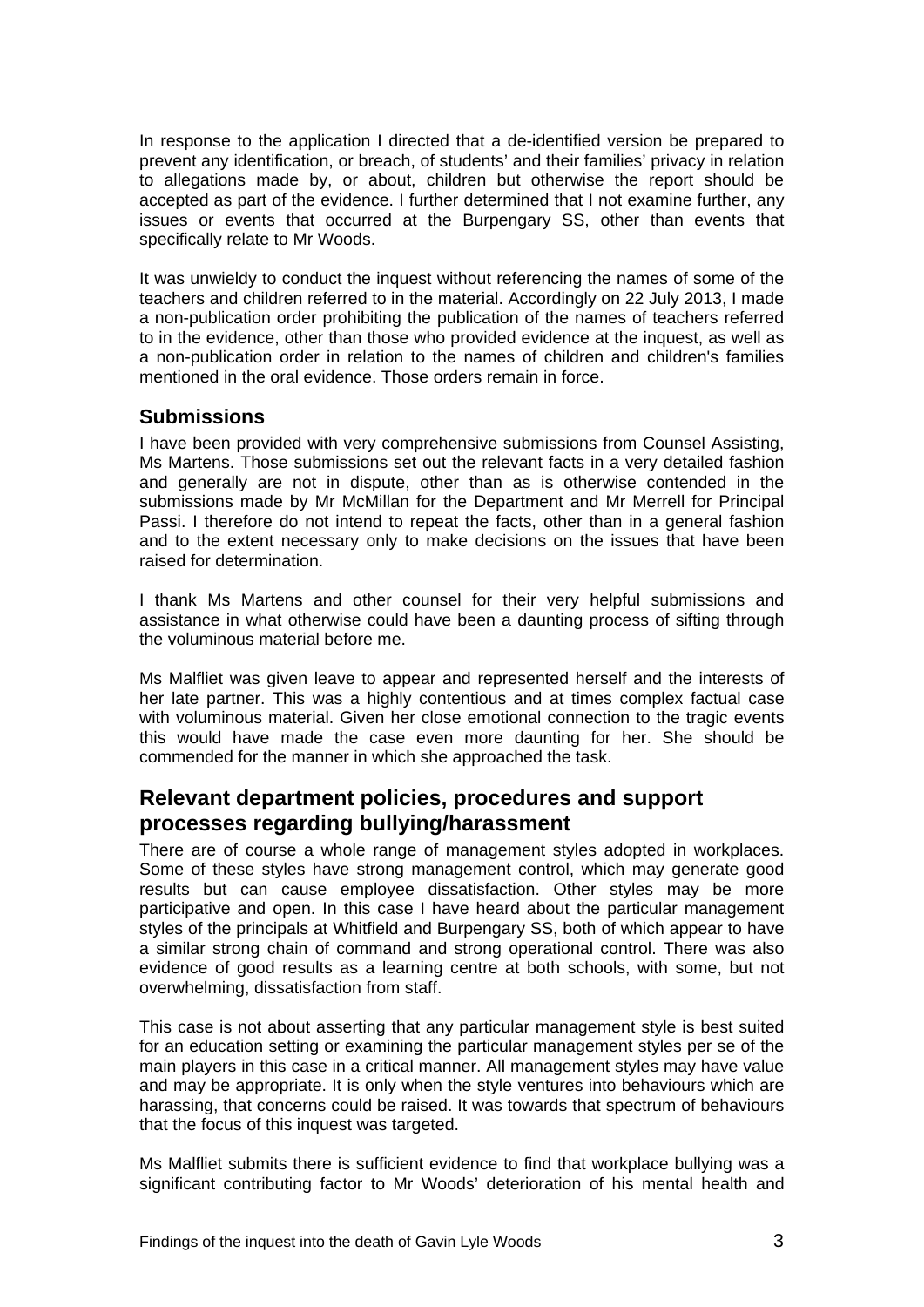ultimate action to end his life. She submitted there was evidence the bullying occurred at both Whitfield SS and Burpengary SS and in particular by both principals.

Of course to make such a finding I have to be satisfied there was workplace bullying in the first instance. If I am not so satisfied, it may still be that workplace issues of some character were one of the factors which contributed to the decision.

It is uncontroversial to say that workplace bullying is a significant issue in modern workplaces and there are significant health effects on individuals who are targeted.<sup>[1](#page-2-2)</sup>

In the article I have quoted, bullying is identified using three criteria which are found in almost all workplace health and safety policies in Australia. The criteria used to identify bullying behaviours are;

- $\bullet$  they are repeated rather than singular occurrences<sup>[2](#page-5-1)</sup>
- they are unreasonable (taking into account the circumstances of the situation)
- they pose or have the potential to pose a risk to health and safety.

Examples of the types of behaviours that could constitute bullying are noted to be wide but can include a range of destabilising and undermining behaviour. The term itself in various policies is interchangeable with other terms of behaviour such as harassment, mistreatment and emotional abuse.

## <span id="page-5-0"></span>**Department definition of workplace harassment and information regarding bullying**

Bullying is not separately defined and is treated as 'harassment' in Workplace Health and Safety legislation in Queensland.<sup>[3](#page-5-2)</sup> The Department's policies mirror the *Prevention of Workplace Harassment Code of Practice 2004* and hence workplace harassment is defined in a number of different Department policies and documents as repeated behaviour, other than behaviour amounting to sexual harassment, by another or others in the workplace that:

• Is unwelcome and unsolicited

l

- The person considers to be offensive, intimidating, humiliating or threatening
- A reasonable person would consider to be offensive, intimidating, humiliating or threatening
- Workplace harassment does not include reasonable action taken by management to address issues of employee performance. It does not include reasonable action taken by the chief executive in connection with a person's employment.

The current policy, which was implemented in July 2012, notes that workplace harassment is not a single incident of harassing type behaviour nor does it include acts of unlawful discrimination, vilification or sexual harassment.

The Workplace Harassment, Sexual Harassment and Violence policy sets out the expectations of Department employees to create and maintain a work environment that is free from workplace harassment, sexual harassment and violence.

<sup>1</sup> Janet O Chan-Mok, Carlo Caponecchia, Chris Winder, *The concept of workplace bullying: implications from Australian workplace health and safety law, P*sychiatry, Psychology and Law, published online 13 September 2013

<span id="page-5-1"></span> $2$  The writers considered the repetitive behaviour criteria as a possible problematic approach although accepting there were good reasons why it was initially adopted.

<span id="page-5-2"></span><sup>&</sup>lt;sup>3</sup> Prevention of Workplace Harassment Code of Practice 2004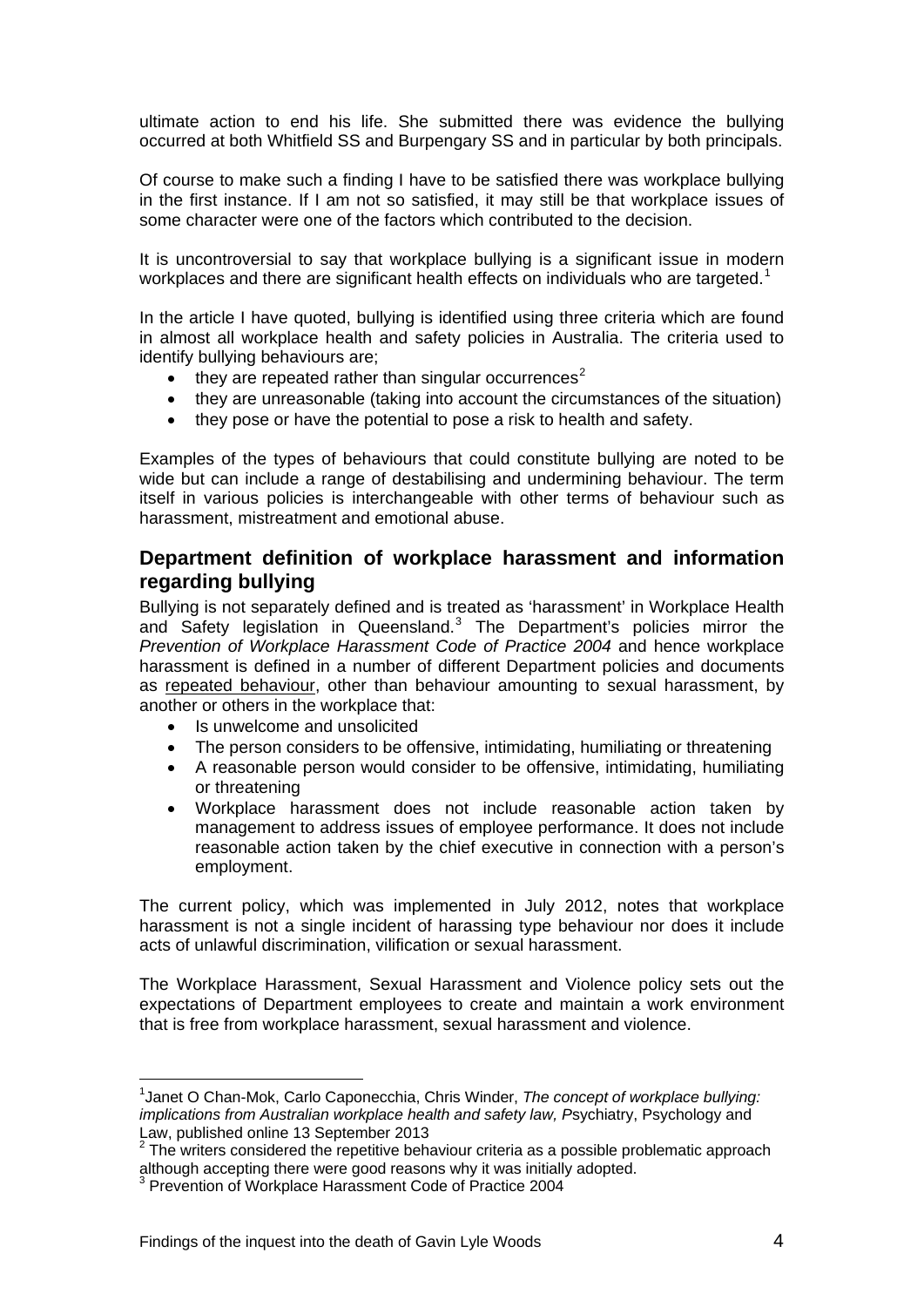It states that the responsibilities of the employee are to:

- Treat others with respect and dignity
- Refrain from behaviours that may constitute workplace harassment, sexual harassment or violence
- Comply with departmental policy and relevant legislation, in particular the Department of Education and Training Code of Conduct
- Understand that they are encouraged to resolve workplace issues informally prior to lodging or initiating a formal grievance process under the Office of the Public Service Commissioner Grievance Directive
- Understand that if found to be in breach of this policy they may be subject to disciplinary action outlined in relevant award and agreement provisions.

In addition to their responsibilities as employees, managers and principals are to:

- Model appropriate workplace behaviour
- Monitor the workplace for incidences of inappropriate behaviour and take appropriate action to resolve grievances and complaints
- Deal with all complaints seriously and confidentially and in accordance with relevant d[i](#page-36-0)rectives and guidelines.<sup>1</sup>

#### <span id="page-6-0"></span>**Complaints management processes**

Employees of the Department may make complaints or raise grievances about bullying or adverse treatment in the workplace or other adverse conduct using one or a combination of the following processes:

- Making a verbal or written complaint to their line manager
- Making a verbal or written complaint to regional management or human resources staff
- Making a verbal or written complaint to the ESU.

Where it is identified in any number of complaint processes or work claims that there is an allegation of official misconduct, including a claim for a psychological injury, alleging bullying and harassment by another employee, then such suspected reportable breaches of the Department's Code of Conduct should be reported to the ESU.

The relevant policies on grievance resolution and managing employee complaints require employees to make genuine and reasonable attempts to resolve workplace issues locally with their line managers and participate in facilitated discussions unless it is inappropriate to do so.

Where concerns are of a serious nature and/or the employee is seeking formal redress for their concerns; and/or attempts at a personal resolution have been unsuccessful, the Department has two formalised processes for investigation and resolution of those concerns:

- The Managing Employee Complaints (MEC) process
- Referral to the ESU.

#### <span id="page-6-1"></span>**Code of conduct – minor incident report**

This process aims to allow workplace supervisors to better manage minor breaches of the Code of Conduct and Standard of Practice promptly, efficiently and consistently. It should be noted that in the first instance, issues such as an employee's lack of planning, unmet work deadlines or unsatisfactory behaviour management skills within a work environment should be dealt with through usual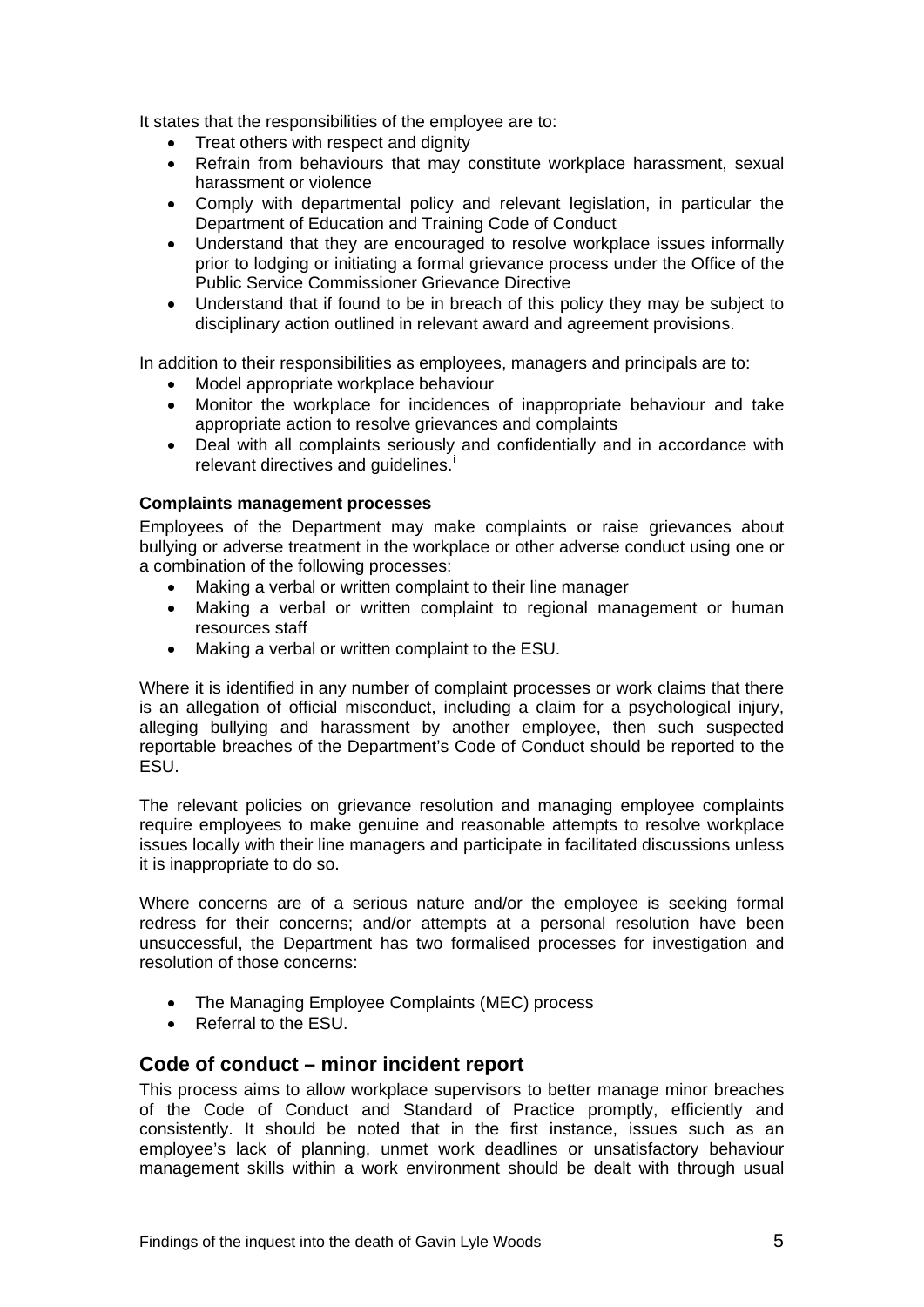managerial processes including the Managing Unsatisfactory Performance (MUP) process.

One of the examples of a minor breach is excessive use of email, internet or telephone.

The policy requires supervisors to refer complaints of alleged breaches of the Code of Conduct and Standard of Practice to the ESU or HR manager (if initially assessed as minor).

## <span id="page-7-0"></span>**The Employment Assistance Service**

The Employment Assistance Service (EAS) is a free counselling support service for all employees of the Department. The EAS provides counselling support for work and non-work related matters. EAS counsellors must maintain the privacy and confidentiality of employees who approach the EAS unless the employee is going to self harm or harm another person.

Ms Duncan and Ms Silson (both Employment Assistance Advisors in Far North Queensland) were of the opinion that they could not share confidential information that was revealed to them with other members of HR unless they had the employee's permission to do so. Ms Silson says she would share her concerns with her line manager, without breaching confidentiality, if she was concerned about a particular school.

#### **Recent steps taken by the Department in relation to prevention of bullying**

The Department advised that during 2011, a project officer was engaged to develop resources for the Department which supported the management and prevention of workplace bullying in Departmental workplaces. The project officer was responsible for developing various resources for staff and managers, including; fact sheets defining bullying and cyberbullying, and providing advice to managers and victims on how to respond to bullying or cyberbullying. These factsheets have recently been published on the Department's intranet site and the publication of the resources was supported through a range of communications to Department staff.

Additionally, the project officer developed a pilot training program aimed at educating staff and managers on the management and prevention of workplace bullying. As a result of the pilot training program a draft Prevention of Workplace Bullying procedure has been developed and is in its final stages of internal consultation. Once finalised, the procedure will be published and communicated to Departmental staff. Work is currently continuing on the development of a training program, which would include an online Prevention of Workplace Bullying training module. The module is due to be finalised and will be published on the Department's eLearning platform by the end of 2013.

# <span id="page-7-1"></span>**Social history of Mr Woods**

Gavin Lyle Woods was aged 46 when he died. He was at the time, a Deputy Principal at Burpengary SS. He commenced his teaching degree in his late 20's and completed it in his mid 30's.

His mother, Mrs Hutchinson describes a family history of fights and alcohol abuse by Mr Woods' father resulting in significant family dysfunction. Mr Woods' father would put Mr Woods down and made him feel worthless. Mrs Hutchinson disputed a family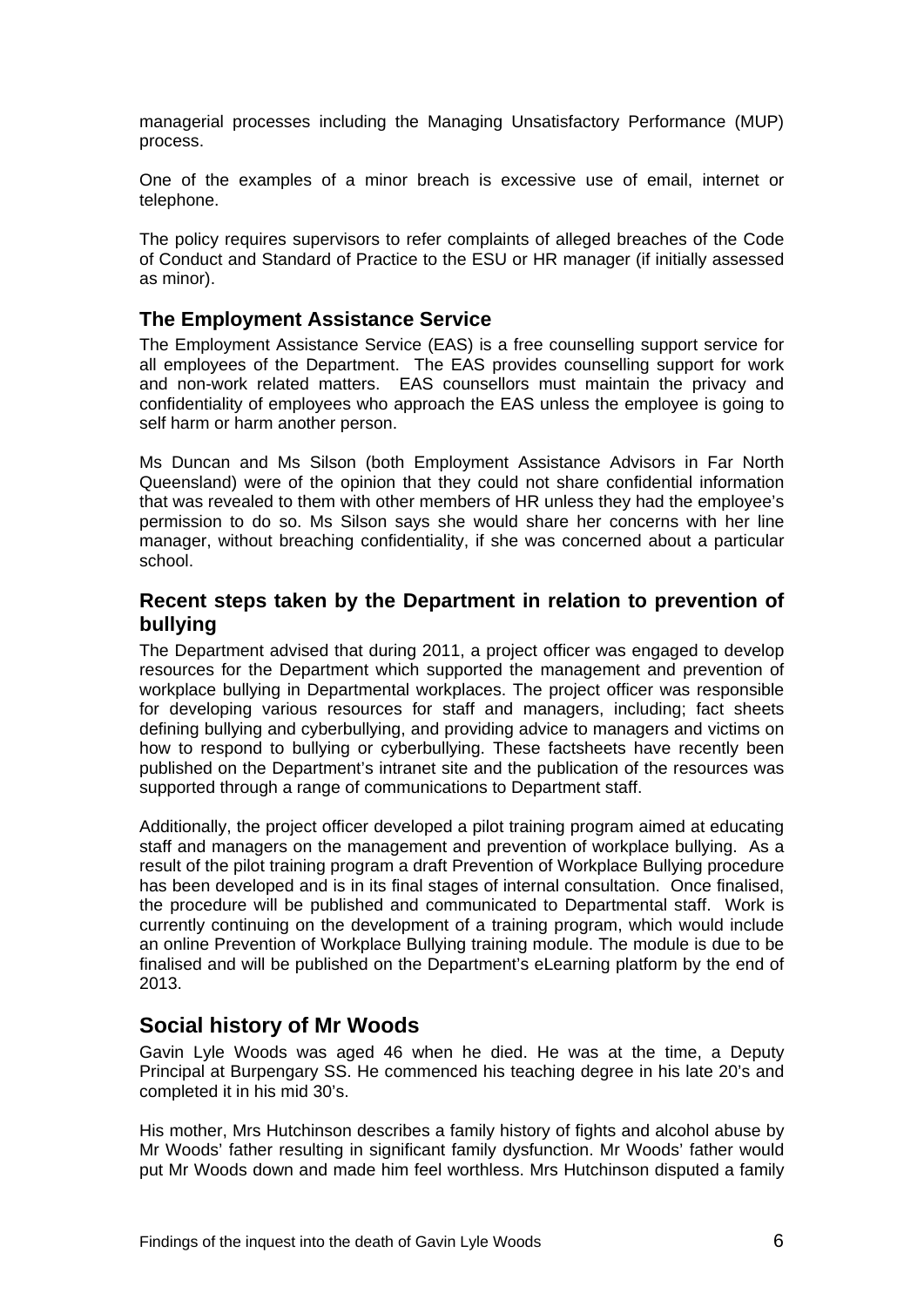history of depression and suicide, noting that she was the only one who was depressed, and that was a result of her relationship with Mr Woods' father.

Mr Woods' father died in 1978 due to a motor vehicle collision with a tree.

Mrs Hutchinson married Mr Raymond Hutchinson in 1980. Mr Hutchinson helped raise Mr Woods and they had a strong father-son bond.

Mr Woods' mother described Mr Woods as a self-confident person who was honest and with strong ethical and moral values. Mrs Hutchinson said her son was a very personal man who rarely, if at all, discussed his personal life with anyone and he kept his emotions all inside.

In 2000 he met Andrea Malfliet and in 2004 he entered into a defacto relationship with her. She was employed as a Guidance Officer within the Department of Education Queensland. Part of Ms Malfliet's training and experience includes identifying children whose mental health is deteriorating. She has also completed a suicide prevention course.

Ms Malfliet described Mr Woods as the ultimate romantic who was very affectionate and loving. She also said he was an intelligent, hard-working man with exceptional social skills and a unique sense of humour with a passion for teaching. She saw Mr Woods as a creative problem solver who enjoyed working on relationships to achieve a better outcome for everyone. He loved sport and regularly played golf, tennis and touch football. Mr Woods had a great love of technology and his computer skills were an asset to every school he worked in.

Ms Malfliet described their relationship as loving and a life partnership, however they did have arguments about normal pressures such as finances and needing to stay within budget. She also indicated that Mr Woods' use of anti-depressants and their side effects impacted on their relationship.

Ms Malfliet believed the first term at Burpengary SS went well but after the Easter holidays Mr Woods believed things had changed. He told her people were treating him differently and they stopped talking when he came into the staffroom. This made Mr Woods anxious. Despite this, and Ms Malfliet's opinion that things were starting to unravel, Mr Woods was not seeing a psychologist or GP in relation to his mental health.

Mrs Hutchinson says that Mr Woods went from being happy go lucky to very withdrawn and full of self-doubt, around Easter, and possibly earlier. Mr Woods told his parents that he was having trouble with the principal and that she was picking on him all the time for apparently no reason.

## <span id="page-8-0"></span>**How the death occurred**

Ms Malfliet last saw Gavin Woods on 9 June 2011. Mr Woods was reported missing on 11 June 2011 separately by Ms Malfliet to Caboolture Police and by his stepfather Raymond Hutchinson to Tin Can Bay Police. He had also not attended at his school for a number of days and calls made by the school were unanswered.

Gavin Woods was located deceased on 26 June 2011 on a rural private property in Wamuran in his Nissan Patrol. The property owners had noticed tyre tracks on a track on their property and found the vehicle and called police.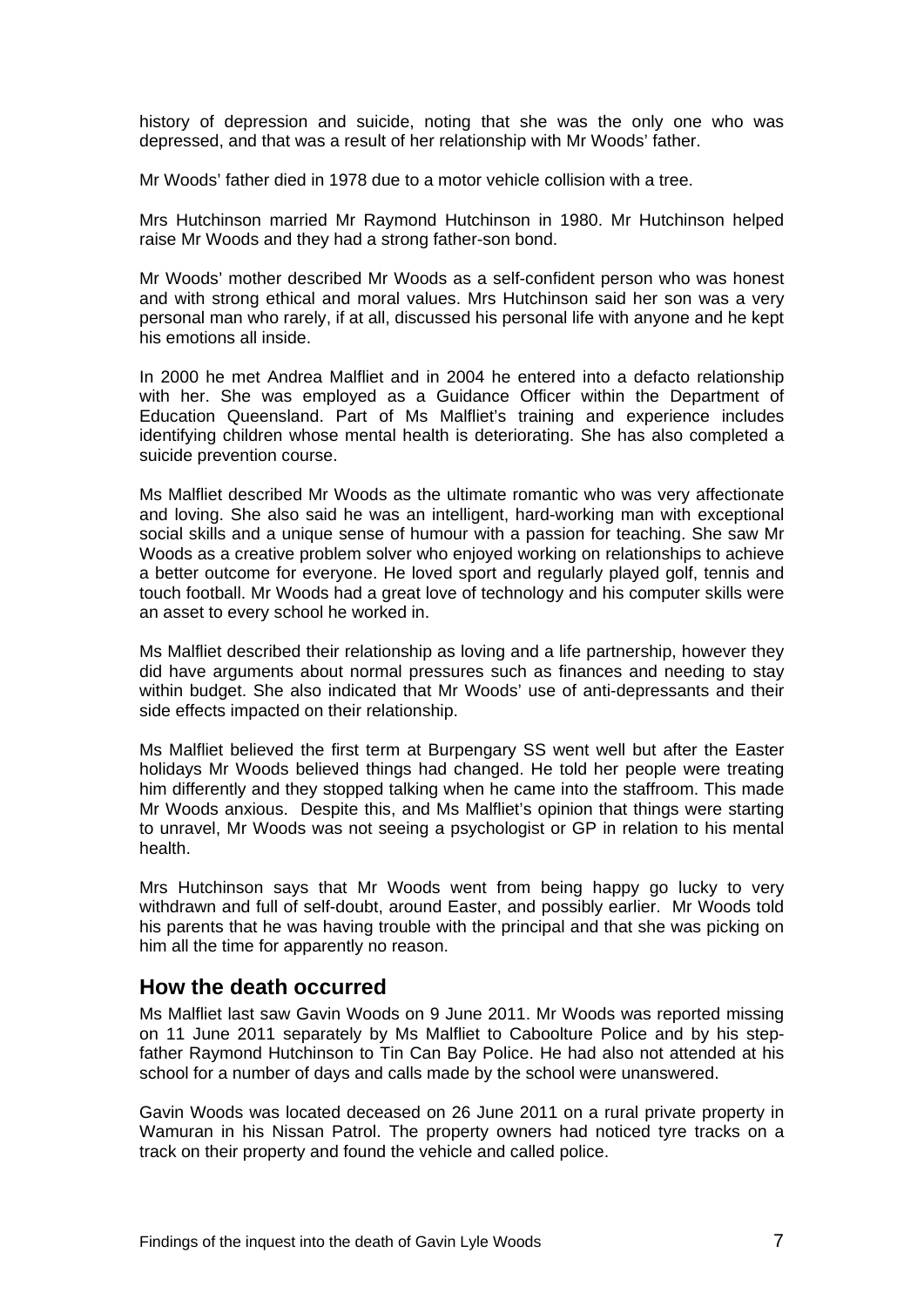Police observed the vehicle with all doors and windows closed and four lengths of green house hose were taped with silver electrical tape to the rear exhaust pipe and the four lengths of hose tracked into the rear left passenger side window, again taped with silver electrical tape. Mr Woods was observed to be lying across the rear seat of the vehicle. On the front passenger seat, police located an envelope containing a suicide letter and various photos of him and family members. The police also located an empty bottle of what appeared to be Valium.

The note found with him contained the following: *For a long time, I have struggled to get through life. At times, it has been a minute to minute, hour to hour or day to day struggle. I have mostly managed to keep going & to keep my head above water. When I am struggling with a huge problem at work & then another problem hits me, I just can't cope any more. I just can't make it, now that I've lost everything. There is*  nothing left to fight with. This is the 13<sup>th</sup> time she has told me either to leave or the *relationship is over. I have to stay as I love her with all my heart and soul and can't go on without her (Andrea).* 

The remainder of the suicide note provides instructions naming his mother and stepfather as executors and how his estate is to be divided.

There is no doubt Mr Woods' death was an act of suicide. There is no evidence suggestive of direct third party involvement.

# <span id="page-9-0"></span>**Autopsy results**

On 28 June 2011, Dr Beng Ong conducted a post mortem examination.

It was not possible to be precise about the date of death other than it was between 11 and 26 June 2011.

Toxicology testing of liver tissue detected low therapeutic or subtherapeutic levels of diazepam and citalopram. Dr Ong says he was advised Mr Woods was taking medication including Loxalte (escitalopram), Mogadon (nitrazepam), Valium (diazepam) and Lexaproa (escitalopram). The toxicology findings would be compatible with his known medication except for the absence of nitrazepam. None of these detected drugs were near toxic ranges.

Dr Ong determined the cause of death was consistent with exhaust fumes toxicity.

# <span id="page-9-1"></span>**Evidence relating to determination of the issues**

## <span id="page-9-2"></span>**The circumstances of Mr Woods' background and health, particularly mental health and the treatment of any difficulties he had**

Mr Woods' suicide note reflects a number of issues including problems at work and relationship difficulties as possible reasons for his decision. He recognises in the note how multiple problems impact on his capacity to cope. Without placing undue weight on the note itself, the matters raised are consistent with the evidence that emanated from an examination of his mental health history as well as the circumstances around the time leading up to his decision to end his life.

# <span id="page-9-3"></span>**GP and psychological treatment**

Dr Bestmann was Mr Woods' general practitioner from 2002 until December 2010.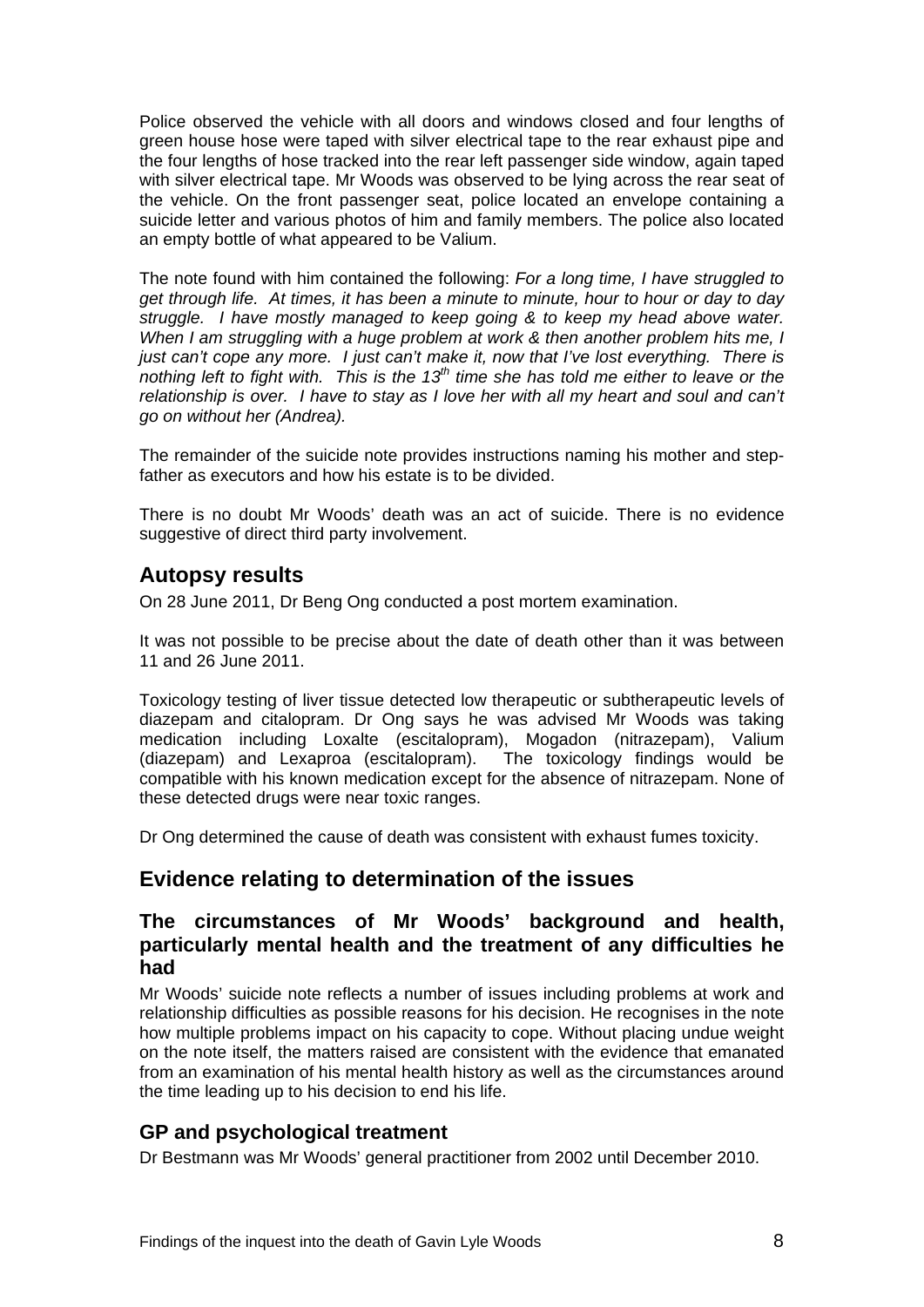Dr Bestmann says there was a strong family history of depression, attempted suicide and suicide in Mr Woods' family, although Mr Woods never disclosed a personal history of suicidal ideation or intent. The issues of the family history are somewhat disputed by Mr Woods' family and I accept that is an issue that may be subject to differing interpretation.

Prior to this, Mr Woods had attended other appointments with psychologists, which were apparently not particularly helpful to him.

Dr Bestmann says that Mr Woods never complained about any troubles in his relationship with Ms Malfliet, which he believed was stable.

Dr Bestmann was of the opinion that Mr Woods had a nature, which made him more vulnerable to pressures, especially of workplace issues. His other vulnerability was when his relationships broke down. Mr Woods would generally react to these situations by having trouble sleeping, uncontrollable thoughts and increasing depressive symptoms.

Dr Bestmann says that at times Mr Woods required small and infrequent amounts of Mogadon to help with his insomnia but otherwise handled his vulnerability by playing sport (golf and keeping fit, cricket with his stepson) and four wheel driving.

In September 2007, Dr Bestmann referred Mr Woods to Ms Sticher, a psychologist. He did not attend until April 2008. Ms Sticher noted that Mr Woods reported workplace stress and problems in his relationship with his partner. Ms Sticher contacted Dr Bestmann advising *Gavin reported ongoing problems with anxiety, stress and sleep disturbance. He described a long term pattern of becoming very unsettled about otherwise minor issues and then being unable to sleep or stop thinking about the issue for several days. He believed that work was his primary stressor and he also had difficulties with insecurity in his personal and professional relationships.* 

Ms Sticher's recollection was that the relationship issues were most frequently an ongoing background issue for Mr Woods and that his work issues, high anxiety and low self-esteem were the more prominent foreground issues.

Mr Woods also attended an appointment with psychologist, Cecilia Gilders on six occasions from August 2010 to October 2010. Mr Woods claimed Principal Constance at Whitfield SS was constantly negative, grunted at and ignored him, was highly critical and micro-managed him. Mr Woods also stated that Principal Constance undermined his confidence and competence and ridiculed him in front of staff. Ms Gilders says she worked on management strategies that Mr Woods could apply to help minimise the impact of these events.

Mr Woods was also investigated for difficulties with sleep. Dr Gan, a sleep physician made a diagnosis of obstructive sleep apnoea in May 2011 at which stage a CPAP trial was commenced.

Dr Gan noted the symptoms of sleep disturbance, waking unrefreshed, occasional headaches in the morning and loss of short-term memory and concentration. Mr Woods denied depression to her but she noted he was being prescribed the antidepressant, Lexapro, which he said he was taking for an anxiety disorder.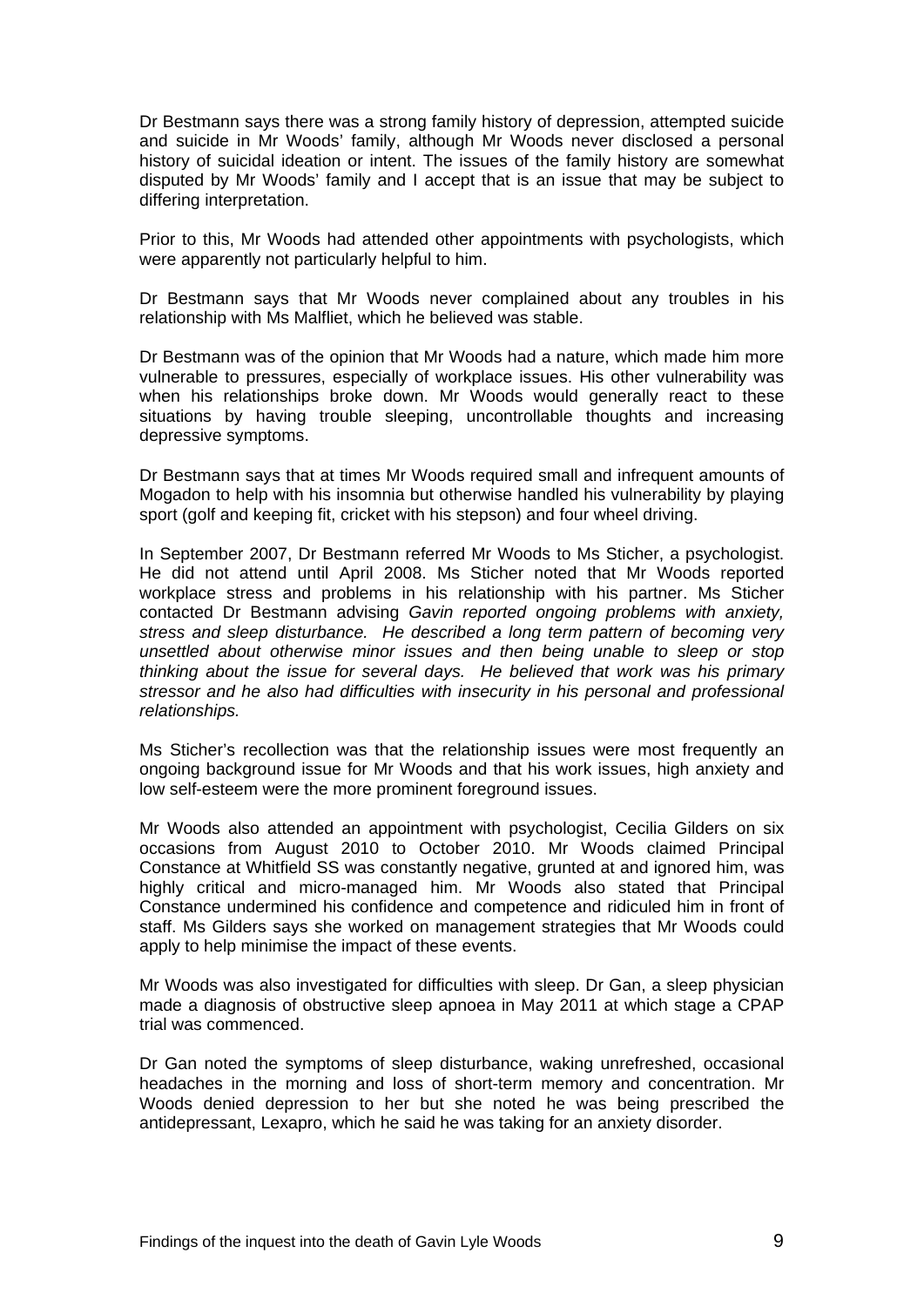# <span id="page-11-0"></span>**Report of Dr Joan Lawrence to WHSQ**

Dr Joan Lawrence is a very experienced consultant psychiatrist held in high regard by the courts. Dr Lawrence initially was requested to provide a report by Workplace Health and Safety. She reviewed the information provided by medical statements and records and was of the opinion that Mr Woods' diagnosis was entirely consistent with the presence of a severe and chronic major depressive disorder.

Dr Lawrence said there were strong indicators of a significant biological basis to the condition. These arise from the particular aspects of the symptomatology described, namely the type of sleep disturbance and waking unrefreshed; the levels of anxiety; the tendency to ruminative thinking and the pattern of anergia, apathy, anhedonia, interference with concentration and short-term memory, and high levels of anxiety and vulnerability to stress.

Dr Lawrence also noted there were indications of exposure to traumatic experiences in his early developmental years, primarily as a result of behaviours and problems associated with his father's alcohol abuse and associated behaviours. It was also noted that a sister committed suicide in 1998 in circumstances suggesting significant physical abuse from a partner at the time.

Dr Lawrence noted Mr Woods had been treated by Dr Bestmann over a period of eight years for depression and he was stabilised for a considerable period of time on one of the most effective antidepressants, venlafaxine (Efexor), for some years, albeit with the need to increase the dose over time. He had not been responsive to a number of antidepressants previously.

Dr Lawrence considered the information suggests that Mr Woods had difficulty accepting the nature and implications of his significant and severe chronic mental illness of major depressive disorder. A person suffering with this type and severity of depressive disorder may also develop significantly distorted thinking and interpretations of events so that there is not only a negative connotation and interpretation, at times, of events, but there may also be a paranoid stance so the person is unduly sensitive to feelings of criticism, perceived rejection or bullying and harassment.

With chronic and severe depression, suicidal risk is increased. When illness is unrecognised and untreated, and a person does not communicate their emotional and depressive mental health state to others, the risk of successfully completed suicide is high.

Dr Lawrence was of the opinion the extent, nature and severity of his particular depressive illness indicated two things.

Firstly, there is an increased possibility of suicide.

Secondly, there is a strong possibility of misinterpretation of events and relationships into a negative connotation, including hostile, critical or persecutory interpretations, allied with ruminations so that these negative cognitions become exaggerated. Feelings of helplessness, hopelessness and doom also increase in contributing to the risk of suicide. There is increased vulnerability to stress inherent in a person already suffering depressive symptoms.

Dr Lawrence was of the opinion that Mr Woods may well have lacked full insight into his condition or denied the extent or pervasiveness of the features of the condition. It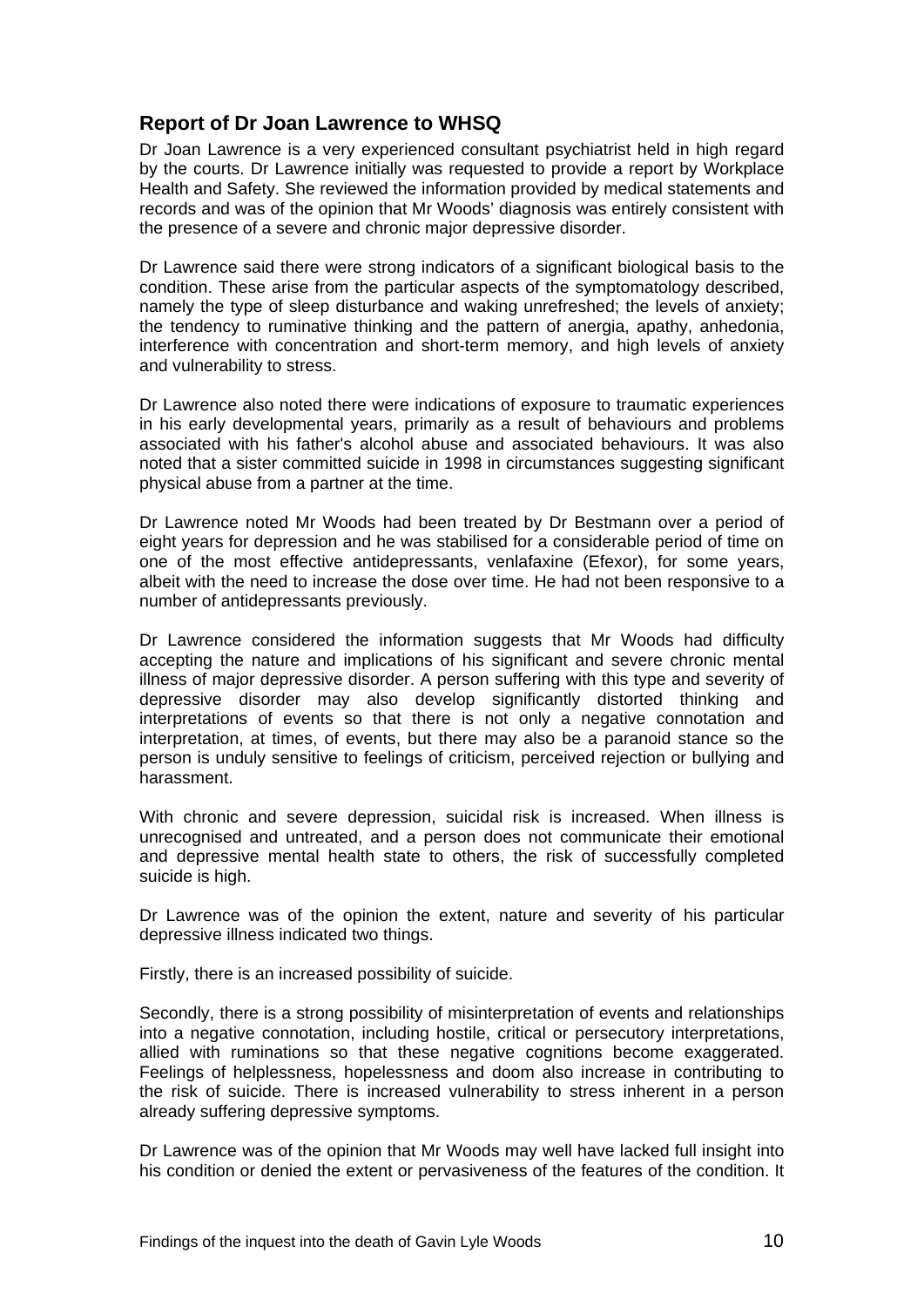is likely to have been less than optimally treated, particularly following the move from North Queensland to the Sunshine Coast, as he had not revealed the history to any of the three doctors consulted after his move.

The move itself and the adjustments necessary in any move to a new environment may also have created a stressor. His depression may well have been aggravated by the difficulties encountered in that adjustment process. The evidence suggests he may well have used coping mechanisms of denial and external attribution of blame to others for his difficulties. He may have reacted excessively to even legitimate criticism or negative feedback without acknowledgement of any change in his own depressed mood and mental state.

The total picture, as reconstructed, indicates that his depressive illness deteriorated with the development of suicidal intent and he regrettably completed suicide.

Dr Lawrence could not find any evidence to support a concept that his illness was contributed to, in any significant way, by the actions, including disciplinary type actions taken at Burpengary SS.

#### <span id="page-12-0"></span>**Report of Dr Lawrence to the coroner**

Dr Lawrence was subsequently provided with further material by my office including further medical material, the suicide note and other statements.

Her opinion did not change with the addition of that material.

Dr Lawrence was of the opinion Mr Woods had developed a depressive illness, most likely Major Depressive Disorder with considerable anxiety features. The illness had developed in 2002.

She considered Mr Woods concealed the presence of, and treatment for the depressive illness. Dr Lawrence said it is not uncommon for a person suffering from any mental illness to have difficulty acknowledging the presence of the illness and the necessity for treatment.

Dr Lawrence said Mr Woods withheld this information from his current treating general practitioner and the specialist he consulted for symptoms associated with sleep apnoea. He appears to have not revealed this information to his parents and also, to some extent, his partner.

At Whitfield SS in 2010 his principal was concerned about what he considered to be an underperformance. This caused Mr Woods' stress levels to increase his anxiety and in Dr Lawrence's opinion his depression. He reacted by going on stress leave but he did seek treatment from his GP with an antidepressant and accepted a referral to a psychologist. The referral to the psychologist was under an Employee Assistance Program. Dr Lawrence noted that given the referral paths were different there was no communication between his GP and the psychologist.

Mr Woods then agreed to a transfer but it seems did not inform his treating GP or psychologist. The consequence of this was there was no effective transfer of psychiatric treatment, care or supervision associated with the move.

Dr Lawrence considered that settling into a new school would bring extra stress and Mr Woods would have still been affected by the symptoms of his depression. His personality characteristics of catastrophic rising stressors and not acknowledging the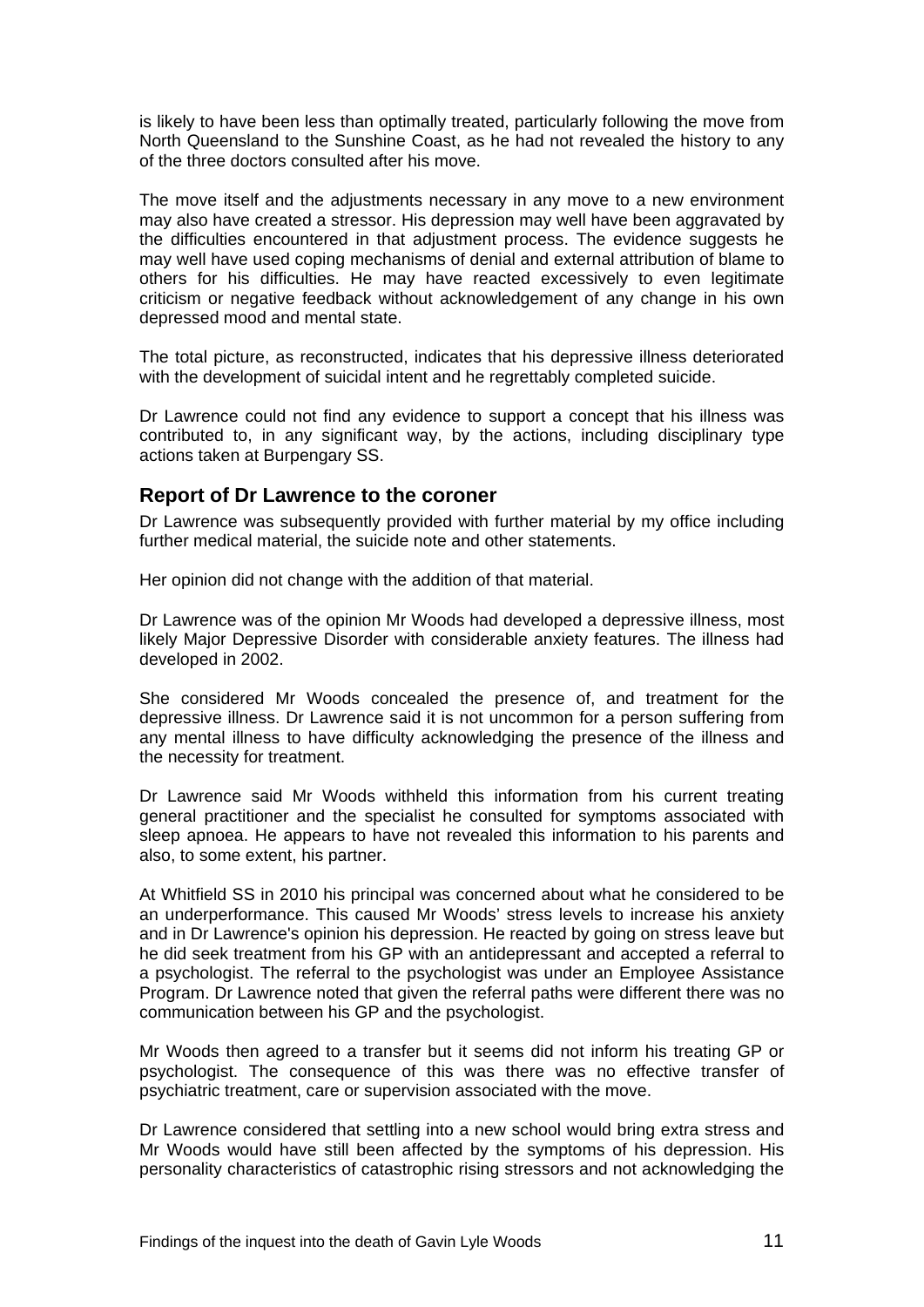extent of his depressive illness, would have continued and probably was accentuated.

Dr Lawrence considered it was more likely than not that his Major Depressive illness began to deteriorate. This was aggravated by the fact that his effective antidepressant medication had been ceased and there was no monitoring of his new medication or illness after leaving Far North Queensland.

Dr Lawrence's opinion was that Mr Woods was suffering from a chronic Major Depressive illness, and the stresses of the move, his difficulty in performing to expected standards, for whatever reason, brought him to the attention of his new principal. There were further additional stresses to which he would be prone to overreact, adding to his anxiety and thus aggravating his Major Depressive Disorder and increasing symptoms of depression with mounting hopelessness and negativity.

Dr Lawrence said there was the added confusion of his position, whether temporary or permanent, and its implications for staying at the school. He may have thought he was unable to move and avoid the looming crisis that he perceived in terms of management of underperformance, and his depressive illness would have been exacerbated. In such circumstances, relatively minor arguments and stressors in an interpersonal relationship of significance could act as a precipitating factor that could trigger the translation of mounting suicidal ideation into action and the implementation of a plan to suicide.

Dr Lawrence was satisfied that Gavin Woods suicided as a result of the exacerbation of a long-standing Major Depressive Disorder, inadequate treatment and a range of stressors, both work and interpersonal. In oral evidence she said not one issue could be identified as the single cause of the deterioration, but rather it was a cumulative effect.

## <span id="page-13-0"></span>**The extent to which the decision to transfer Mr Woods from Cairns to the Burpengary State School was, and should have been, informed by anything that occurred in Cairns**

## <span id="page-13-1"></span>*Summary of employment history*

Gavin Woods completed his Bachelor of Education at Griffith University in 1999. He became a teacher at the Dimbulah State Primary School in 2000. Between 2001 and 2002 he relieved as principal at a number of small schools in Far North Queensland. In 2002 he became the principal at Irvinebank SS and later as acting principal at Biboohra SS.

In 2006 he became the principal at Mt Molloy SS, again a small one teacher school. His supervisors had reported the school had solid community relationships and solid student results but he did not always do things in a timely fashion or 'by the book'.

In July 2008 he commenced as a deputy principal at Whitfield SS, a much larger school in Cairns. He was selected through a merit process.

The principal, Mr Tony Constance had been the principal for some 20 years. Some considered he was not an easy man to work with. He was described as having strong and definite expectations from teachers and a strong leadership style.

At some time in 2009 and 2010 difficulties arose at the Whitfield SS concerning Mr Woods' performance, which resulted in an uncomfortable relationship developing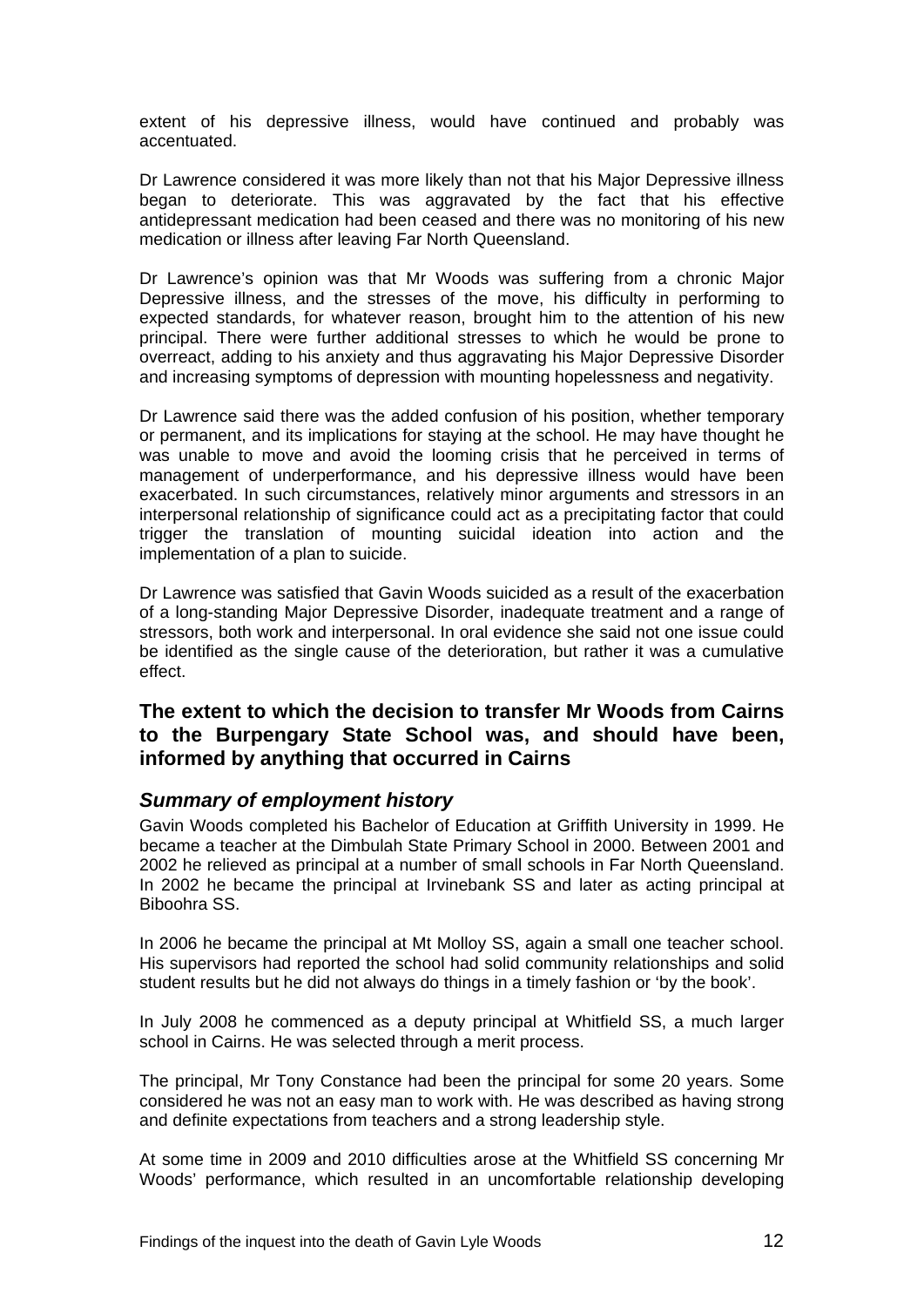between him and the principal, Tony Constance. The performance issue was related to difficulties Mr Constance perceived Mr Woods had in relation to curriculum and line management tasks. The two had discussions about these matters and it is clear Mr Woods became upset about how he was approached by Mr Constance.

The Assistant Regional Director, Mr Allen-Waters told Ms Couper and WHSQ that Mr Woods spoke to him informally on a couple of occasions and indicated he was feeling uncomfortable, he did not know what his role was, he seemed to be trying hard to please Mr Constance but he could not, and he felt that he was able to satisfy Mr Constance's demands.

Mr Allen-Waters suggested a meeting with the principal to work out a very clear expectation.

In his subsequent WorkCover claim Mr Woods stated he was subjected to workplace harassment, inconsistent boundaries and expectations and frequent negativity and criticism from Mr Constance. Ms Malfliet says that Mr Woods became depressed and tried to improve his relationship with Mr Constance.

Another Deputy Principal, Ms Bradford, says that Mr Woods spoke with her about his concerns regarding his relationship with Mr Constance and to a breakdown in communication, a lack of trust and Mr Constance's leadership style of micromanagement. Ms Bradford says she believed Mr Woods did not feel he could comfortably go and talk to the principal about how he was going or any concerns he had. Mr Woods gave Ms Bradford the impression that he felt offended, humiliated and intimidated by the principal.

Mr Constance said Mr Woods had a lot of difficulty with his line management responsibilities. He says that Mr Woods might have become frustrated at being told he needed to get something done, but Mr Woods did not seem upset. He added that once or twice Mr Woods displayed body language that suggested he might have been offended by something he had said or done.

Mr Constance said that Mr Woods' performance issues had not escalated to the stage of a MUP or any other formal process because he was trying to work with Mr Woods through these issues first. Mr Woods was not put on a MUP process.

In April/May 2010 it seems Ms Malfliet's son intended to enter university at the end of year 12 and they wanted to move down to Brisbane. Ms Malfliet says this was partly to enable Mr Woods to transfer away from Whitfield SS and move on. Mr Woods was advised to go through his principal in relation to the transfer. He was advised by a number of sources that in accordance with existing HR policy he was not eligible for relocation because he had not been in his substantive position for three years.

It is apparent Ms Malfliet herself had good grounds for relocation. It was made clear however that Mr Woods could apply for a compassionate relocation on the assumption Ms Malfliet would be relocated. Mr Woods seemed to be very anxious about his prospects.

On 26 May 2010, Mr Woods sent an email to Principal Constance, Mr Ramsden and Mr Allen-Waters attaching a relocation application form for 2010. An email was sent the next day noting that:

- Mr Woods' application needed to be signed by Principal Constance
- Mr Woods was not eligible for transfer based on service as he was required to complete three years service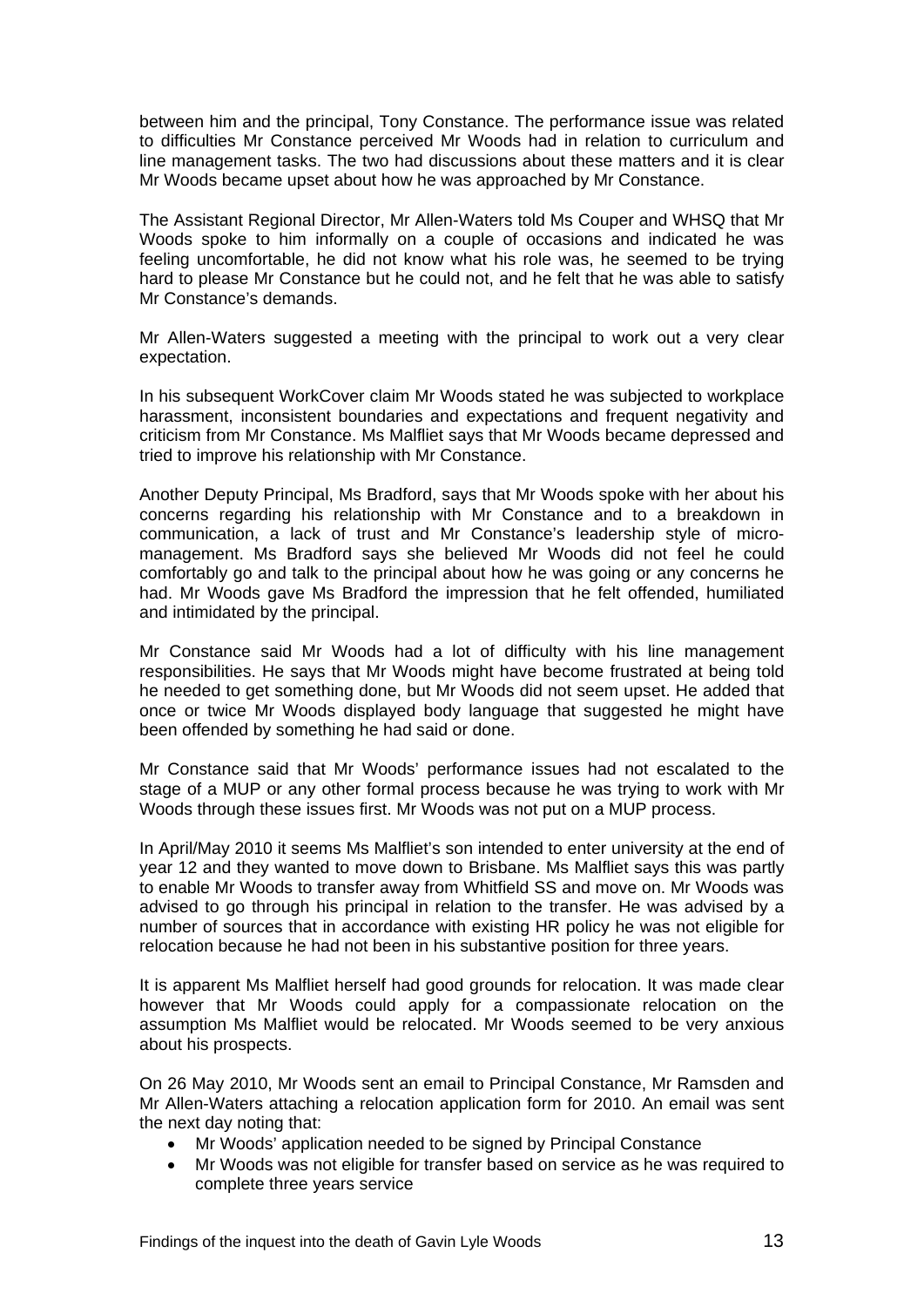• If he was applying for transfer on compassionate grounds he should document these as soon as possible.

There were various internal emails and communications between Mr Woods and Mr Constance and HR. Ms Malfliet says Mr Woods felt that the bullying had worsened after Mr Woods applied for a transfer and that Mr Constance was trying to block the transfer.

The whole process did appear to be somewhat upsetting to Mr Woods but overall the evidence would support a finding that Mr Constance was not endeavouring to block the transfer, although he was not expediting it either.

The Department had a transfer and relocation policy, which for transparency purposes needed to be followed. I have no issues with how the Department managed the process. On 30 July 2010 the signed relocation application was sent by Mr Constance and it was later endorsed after Ms Malfliet accepted a relocation transfer in late August 2010.

On 29 July 2010, Mr Woods saw Dr Bestmann about being 'bullied' at work and being depressed. This related to his poor relationship with the principal.

Dr Bestmann prescribed Mogadon to assist his sleep and issued a sick leave certificate for one month. Mr Woods continued to see Dr Bestmann over the next few months and also consulted a psychologist.

A WorkCover Claim was commenced on 14 September 2010. In the claim Mr Woods listed three nominated factors: workplace harassment; inconsistent boundaries and expectations; and frequent negativity and criticism. Mr Woods did not return to Whitfield SS from this time in early term three, 2010.

Mr Constance rejected the allegations made by Mr Woods. In his response he agreed some incidents had occurred or an issue had arisen, but disputed the suggestions made about his management of the situation. He also indicated that many of these incidents were examples of Mr Woods' inability to perform his role.

In accordance with policy, and as there were allegations of harassment, the allegations were referred to the ESU to determine whether Principal Constance had breached the Code of Conduct, and the next appropriate course of action. ESU advised the complaint against Principal Constance did not fall within the threshold for matters requiring investigation by the ESU. It noted that the matter was suitable for management actions.

A Grievance Complaint was also lodged by Mr Woods against Principal Constance. The ESU considered the complaint should be dealt with by management action only with the principal.

On 11 November 2010, Mr Allen-Waters met with Mr Constance and discussed:

- A review of complaint material directed towards establishing a resolution
- A review of role expectations and accountabilities for the Deputy and other school members
- A review of the Code of Conduct and its practical implications
- Planning strategies to minimise future possible concerns.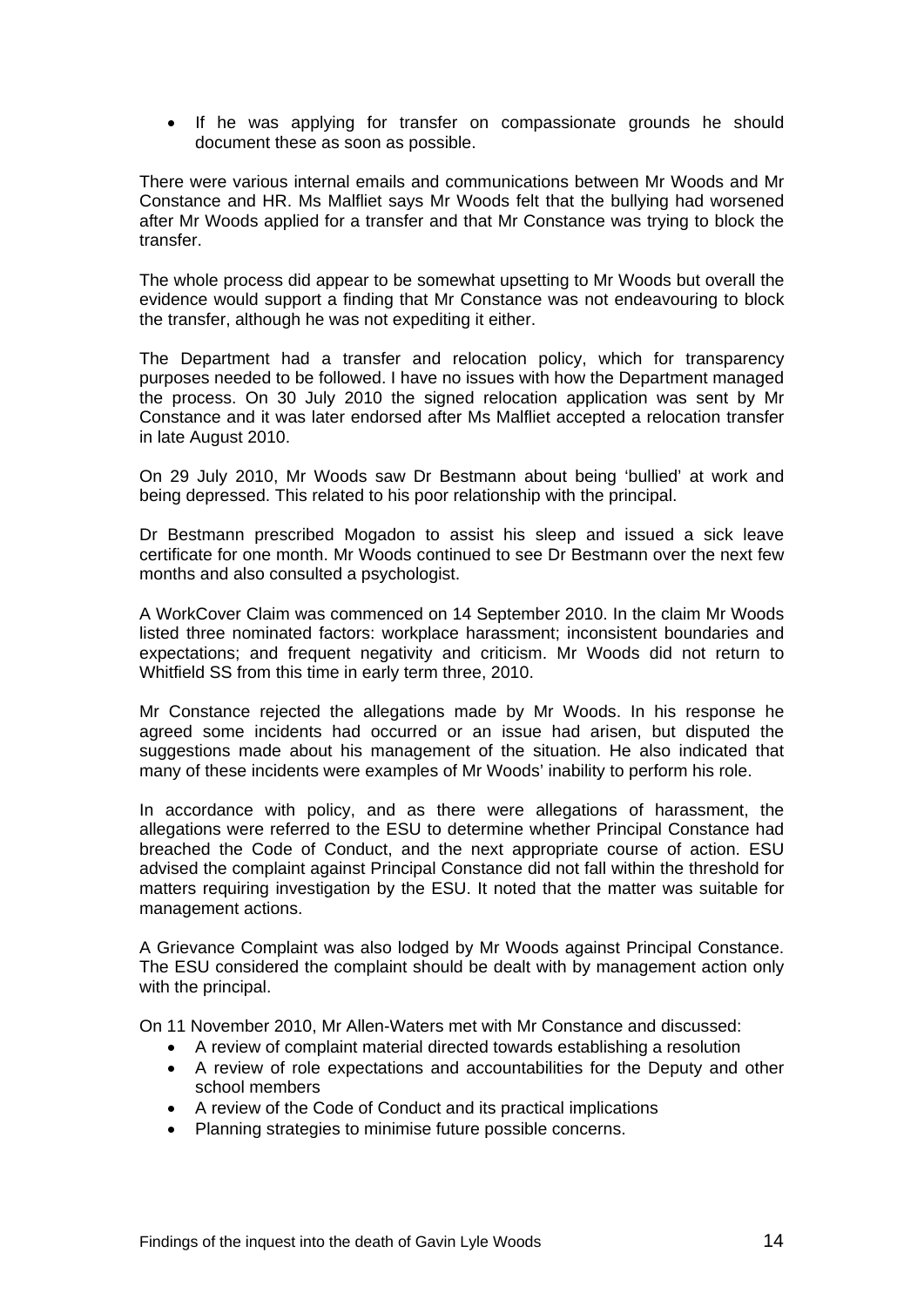Mr Constance denied to Mr Allen-Waters that there were any problems or wrong doing and that it was a misunderstanding in terms of the way Mr Woods was seeing his role in the school. Mr Constance told Mr Allen-Waters that he had done things to correct the misperceptions Mr Woods may have had. Mr Allen-Waters suggested Mr Constance review the role of Deputy Principal around having very clear directions, identifying key responsibilities and roles; and those responsibilities were to be of a strategic and operational nature.

Mr Woods' WorkCover claim was unsuccessful for the reasons that it was considered that the actions of the principal constituted reasonable management action.

Mr Woods lodged an application for review by Q-Comp on 8 November 2010. Mr Woods wished to have the decision by WorkCover to reject his claim reviewed on the basis that WorkCover did not investigate his claim; did not consider relevant information; did not examine inconsistencies in the employer's responses; and he had additional information and the names of witnesses. This was rejected by Q-Comp on 24 December 2010. Mr Woods did not further appeal the decision as he was entitled to do.

Whilst all this was happening the medical recommendation was that Mr Woods was now fit to resume work but at another school. Although there appeared to be some questions raised within Department HR as to whether this should occur, ultimately he was placed at another school, Cairns SS for term four. There appeared to be no major issues for Mr Woods at this school and all reports indicated he performed well.

By the end of the year Mr Woods was advised of a transfer on compassionate grounds to Burpengary SS on a temporary basis.

It is apparent no-one in HR or elsewhere in the North Coast Region was aware of any of this history before Mr Woods arrived at Burpengary SS. Whether any or part or all of this information should have been shared, and with whom, are issues that will be examined later in this decision.

## <span id="page-16-0"></span>*The Burpengary way*

There was a lot of reference to the 'Burpengary way' in the material. This should not necessarily be considered pejoratively, but given Ms Paula Passi had been the principal there since 1994 it is fair to say much of what was the 'Burpengary way', including what was good and right about the school but also what may be considered more critically, can be referenced back to her views about the direction of the school and her management and leadership style.

Both within the school community and from hierarchy at the Department, it has to be said to her credit Burpengary SS had excellent academic and other key performance indicator results. There was some staff turnover dissatisfaction but many also commented this was a school where teachers enjoyed working and there was apparently a positive Staff Opinion Survey (some misgivings about the process and veracity of the survey was expressed, but I make no finding about this). It is apparent an emphasis on student behaviour meant the students were generally well behaved.

It is also apparent that to implement her program Ms Passi adopted a tight control of all aspects of the school. The Assistant Regional Director, School Performance, Mr Collier said that he was aware that Burpengary SS had a very established culture of leadership and administration. He was also aware that the school had a very detailed curriculum and its implementation was very tightly controlled, managed and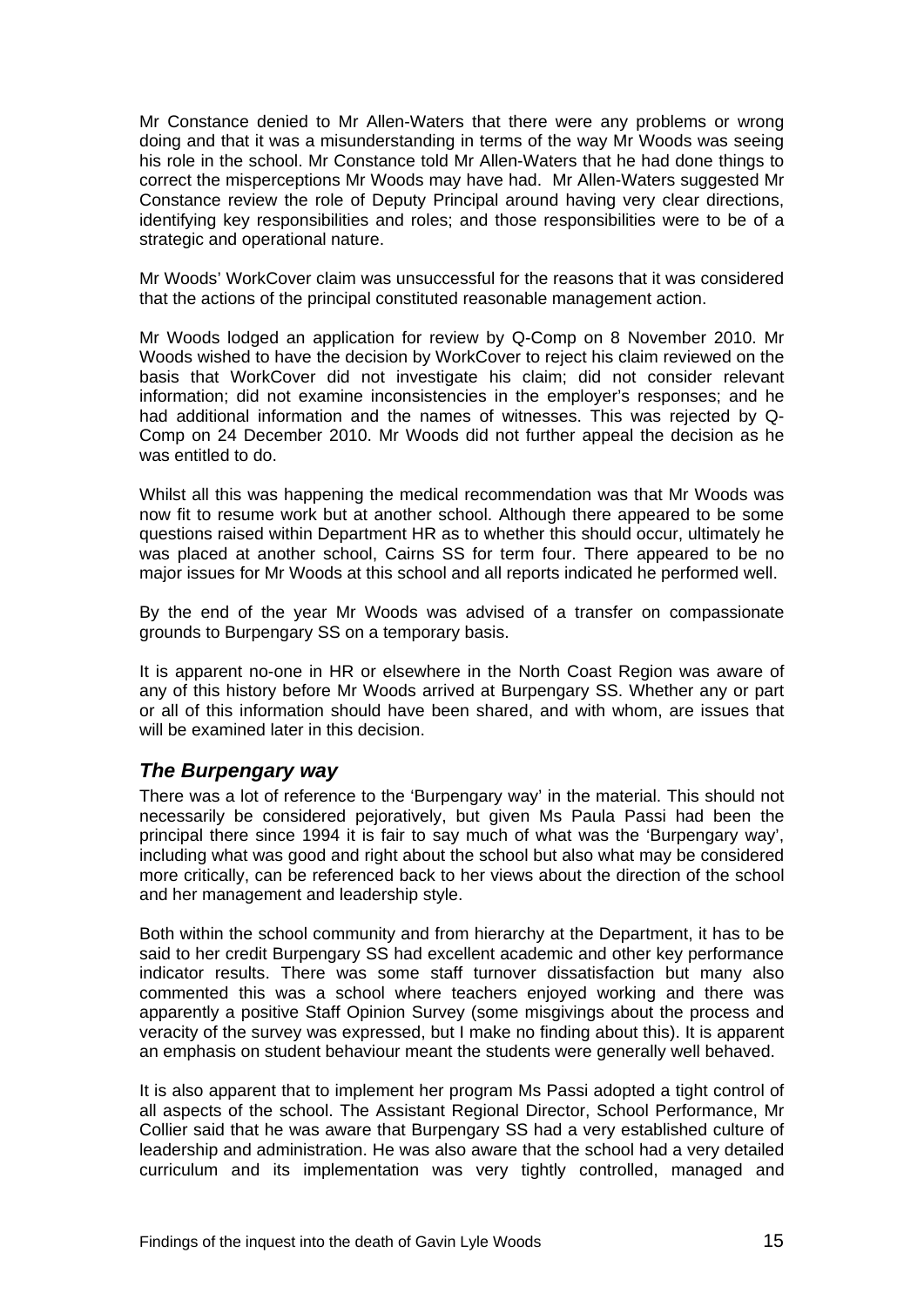monitored. Ms Passi had clearly defined leadership practices on how she managed and led the school. Customs, administration practices and procedures were also tightly controlled, managed and monitored.

Mr Collier says that in his opinion this leadership and management is specific to Burpengary SS and it was one of the most controlled schools that he had to deal with. Mr Collier said that this was not necessarily a negative thing as education accountability has become very public.

Mr Collier said the fact that Ms Passi had high expectations was a good thing, however the flipside was that it was necessary to ensure that staff were supported and developed to meet the high expectations.

The Regional HR Manager, Mr Cook says that on a number of occasions the conduct of Ms Passi towards teaching staff had been raised. He says there were a couple of notable occasions as well as concerns regarding the end of year interviews with teachers who would be distraught and concerned about the way the meeting had been conducted ( that is, from their perception in an unreasonable or unfair way).

Ms Passi's leadership and management style was the subject of much conjecture. The evidence was replete with highly diverse views as to its impact on individuals but it is apparent she was direct, businesslike and at times abrupt in her manner. Some found this forthright but fair and respectful and others considered it more intimidating.

#### <span id="page-17-0"></span>*Department knowledge of Ms Passi's management style*

The Department would have been aware at a number of levels of issues/concerns about Ms Passi's management and personal interactions with teachers. There had been at least one Q-Comp review, which considered a Managing Unsatisfactory Performance process problematic. In that case, Ms Passi indicated she had received advice from the regional office that she could jump from stage one to stage three, however Mr Cook did not provide this advice and was doubtful any other staff member had provided this advice.

In 2007/2008 another teacher lodged a grievance alleging workplace harassment. This proceeded through a number of public service appeal processes, an antidiscrimination complaint and ultimately was investigated by the ESU (the Graham report). It is not for this court to review that investigation or express a view about the opinions of the investigator. What is important to understand is there was an adverse finding about certain management behaviours of Ms Passi, which were apparently not isolated, and of which the Department was now aware.

As a result of the ESU finding, a penalty was applied. Ms Passi was told in writing she should be in no doubt that a repeat behaviour as identified would be viewed most seriously. Ms Passi had a right of appeal, which she did not take up.

Ms Passi was issued with a reprimand and a reduction from her remuneration level. The remuneration penalty was suspended for one year on the basis that Ms Passi engage in a training plan aimed at developing and supporting her conduct in accordance with compliance of the Code of Conduct. The proposed training plan was to include an audit of performance, holding meetings with the Regional Director (or delegate) each term to review all decisions involving performance, transfers and leave and a review of the purpose and structure of end of year interviews.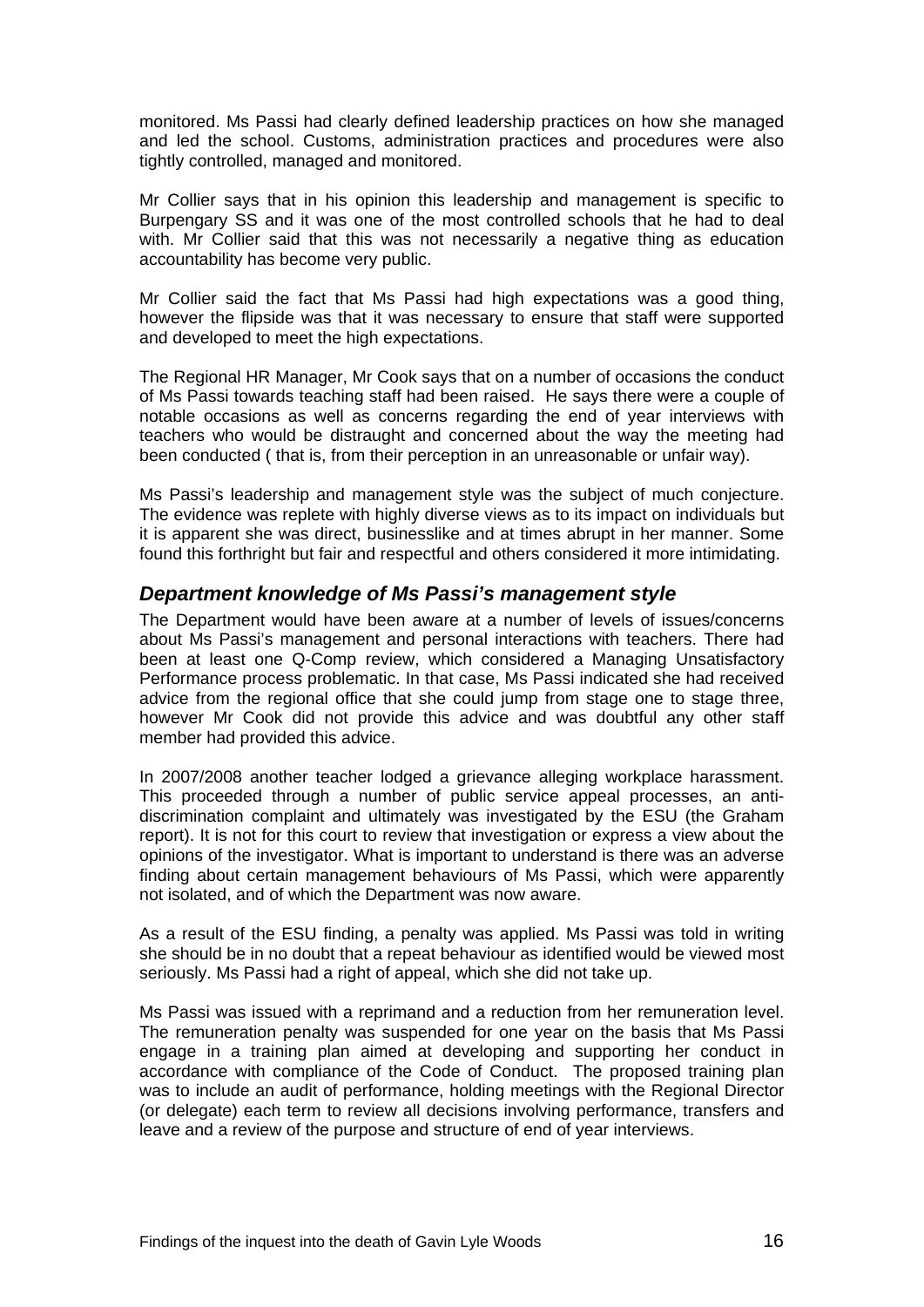The then Executive Director of School Performance, Sue Pearce, oversaw the development and implementation of the training plan. Ms Pearce says that there were no specific instructions provided to her, other than what was in the letter to Ms Passi. She says she interpreted this and developed her own training plan. Ms Passi was not given any opportunity to provide input into the training plan. Nor was she provided with a copy of the training plan. That is probably because there was very little in written form concerning the training plan and certainly no document titled a 'Training Plan'.

Ms Pearce identified certain characteristics of Ms Passi, including that she could be authoritative, behaviourally intimidating, very direct, brusque and with high expectations. Ms Pearce says that she was working with Ms Passi about reflecting and realising the effect of her behaviours on others, even though it might not have been intentional.

It was agreed that any concerns raised with HR concerning Ms Passi and the school would be identified to Ms Pearce who would assist with the management of these issues.

It is evident Ms Pearce met with Ms Passi on a number of occasions about the training plan in the first six months. When she moved elsewhere Mr Collier, the Assistant Regional Director took over, at least notionally.

Ms Pearce says Ms Passi was learning and making real efforts to change her behaviour. The very distinct impression I got from the evidence and hearing the witnesses was that the training plan was so informal it is difficult to understand what its aims were and accordingly difficult to assess whether any progress was being made. Ms Passi appeared reluctant to acknowledge that there were any deficiencies in her management. She said the training plan was to provide her with support. Ms Passi did not appear to reflect on anything she learnt or any shortcomings that may have been identified.

There were a number of staff issues that arose in relation to Ms Passi's management during the first six months of the training plan. Some included claims of bullying. None of the staff that raised issues were prepared to participate in facilitated mediations or discussions with Ms Passi. She refused to acknowledge that any of the complaints raised against her were valid. Ms Pearce made some attempt to address these issues but it is also evident Ms Pearce did not see an issue with some of these complaints, and that may well have been justified. Some of the issues were resolved by facilitating transfers of the staff concerned. Ms Pearce disagreed that staff were transferred out rather than dealing with the issues and that there were valid reasons for each transfer. I am not so sure.

In February 2010, Ms Pearce moved to another position and provided a handover to Mr Collier. Mr Collier appears to have taken little action to implement the training plan although he seemed to be of the belief that the training plan had been fully implemented despite there being a further six months for it to run.

The Regional Director, North Coast Region Mr Greg Peach said in hindsight the training plan was deficient because it did not get into some of the micro details about how to interact with staff.

Much more could have been done. In my view it was an ineffective example of a training plan and little was achieved to address the management style issues that had been identified.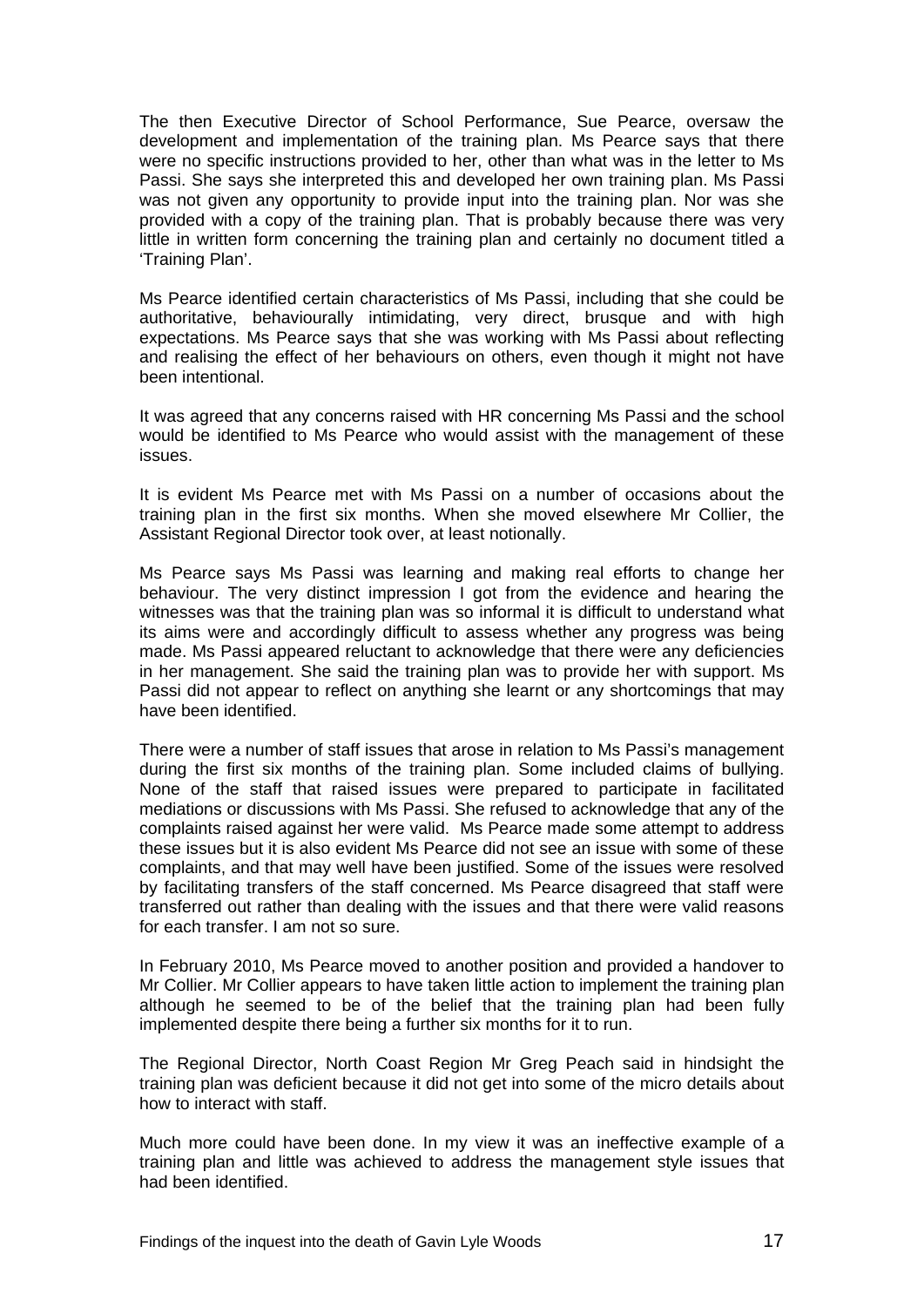# <span id="page-19-0"></span>**The circumstances of Mr Woods' transfer to and employment at Burpengary SS**

Mr Woods and his partner relocated to the area in January 2011 and he commenced work at Burpengary SS.

There were a number of problems associated with the move including delays due to the 2011 floods. There is some evidence these domestic issues may have made him more anxious.

There was also some conflict on financial issues between Ms Malfliet and Mr Woods around this time, principally over his credit card debt and a bridging loan taken out to purchase a property whilst their Mareeba property was sold.

One of the other deputy principals at Burpengary SS, Mrs Borserini, says that by the end of the first or second week she was feeling uncomfortable because Mr Woods did not seem to know what to do. Mr Woods had appeared to be very receptive to induction sessions but Mrs Borserini formed the impression that it was as if Mr Woods had never been a deputy principal in a big school. Mrs Borserini says that the administration meetings that commenced in mid January were curriculum based and Mr Woods would not contribute to the meetings and he would often say that he did not know anything about curriculum because he was not allocated any curriculum work in his previous school. Mr Ruhle, another deputy principal confirmed similar views.

It is apparent Mr Woods was quite upfront about this and did appear to be willing to learn. Mrs Borserini agreed to be a support person to Mr Woods for this purpose. Ms Mellers, a deputy principal, also provided him with support. He agreed to observe the learning support program to see curriculum in action. Ms Malfliet says that it was an ongoing challenge to keep up with curriculum as it has changed a lot and Mr Woods was working very hard to increase his knowledge.

These and other issues and incidents apparently caused Ms Passi some concern. She met with Mr Woods in late March to review his actions. Other matters discussed included Mr Woods' loudness in the office and playground and his impetuosity in decision making.

Ms Passi says that Mr Woods took this feedback well. We cannot hear from Mr Woods but given the concerns others raised about Ms Passi's directness and lack of empathy and insight as to how this impacted on staff, it is difficult to be able to conclude this was necessarily the case.

Sometime towards the end of March to early April 2011, Ms Passi contacted Principal Constance as she says she had increasing concerns as to Mr Woods' performance. There is no criticism of that approach being made.

Principal Constance says that he advised her that he had some performance issues, which he was starting to discuss with Mr Woods before he left and that he had been trying to find ways to manage those issues.

Ms Passi recalls much more and quite different detail about this conversation including that Mr Woods had been placed on a MUP process. It is evident Mr Woods had not been placed on a MUP and I accept Mr Constance did not say so but he may have said he was heading towards a MUP.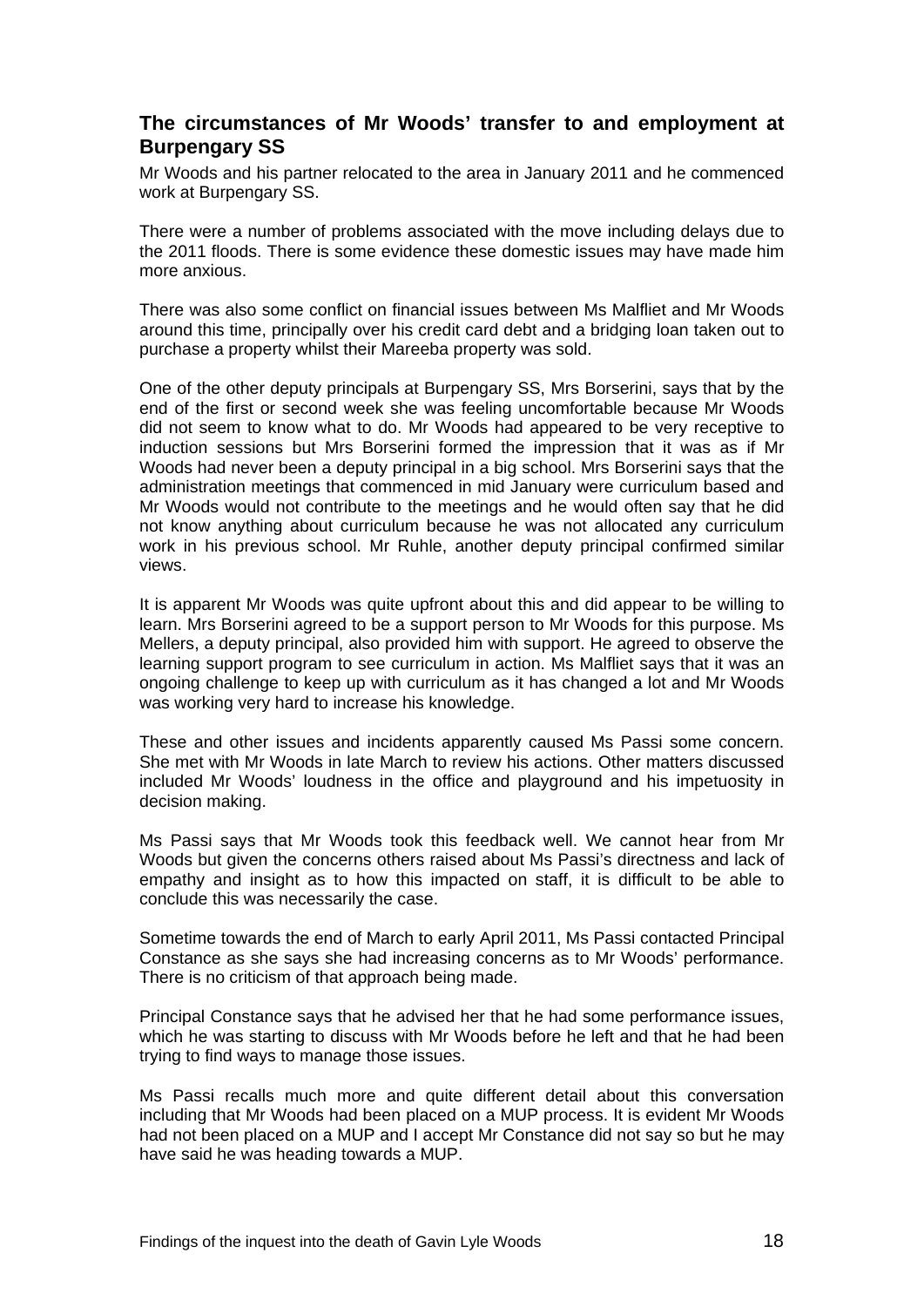It is but one example among a number where Ms Passi appears to hear one thing and then somehow translates it into something else that she wants to hear. Other examples include her interaction with Mr Cook over the earlier incident involving the teacher placed on a managing unsatisfactory performance process where Ms Passi indicated she had received advice from the regional office that she could jump from stage one to stage three, when Mr Cook says that he did not provide this advice and was doubtful any other staff member had provided this advice.

A further example is the meeting on 14 April 2011 held between Mr Collier (Assistant Regional Director), Mr Cook (Regional HR Manager) and Ms Passi, where she again raised concerns regarding Mr Woods' performance and issues regarding Mr Woods' professional conduct and internet usage. She said she had also sought information from Principal Constance regarding his previous history. She wanted to place Mr Woods on a MUP process but she was advised that the Developing Performance Framework (DPF) should be the first avenue. In evidence Ms Passi strongly rejected the proposition that Mr Collier and Mr Cook spoke to her about implementing a DPF with Mr Woods before commencing a MUP process. She says that if that had been raised she would have indicated that this had already been implemented with Mrs Borserini as Mr Woods' support person.

Mr Collier said in evidence it appeared Ms Passi was 'jumping up the ladder of inference from A to Z' with regard to Mr Woods' performance. This was because she was jumping straight to a MUP process, which is at one end of the continuum whereas providing a detailed induction was at the other end.

Mr Cook's version was that if there continued to be concerns about Mr Woods' performance, Ms Passi could then advance to a MUP process. According to Mr Cook, there was no timeframe provided to Ms Passi about the length of time before she could progress to a MUP.

Ms Passi says that she was advised she was to provide Mr Woods with a month of support and then commence Mr Woods on a MUP program. In her interview with WH&S she says there was no timeframe put to her regarding the MUP.

It is unlikely Ms Passi was told to provide Mr Woods with a month of support before placing him on a MUP process. It is more likely she was advised to develop Mr Woods' Professional Development Program (PDP) and that if this was unsuccessful and Mr Woods' performance did not improve, she could then proceed to a MUP. The timing of Mr Woods' PDP would support that this advice was provided to Ms Passi because interestingly the PDP document appears to have been completed the next day on 15 April 2011. The PDP content does appear to be based on activities identified by Ms Passi and, as Mr Cook identified, with little evidence of consultation and negotiation.

On 14 April 2011, a letter was sent to Mr Woods at Whitfield SS (and copied to the principals at Whitfield SS and Burpengary SS), which advised that Mr Woods had been transferred to Burpengary SS as a full-time Deputy Principal to commence duty on 11 July 2011. Mr Woods was not aware of this information until he was told by a HR officer on 31 May 2011 after he enquired, given that he was temporary, about any other available positions. I will deal with this later.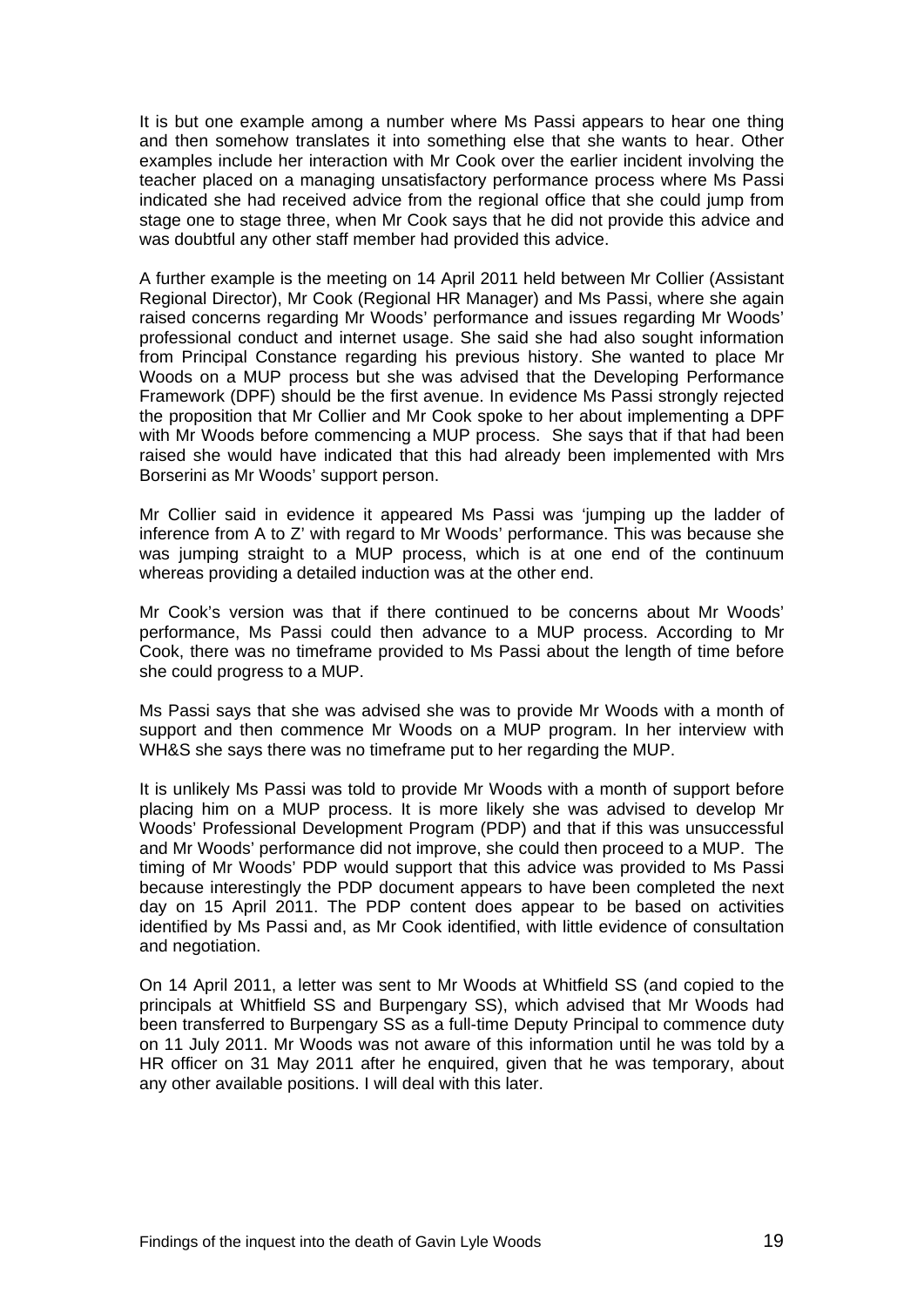## <span id="page-21-0"></span>**Much ado about nothing**

It is clear in my view that Ms Passi had determined Mr Woods' unsuitability for the role as Deputy Principal and this was confirmed as a result of her discussion with Principal Constance.

In May 2011, Mr Woods was accused of taking chocolate money and was also spoken to by Ms Passi and Mrs Borserini about internet usage not strictly related to work activities. To be absolutely clear, the alleged offending internet usage related to outdoor activities such as 4WDs, fishing and camping.

A chocolate container or tin was held in the stronghold room in the administration area. A limited number of staff had access. It held chocolate which staff could purchase.

The school Business Services Manager, Ms Bunney noted that \$15 in notes she had seen earlier had gone missing. She discussed this with office staff who knew nothing about it. She was advised Mr Woods had also accessed the chocolate tin. None of the staff indicated to Ms Bunney that Mr Woods had been in the stronghold room on the day the chocolate money went missing. It was simply that he had accessed the chocolate tin.

Other staff were asked about the missing money. Ms Mellers says that she had access (and a key) to the security room, but she was not interviewed regarding the missing money. She only became aware of the existence of the chocolate tin when Mr Woods offered her a chocolate and told her about it.

An administration officer was approached by Ms Bunney about whether she had removed the money from the tin for the purpose of buying more chocolates to sell and she replied in the negative. She said Ms Bunney then told her she thought Mr Woods must have taken the money. She was never spoken to again by anyone about the missing money, or as part of an investigation into the matter.

Ms Bunney reported the matter to Ms Passi who said she would speak to Mr Woods about it and cover it in a letter. She sent the letter a month later. Ms Passi told Ms Bunney she did not expect to resolve this issue.

One probable reason for this is that there was no compelling evidence at all that Mr Woods took \$15 or any smaller sum as later alleged from the tin. We know he took a chocolate from it because he offered one to Ms Mellers in an action hardly indicative of a person with a guilty mind.

At the same time as the chocolate money went missing, an allegation of excessive use of the internet by Mr Woods was raised. It is unclear how this was raised and who initiated the review as there are slightly different versions, perhaps consistent with this being hardly a serious matter and recollections were not at a heightened level.

In any event, the school IT coordinator Mr Woodrow was asked to monitor and produce a report on Mr Woods' internet usage. A top ten downloader user report and a search report of the sites accessed by Mr Woods was produced. Mr Woods was the third highest user.

Mr Woodrow says that he did not feel that Mr Woods' usage was overly excessive but in relation to the other deputy principals there is some evidence to suggest it was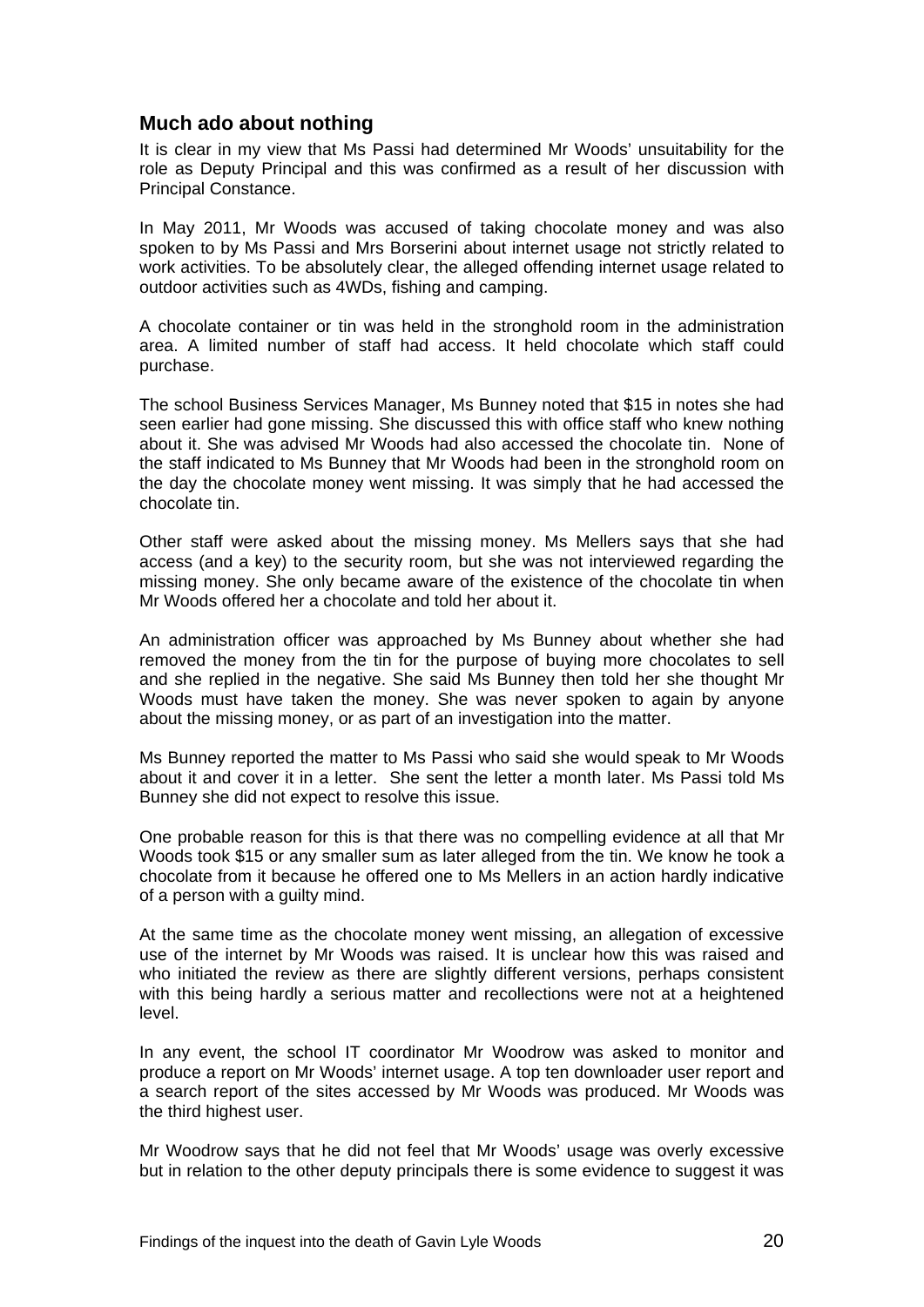higher than other deputy principals at Burpengary and other local schools. That is not altogether surprising considering Mr Woods had an interest in computer technology.

The top two users were a prep teacher and a year four teacher. It is apparent that the prep teacher's internet access was all for educational purposes so she was not interviewed but the other teacher was interviewed as she had some eBay use.

Ms Passi and Ms Bunney say that the difference between the year four teacher's use and Mr Woods' use was that the former's use was out of school hours whereas Mr Woods' use was said to be in school hours.

It has to be said that even a cursory examination of the download indicates, at least to me, that a significant amount of the use was prior to school starting and at or around the end or after school hours. Ms Martens calculated a similar result in more exact terms.

Ms Passi says she came to the conclusion that Mr Woods was accessing the internet, for purposes other than for work related matters, for a significant period of time, outside the scope of what might have been reasonable under the Departmental private use policy. She believed that 90% of Mr Woods' use was private.

At some stage Ms Passi instructed Mr Woodrow to put a limit on Mr Woods' internet usage. Mr Woodrow gave evidence that he had never been instructed to limit anyone else's usage.

Ms Passi also spoke to Mr Woods regarding his dress, manner and conduct at the School Athletics Carnival. This appears to be based on Ms Passi's view that Mr Woods had been inappropriately dressed at the school athletics carnival (he was wearing football shorts), he failed to introduce the P&C president and Ms Passi, and he congratulated the students as they were approaching to receive their prizes and before they went on to receive their prizes from the presenters.

What can be said about all this is:

- the behaviour at the school sports carnival was trivial and hardly worth worrying about
- the internet usage was readily explainable and not excessive and was ultimately seen to be so
- the evidence of Mr Woods' connection to the missing chocolate tin money was not sufficient to warrant the actions subsequently taken.

#### <span id="page-22-0"></span>**Events leading up to the meeting held on 25 May 2011**

On 12 May 2011, Ms Passi wrote to Mr Woods. She stated that \$25 - \$30 went missing and that a local investigation by Ms Bunney identified Mr Woods as one of a couple of staff who accessed the tin. She also advised that Mr Woods had not complied with the Department's guidelines for the use of school resources, namely the school's internet service. She wrote further that school records revealed an unacceptable level of access and access to sites that do not support Mr Woods' role. She scheduled a meeting with Mr Woods on 25 May 2011. The letter did not reveal the date when the money went missing.

Ms Passi said there was no particular reason why she wrote to Mr Woods, and nobody else about the internet issue; and confirmed that no other staff member received a letter regarding their access to the chocolate tin.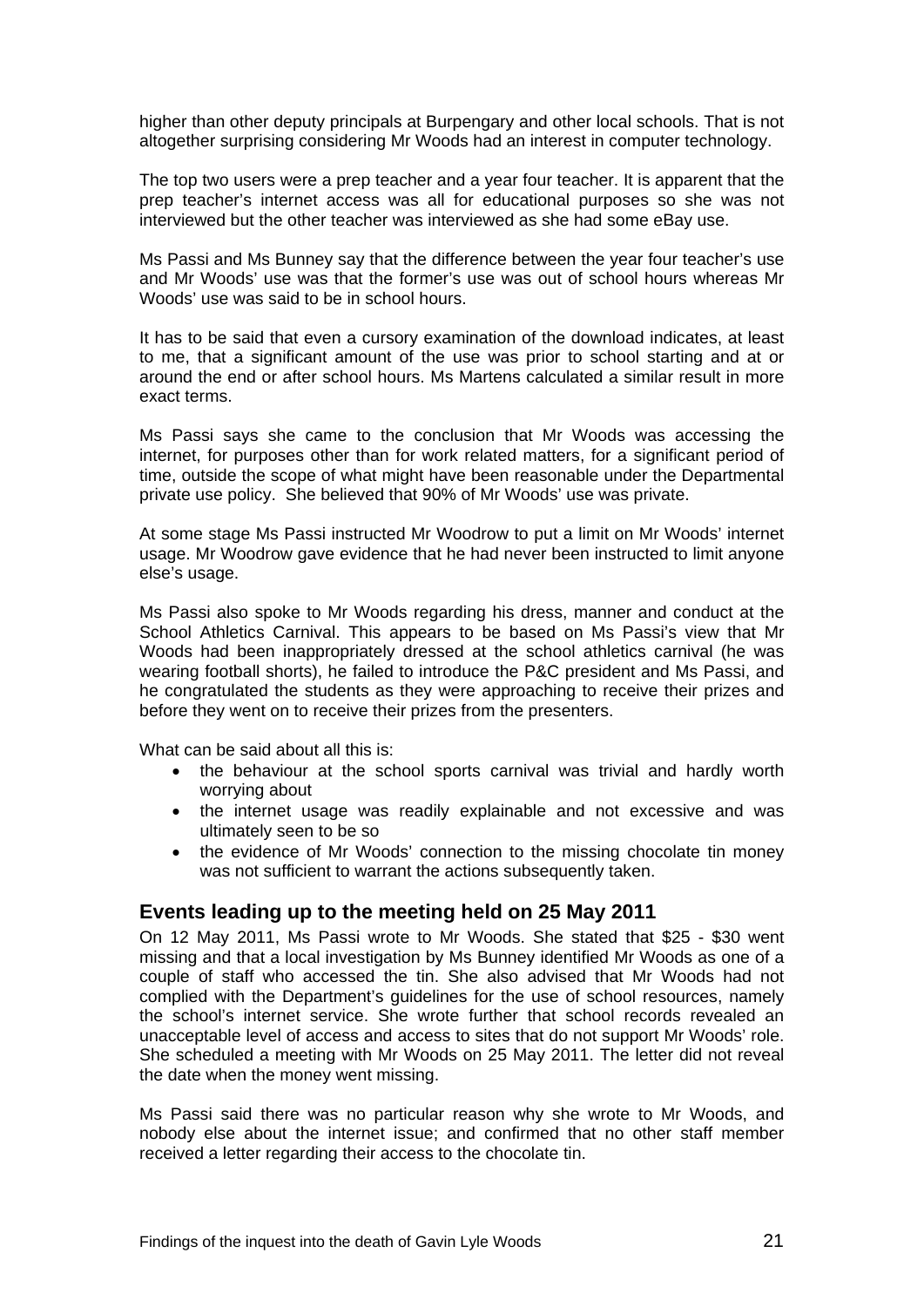Ms Passi agreed that one of the reasons she decided to do this formally was she was concerned to ensure she handled the matter according to the correct process and protocol because of her previous experiences and the knowledge Mr Woods had made previous complaints of bullying and harassment.

Ms Malfliet says that Mr Woods was distressed and he felt set up by Ms Bunney and Ms Passi as no one had said there was money missing, and no other staff received a letter. Following this Mr Woods was more anxious, irritable and not sleeping well.

The next day, Mr Woods approached Ms Passi asking if he could meet with her immediately to discuss the allegations. She described Mr Woods as being anxious and that he wanted action straight away. She advised Mr Woods to talk with Mr Woodrow (in his position as a staff Queensland Teachers Union (QTU) union representative) and to collect his thoughts on paper prior to the meeting. Mr Woods requested a police investigation be conducted but Ms Passi refused.

Mr Woods made contact with Mr Evans from QTU and provided him with a written response to the letter on 19 May 2011. Mr Evans described Mr Woods' demeanour as normal and matter of fact during these interactions although Mr Woods was very concerned about the allegations critical of his professionalism.

Mr Woods' letter expressed disappointment that his professional and personal integrity was being questioned. He requested that a formal complaint be made to the Queensland Police Service (QPS) to investigate and identify either a clerical error or culprit. He wrote that the internet usage print out indicated his internet usage was from weekends when he was using the laptop. He claimed not to be aware that an internet limit existed or could be imposed without notice and that he had still not been advised of what the acceptable level of personal internet usage was. Mr Woods indicated he perused the internet for items of personal and school interest. He wrote he would be more mindful in the future, and he requested a clear direction as to the percentage of personal internet use considered reasonable, with a request for a download limit of 150mb to be able to complete his duties.

# <span id="page-23-0"></span>**Meeting held on 25 May 2011**

There are some differing recollections as to whether there were one or two meetings where these issues were discussed. Although Mr Woodrow thought there may have been two meetings, I accept most, if not all, matters raised were discussed on 25 May 2011. Mr Woodrow attended as a support person. Mrs Borserini and Ms Bunney attended for part of the meeting also.

There are also differing recollections as to some aspects of what was said at the meeting. Ms Martens has helpfully provided a summary of the relatively uncontested evidence of the meeting as follows:

- Ms Passi was forthright and straight to the point, but her demeanour was calm throughout the meeting
- Other than being upset/indignant about the missing money allegation, Mr Woods' demeanour was calm throughout the meeting
- Ms Passi asked Mr Woods about his knowledge of the chocolate tin and the missing money, but she did not directly ask Mr Woods if he took the missing chocolate money
- Mr Woods was adamant that he did not take the missing chocolate money and he wanted the matter referred to the QPS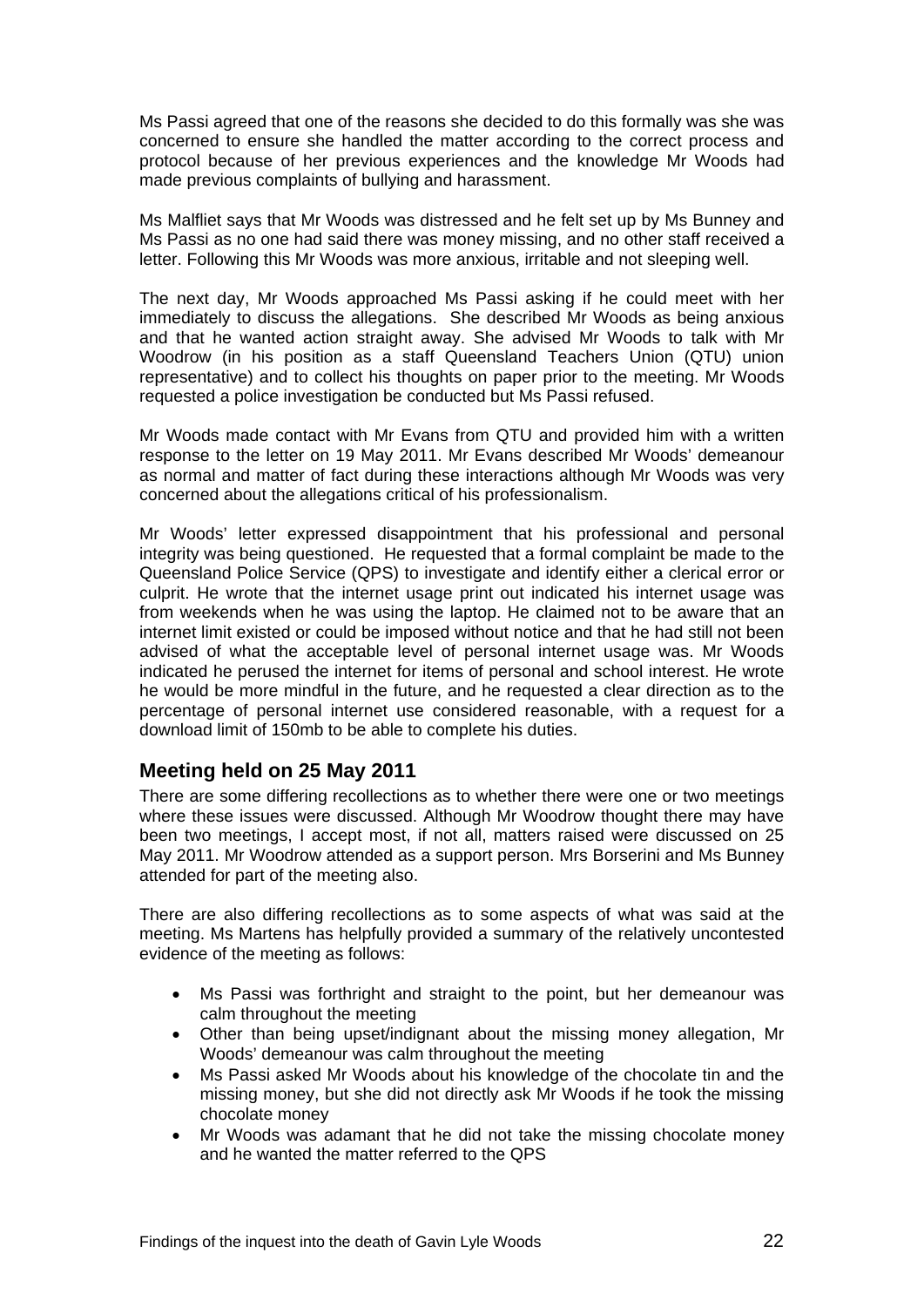- Ms Passi advised that the matter was inconclusive and the matter would not go any further and that the QPS would not be advised because it involved such a small sum of money
- Ms Passi directed Mr Woods not to enter the stronghold room (in addition to existing protocols that all staff members were to approach the administration staff for permission to enter this room)
- Ms Passi raised Mr Woods' 'awesome' use of the internet which had been accessed during school hours and was not for work purposes. She said she was of the view that Mr Woods spent a significant amount of work time, up to half a day, on the internet
- Mr Woods was of the opinion that his usage of the internet was not excessive
- Mr Woodrow says that Mr Woods stated that he would comply and cut down his internet usage
- Ms Passi advised Mr Woods that the internet usage matter would be referred to the ESU for determination
- The school athletics carnival was raised.

Mr Woods then raised with Ms Passi whether she thought he could do the Deputy Principal's job and an 'off the record' conversation then occurred:

- Mr Woods was calm when he raised this issue
- Ms Passi stated to Mr Woods that she did not think he could perform the role
- The role was too hard for Mr Woods
- Mr Woods had been poorly advised in working in single teacher schools and it would have been beneficial for Mr Woods to have worked in a larger school to have gained curriculum knowledge
- Mr Woodrow says that Ms Passi stated words to the effect that Mr Woods was out of his depth and had a lack of curriculum knowledge and that she felt she could not give him all the roles he should be able to perform because of his lack of skills, which created additional stress for the other deputy principals who were not being paid Mr Woods' wage. Ms Passi says she did not use those exact words but agreed she said that a major issue was curriculum
- Mr Woods should attempt to negotiate with HR for a relocation at his banding and talk to them about his options. There was reference to a Department outdoors activity centre that he might want to investigate
- Mr Woods agreed that he would speak to HR
- Ms Passi advised Mr Woods she had spoken to Principal Constance. She suggested Mr Woods and Mr Woodrow go down to the coffee shop and have a cup of coffee at the conclusion of the meeting.

Mr Woodrow says there was some discussion that if Mr Woods was not able to fulfil his role or improve, Ms Passi would be putting him on a diminished work performance after the holidays. This is denied by Ms Passi and Mrs Borserini but I accept some reference to a MUP was made. It is also consistent with the discussion Mr Collier said he had the next day with Ms Passi (the content of which but not the event Ms Passi also denies). Mr Collier says that he advised Ms Passi that there was a timeline associated with Mr Woods' PDP and that there would be a time when Ms Passi could talk about Mr Woods' progress. Ms Passi told him she believed Mr Woods was not across the skills and knowledge of the current curriculum reform agenda and did not have the necessary skills and knowledge to monitor what was happening in classrooms and to monitor teachers.

Ms Passi said that Mr Woods left the meeting with a spring in his step. Mr Woodrow did not agree with this description and believed Mr Woods looked like he was at a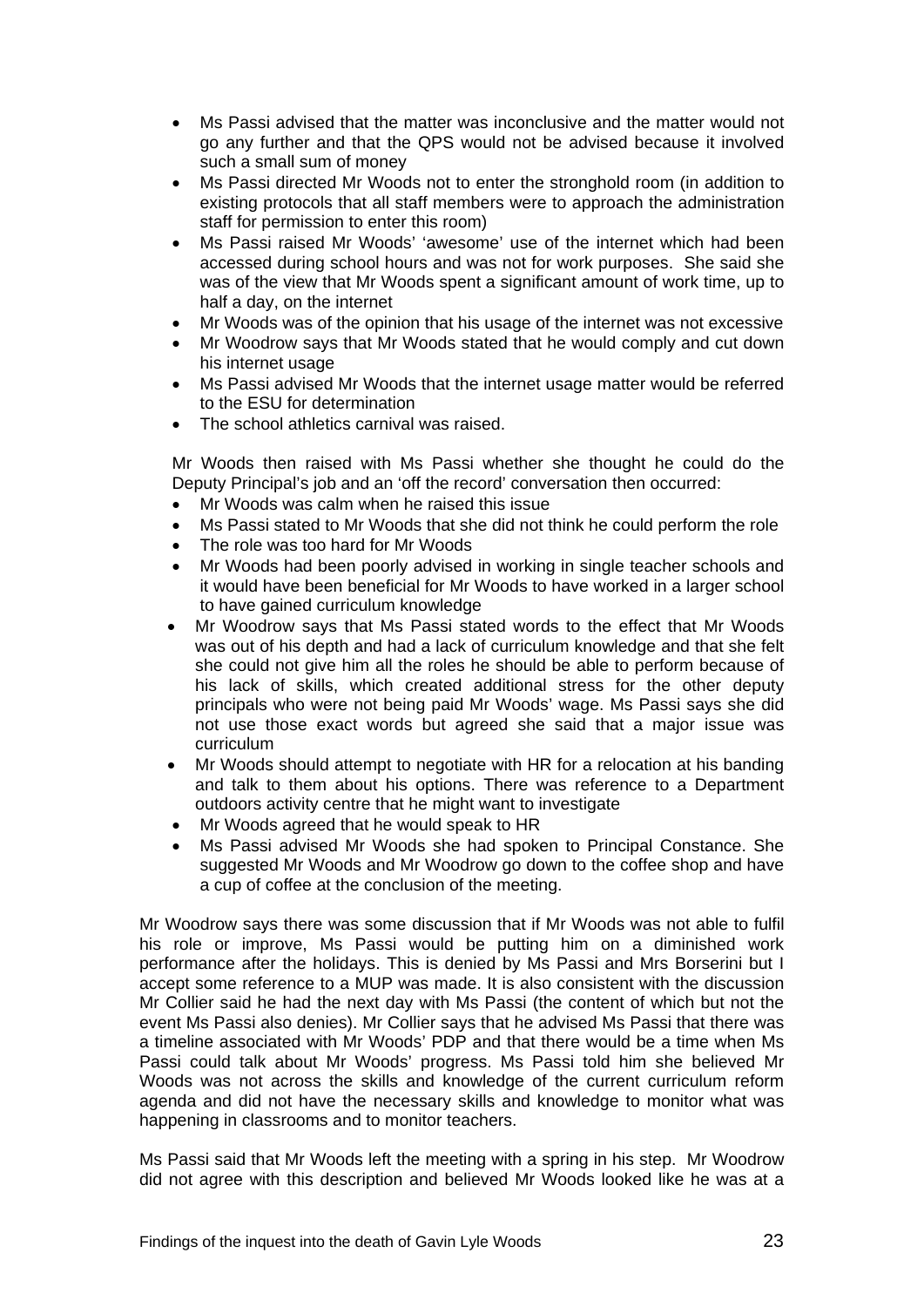loss as to what to do. I accept Mr Woodrow's version. It is but one example of Ms Passi's lack of insight as to the impact her direct, and at times abrupt, manner had on some persons. It would be incredulous to expect that a person who had been given this information would leave with a spring in their step.

At the same time no-one present, including Mr Woodrow, suggested anything offensive or threatening was said. Mr Woodrow did not find it intimidating or humiliating but agreed a recipient may have found it so.

Mr Woodrow thought Mr Woods had hit the wall and switched off. Mr Woods stated he could not go through another session like he had been through up north. Mr Woodrow asked him what the positives were and Mr Woods could not identify any. Mr Woodrow suggested Mr Woods speak to the area union representative (Mr Evans) who had more experience. He thought this proposal made Mr Woods feel a little better on the basis he had a next step. Mr Woodrow was not concerned about Mr Woods' welfare, as he believed Mr Woods was on track to speak to HR and work out a resolution.

Mr Woodrow told Ms Passi he thought Mr Woods had hit the wall. He also rang Mr Evans from the QTU but did not pass this observation on to him.

It is likely Ms Malfliet spoke to Mr Woods on the side of the road following this meeting for 20 minutes. Ms Malfliet says Mr Woods stated that Ms Passi had stated that if Mr Woods was at Burpengary SS at the beginning of term three she would commence the MUP process. Mr Woods was very upset and Ms Malfliet thought things for Mr Woods were going downhill. Ms Malfliet says in hindsight, Mr Woods' mental health was getting worse but she was busy and had not paid him enough attention. Ms Malfliet was not concerned about leaving Mr Woods in the state he was in and did not believe that he was suicidal.

At a meeting a few days later Mr Evans advised Mr Woods to talk to HR about what was happening at the school, in light of the roles Mr Woods was being given and the allegations made about the chocolate money and internet usage. Mr Woods also mentioned a MUP process and that Mr Woods felt he was being judged before being able to show what he could do.

## <span id="page-25-0"></span>**Advice of Mr Woods' permanent appointment**

After Mr Woods left the meeting on 25 May 2011 he still thought he was at Burpengary SS on a temporary basis. He had not been informed of the letter sent on 14 April advising that his position was now permanent.

To add to the perfect storm that was forming, a series of emails and discussions proved that was incorrect. This discussion was initiated by Mr Woods in an email sent on 30 May 2011 to various HR persons in Cairns and Mr Powell (HR consultant) and Mr Cook (HR Manager) where he notes that as he had not applied for a permanent deputy principal position at Burpengary SS he would be seeking a permanent, relieving or acting position for Semester 2 and he asked what options/positions might be available.

Mr Powell says that he rang Mr Woods on the morning of 31 May 2011. Mr Powell recalled that Mr Woods sounded calm and rational and there was nothing in his demeanour or manner or voice that raised any concerns. Mr Powell confirmed that Mr Woods had been placed permanently at Burpengary SS. Mr Woods said words to the effect that he was not considered a good fit at the school and Ms Passi had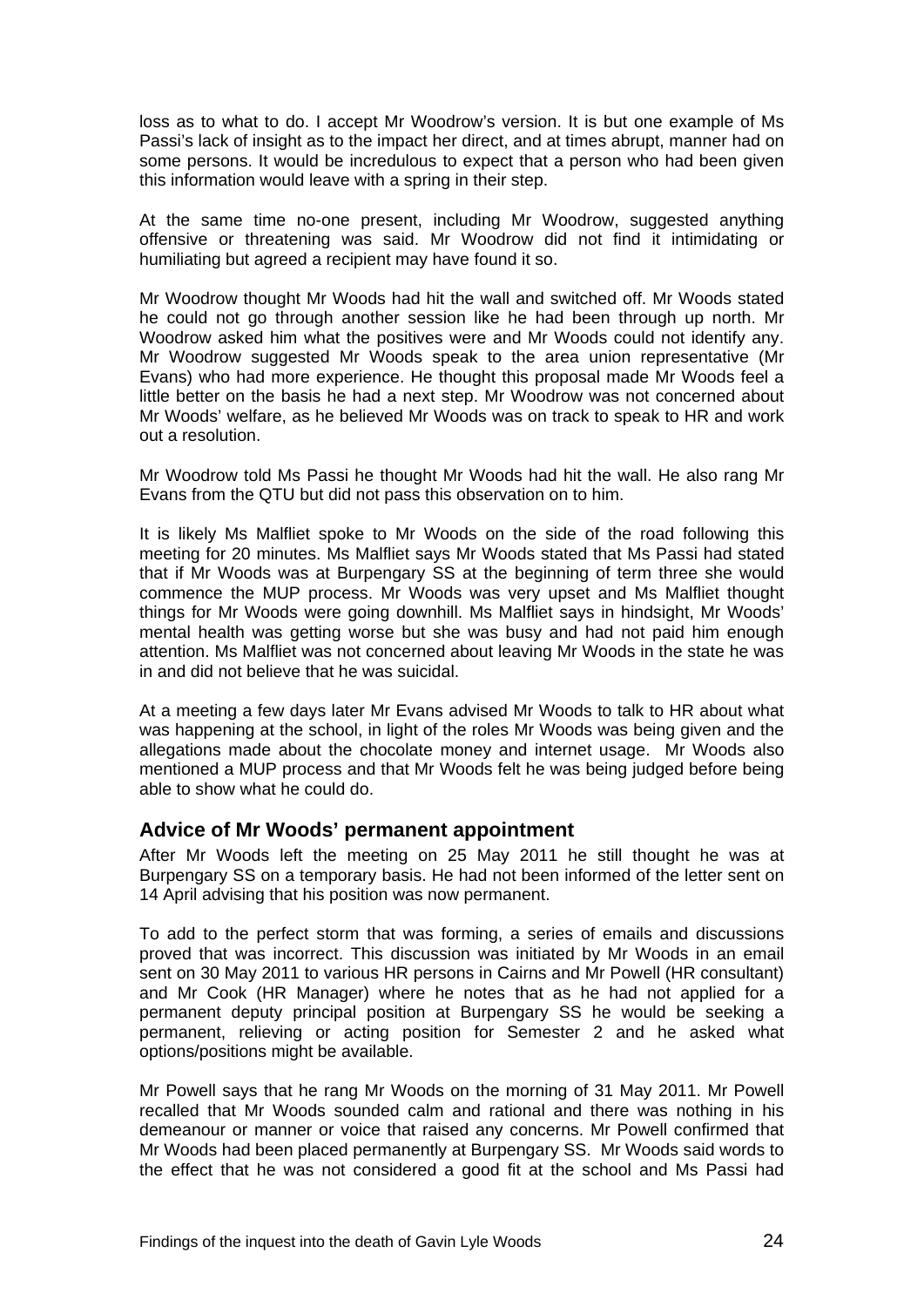referred to his position as temporary. They discussed a number of issues consistent with matters already raised in the evidence. Mr Powell says that he agreed to make some enquiries regarding rescinding Mr Woods' permanent placement and he would get back to Mr Woods. Mr Powell sought further advice from Ms Owens (Principal HR consultant North Coast Region).

Ms Owens says she contacted Ms Passi to find out why she had not passed on a copy of the letter. Ms Passi stated to Ms Owens that it was dated effective from semester two and that she did not have to give him the letter until then and presumed (not unreasonably) Mr Woods would have received an individual letter. Ms Passi denied deliberately withholding the letter.

There follows a series of emails between Mr Cook and Mr Powell expressing their concerns as to the probability of a MUP process cutting in prematurely and what may be unreasonable management action.

Mr Powell then had a conversation with Mr Woods on the afternoon of 31 May 2011 and amongst other discussions Mr Woods said he did not want to rescind his appointment. Following the conversation, Mr Powell then emailed Mr Woods (and included Mr Cook and Mr Rogers) confirming their telephone discussion. Mr Powell confirmed Mr Woods had been permanently appointed to Burpengary SS, detailed the process for Mr Woods' to rescind the offer and the arrangements that would need to be made with his substantive region. Mr Powell also detailed that if Mr Woods was of the view that Ms Passi had acted unfairly or unreasonably in the management of his secondment or transfer that Mr Woods should follow the process identified in the attached grievance policy and complaints management directive.

On 3 June 2011, Ms Passi wrote to Mr Woods. She advised that the investigation into the theft of private funds was inconclusive however the fact that Mr Woods was repeatedly in the security room meant that Mr Woods was legitimately included in the investigation. She wrote that Mr Woods was to no longer access the security room unless directed by her. Ms Passi noted the IT technician, Mr Hindom had indicated to her that Mr Woods knowingly opened and downloaded emails that were not work related. She also noted her belief that Mr Woods' internet research was for private use. She would discuss with Mr Hindom regarding what is reasonable access for Mr Woods' duties and she would be referring Mr Woods to the ESU for determination of any breach of the code of conduct.

Ms Passi did notify ESU by way of a Minor Incident Report on 10 June 2011.

Mr Garland, the Manager of the Complaints Management Team, ESU, says that he reviewed the material and that whilst there was a high volume of internet hits it was the recurring pop-ups that happen every ten seconds that explained this high volume, and the number of sites Mr Woods visited was minimal. There were no inappropriate sites visited and the review revealed that Mr Woods would visit half a dozen internet sites in a twenty minute window so there was no suggestion of him wasting time by surfing the internet.

The complaint was closed shortly after by ESU on the basis it was considered there was not an overuse or inappropriate use of workplace internet, and some personal use is acceptable. The report back said the times the employee was on the Internet were insignificant and the issue would be best managed locally in the first instance.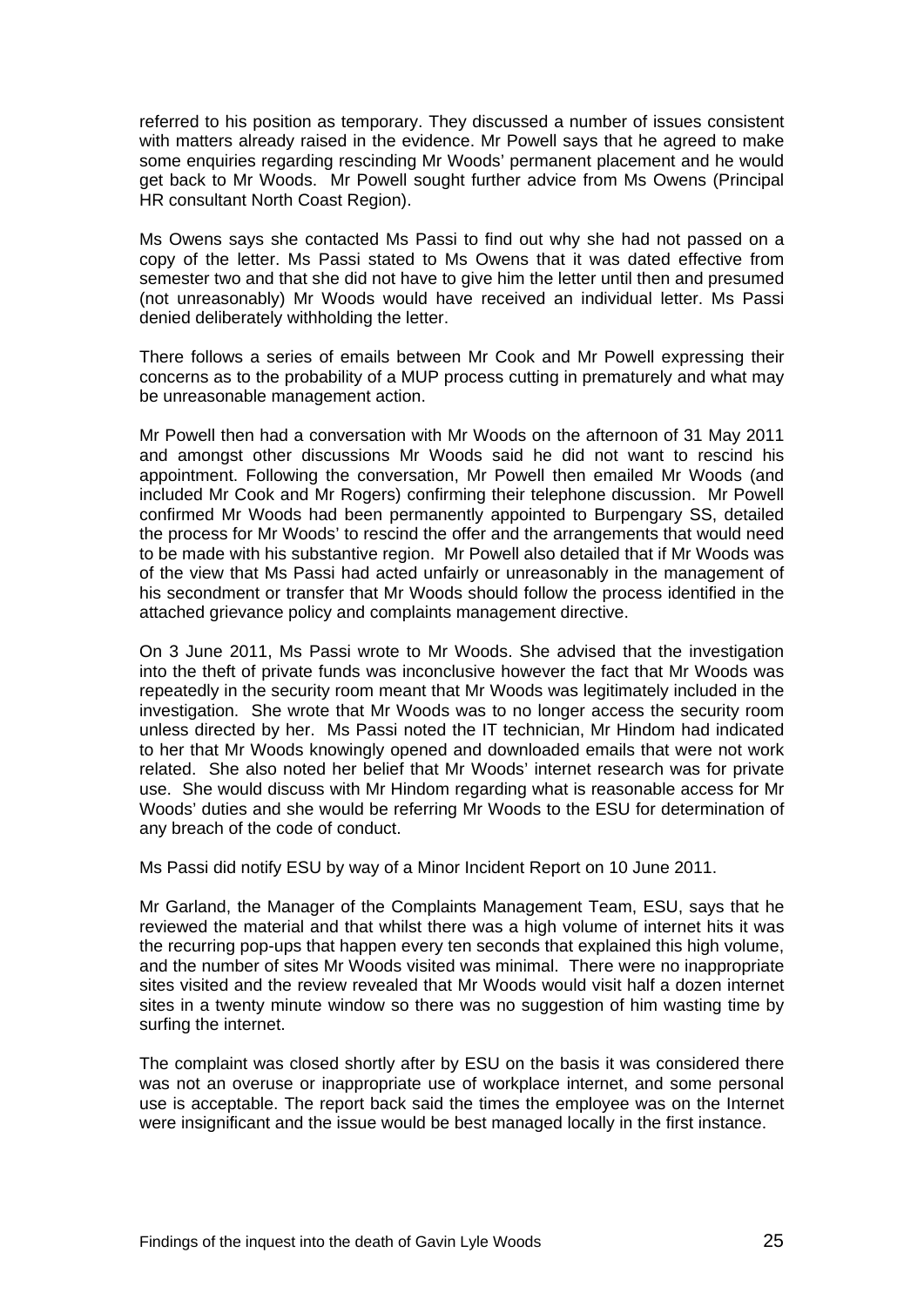## <span id="page-27-0"></span>**Meeting held on 7 June 2011**

Mr Woods then met with Stephen Cook (Regional Human Resources Manager) and Mr Evans on Tuesday 7 June 2011. The history of recent events from Mr Woods' perspective was repeated. According to Mr Cook, Mr Woods presented calmly through this meeting and did not present as though he was at his 'wits end'. Mr Cook asked Mr Woods to provide a copy of his developing performance framework documents. Mr Cook was of the view that the meeting was positive in terms of addressing the concerns.

Mr Cook says he came to the conclusion, in the presence of Mr Evans, that he should discuss with the Assistant Regional Director and Regional Director the possibilities of placing Mr Woods at another school. Mr Evans was of the same opinion and said so in the meeting.

Mr Evans told Mr Woods after the meeting he thought it went well and the most likely scenario was that Mr Woods would be moved on. Mr Evans encouraged Mr Woods to not give up his deputy principal position easily and to keep his head down for the next fortnight until the end of the semester as a position may arise for the next term. Mr Evans recalled that Mr Woods was happy and pleased about getting another placement.

It is clear Mr Cook spoke to Mr Collier and Mr Peach over the following days and they identified and were supportive of a move to a vacancy at Kallangur State School. Unfortunately, Mr Woods was not, and perhaps could not be advised of this development, although it is likely the tragic events had already intervened.

On 10 June 2011, Mr Evans was advised that Mr Woods had not been at work on Thursday or Friday. He was concerned that something may have occurred at the school on Wednesday so he contacted Mr Cook. They agreed that Mr Woods had been nervous but calm and collected at the meeting on 7 June 2011.

# <span id="page-27-1"></span>**Conclusions on the issues**

# <span id="page-27-2"></span>**The circumstances of Mr Woods' background and health, particularly mental health and the treatment of any difficulties he had**

Mr Woods suffered from depression and anxiety, sleep disturbance and negative ruminations. This predated his experiences at Whitfield SS and Burpengary SS. Dr Lawrence's opinion is Mr Woods suffered from a severe and chronic Major Depressive Disorder, which fluctuated in its intensity. Given Mr Woods' condition, he was more vulnerable to the pressures of workplace and relationships issues, particularly given that he did not have useful ways to deal with these issues.

Mr Woods was not actively seeing a GP or psychiatrist regarding his mental health after he transferred to the North Coast Region. Toxicology tests indicate that he was taking some of his prescribed medication but in the opinion of Dr Lawrence he had changed to a less effective medication and this was not being monitored.

# <span id="page-27-3"></span>**The extent to which the decision to transfer Mr Woods from Cairns to the Burpengary SS was, and should have been, informed by anything that occurred in Cairns**

There were no policies, procedures or legislation produced by the Department in relation to what information regarding an employee can be shared between regions.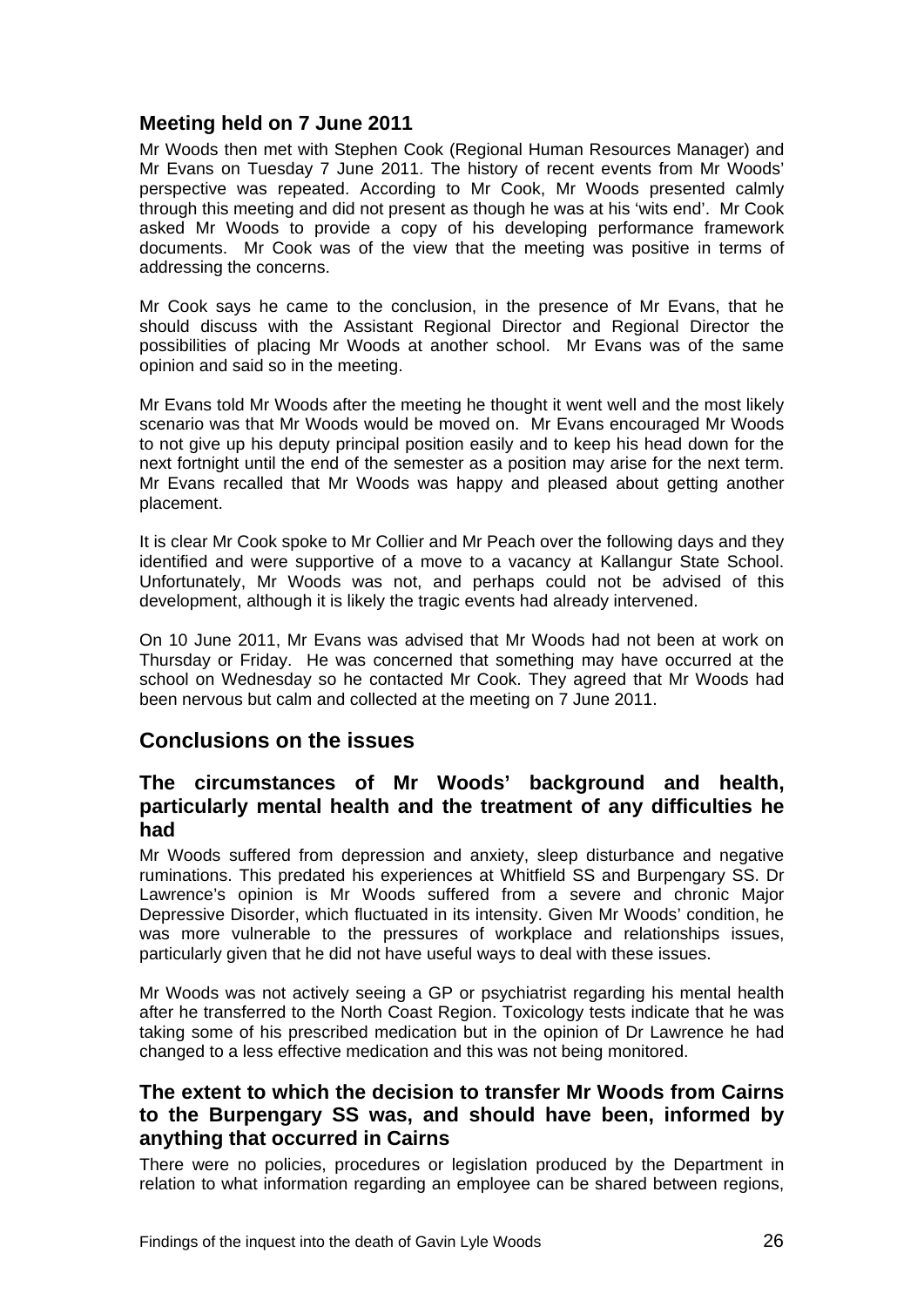other than that teachers should not be transferred or relocated if there are performance issues or they are under review for performance.

The issue of the transfer of information about an employee's personal health, whether it be in relation to medical issues, mental health or rehabilitation issues is fraught with some difficulty. Conceptually it could be considered objectively sensible, as Ms Malfliet suggests, that if a person has some known vulnerabilities these should be able to be discussed by HR staff to determine what is best for the transfer of the staff member and what supports a person requires in an ongoing employment situation. Issues of the best fit of school for such a person would be able to be considered.

I noted in a recent inquest decision $4$  concerning a similar issue involving another State Government agency, that it is evident there is still a stereotypical stigma attached to mental illness in the community; and government departments would not be immune to this. Despite the public awareness efforts from such organisations as Beyond Blue, mental illness is still not regarded as just another illness. I heard evidence in that case that affected staff might perceive the provision of such confidential information as harassment, an intrusion into their personal lives; resulting in an inability to get on with their lives and a fear that their promotional opportunities or employment could be impacted.

I also noted the comments of Keane JA in *Hegarty v Queensland Ambulance Service* [2007] QCA 366 which recognised these very issues and commented that *a conclusion that an employer has acted unreasonably in failing to recommend psychological assessment and treatment cannot be made without recognising that the employer's decision must be made in a social, economic and legal context which includes these considerations.* 

The judgement expanded on these issues as follows:

*[41] It must be said immediately that, while an employer owes the same duty to exercise reasonable care for the mental health of an employee as it owes for the employee's physical well-being, special difficulties may attend the proof of cases of negligent infliction of psychiatric injury. In such cases, the risk of injury may be less apparent than in cases of physical injury. Whether a risk is perceptible at all may in the end depend on the vagaries and ambiguities of human expression and comprehension. Whether a response to a perceived risk is reasonably necessary to ameliorate that risk is also likely to be attended with a greater degree of uncertainty; the taking of steps likely to reduce the risk of injury to mental health may be more debatable in terms of their likely efficacy than the mechanical alteration of the physical environment in which an employee works.* 

[43] The area of debate in the present case concerned the extent to which the *defendant was duty-bound to ensure that its superior officers should intervene with individual ambulance officers in relation to possible signs of deterioration in their mental health. The private and personal nature of psychological illness, and the consequential difficulties which attend the discharge of an employer's duty in this respect, must be acknowledged as important considerations. The dignity of employees, and their entitlement to be free of harassment and intimidation, are also relevant to the content of the duty asserted by the plaintiff. Issues of some complexity arise in relation to when and how intervention by an employer to* 

l

<sup>&</sup>lt;sup>4</sup> Inquest into the Death of Brett Andrew Pollini delivered on 11 November 2013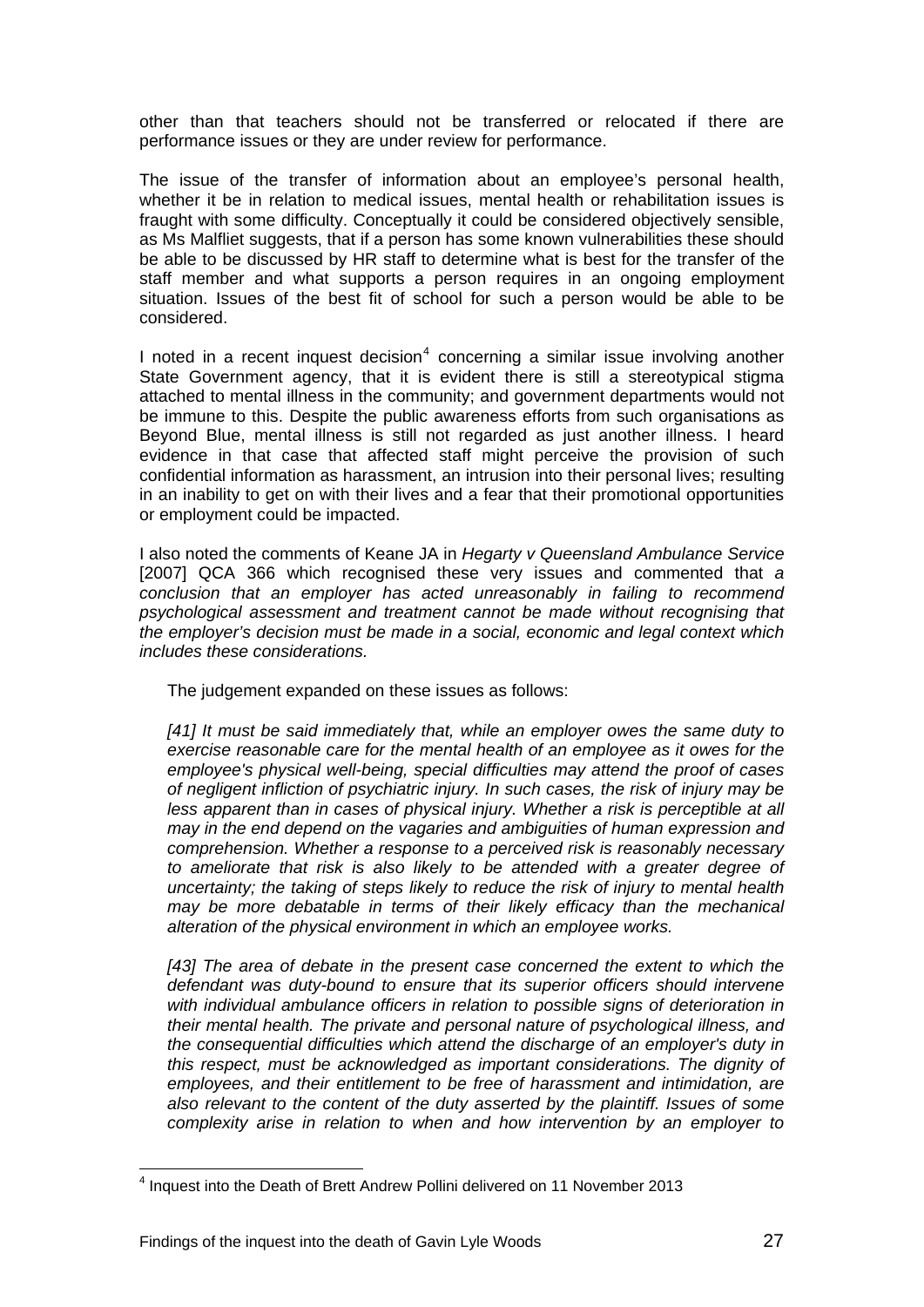*prevent mental illness should occur, and the likelihood that such intervention would be successful in ameliorating the plaintiff's problems.* 

*[45] Issues did necessarily arise, however, as to the identification of a sufficient basis for the making of a suggestion by the defendant that the plaintiff seek psychological assessment and treatment. The resolution of this issue is fraught with difficulties peculiar to cases of psychiatric injury. In cases of apprehended psychiatric injury, unlike cases concerned with the amelioration of physical risks in the workplace, important values of human dignity, autonomy and privacy are involved in the formulation of a reasonable system of identification of psychiatric problems which may warrant an employer's intervention and the making of a decision to intervene. An employee may not welcome an intrusion by a supervisor which suggests that the employee is manifesting signs of psychiatric problems to the extent that help should be sought, especially if those problems are having no adverse effect upon the employee's performance of his or her duties at work.* 

*[46] Employees may well regard such an intrusion as an invasion of privacy. Employees may rightly regard such an intrusion as a gross impertinence by a fellow employee, even one who is in a supervisory position. If an employee is known to be at risk of psychiatric injury, prospects of promotion may be adversely affected and questions may arise as to the entitlement, or even obligation, of the employer to terminate the employment. Employees who are ambitious, and eager for promotion, and whose signs of dysfunction might equally be signs of frustrated ambition, might rightly be deeply resentful of suggestions which reflect an adverse assessment of the employee's ability or performance and prospects of promotion. Such employees can be expected to pursue such remedies as may be available for their grievance over the intrusion. Dissatisfaction or resentments of this kind may give rise to industrial relations issues for the employer, as well as defamation issues for other employees. A conclusion that an employer has acted unreasonably in failing to recommend psychological assessment and treatment cannot be made without recognising that the employer's decision must be made in a social, economic and legal context which includes these considerations."* 

In this case, it is apparent the North Coast Region was not aware of any prior employment, grievance claims or other work history before Mr Woods arrived at Burpengary SS. He had a full medical clearance to return to work in Cairns albeit not at Whitfield. There was no MUP in place.

If it had been otherwise and the North Coast Region had known there were some potential issues, these would have been clarified with the sending region confirming whether Mr Woods should be transferred.

That being said a number of witnesses said the availability of some information would have been useful. Mr Cook says that had he been aware of this information, serious consideration would have been given about Mr Woods' placement at Burpengary SS because there was an *upfront history of some people not being able to work in that environment because of the strident nature of the management*.

Given Mr Woods' vulnerabilities, it is not difficult to find Burpengary SS was not the right fit for him. I accept however, that in a Department as large as Education Queensland, being able to finesse such decisions to that degree would be difficult and in any event there would have to be a vacancy elsewhere.

I agree with Ms Martens' submission that if North Coast Region had been aware of the previous issues, when issues arose between Mr Woods and Ms Passi, HR staff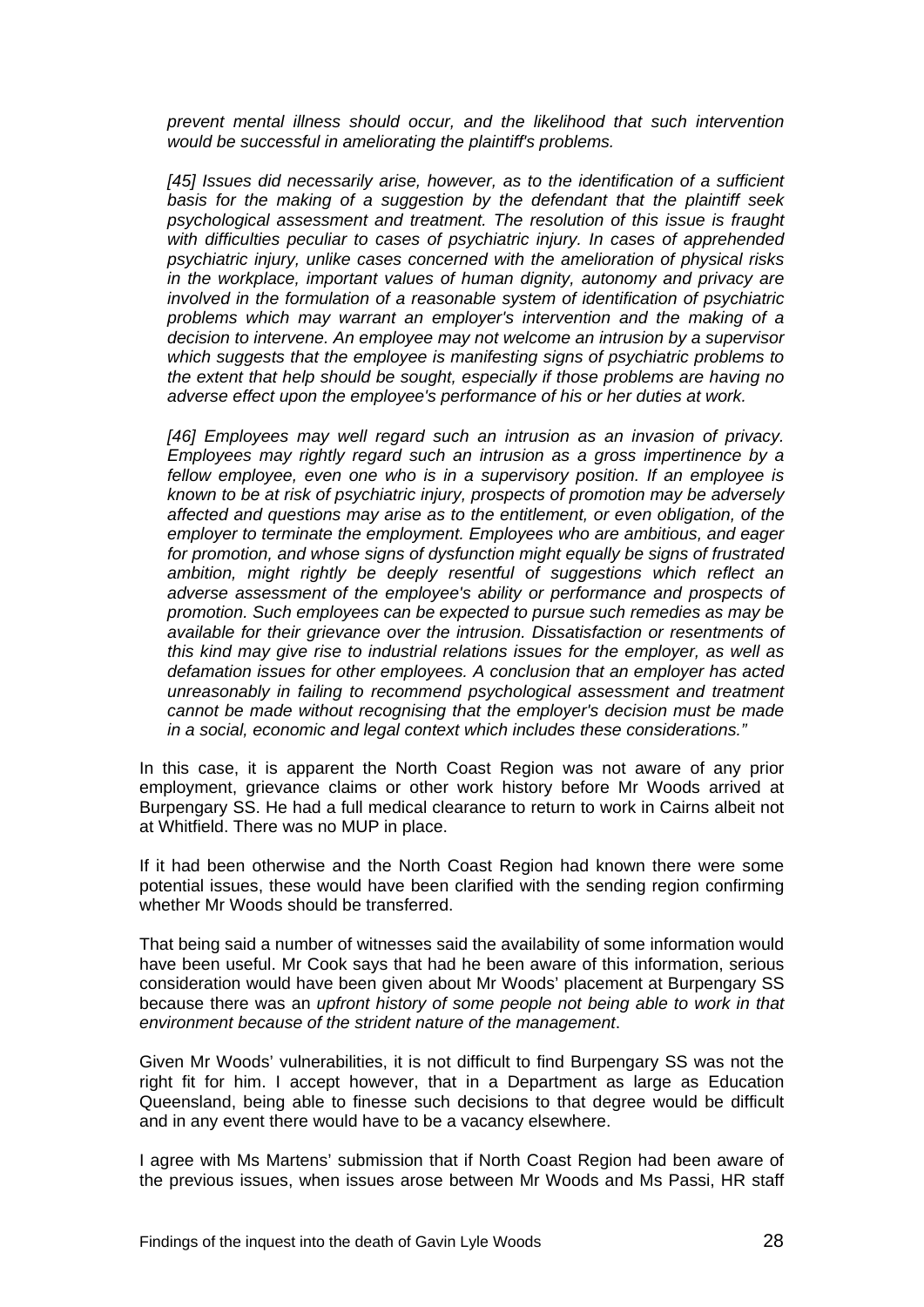would have had more information to be able to inform themselves as to whether intervention was necessary and whether any consideration needed to be given to ascertaining Mr Woods' well-being.

## <span id="page-30-0"></span>**The circumstances of Mr Woods' transfer to and employment at Burpengary SS**

It is apparent Mr Woods had little experience of the workings of large schools when he was promoted to the position of deputy principal at Whitfield SS. I accept he had difficulties as suggested by Mr Constance and Ms Passi concerning curriculum development and a number of line management responsibilities.

There is no doubt he had other good teaching qualities but he had difficulties when managing these other responsibilities. That is not to say he could not have developed those capacities, but it is evident he was sent to schools where the principals admirably had high expectations for their schools and he struggled with the leadership styles and high expectations of the principals.

Dr Lawrence was of the opinion that Mr Woods' poor performance at work was likely caused by his major depressive disorder as a result of being unable to focus his attention. She also says that Mr Woods was subject to further stressors because of his under-performance at work, which would have increased his anxiety and added to his symptomatology. This was due to his capacity to catastrophise, or over-react to minor stressors, resulting in an exacerbation of anxiety symptoms and thus the potential to aggravate his depression. As Mr Woods' condition continued to deteriorate, he would tend to magnify his negative interpretation of events which would have led to increasing feelings of hopelessness.

Dr Lawrence was of the view that the chocolate money incident and the internet usage issue would qualify as major stressors for Mr Woods and be the sort Mr Woods would react excessively to. It would have been a significant blow to Mr Woods' self-esteem and he would have seen the incident as a negative one. She reviewed Mr Woods' correspondence in response to the allegations and was of the view that Mr Woods gave a perfectly reasonable and detailed response to the allegations against him. She could find no evidence of depressive themes or hopelessness or any significant evidence suggestive of negativity, protests or accusations of bullying, harassment or other inappropriate behaviours. Dr Lawrence said in her evidence she would have expected to have seen more negativity in his response.

Dr Lawrence says that Mr Woods would have had a negative reaction to these events, even in response to reasonable management action. The discussion of a referral to ESU would have added to Mr Woods' negative view of himself and the future and he would have interpreted this referral as a negative outcome. Dr Lawrence also gave evidence that the feedback provided by Ms Passi regarding Mr Woods' inability to perform the duties of his role at Burpengary SS, even if delivered with the best of intentions, would have been seen by Mr Woods as confirmation of his low self-image and perceived as negative. Even if Mr Woods had been given some feedback about a more suitable role, Mr Woods would have been unable to penetrate his thinking to have been able to see this as a positive.

The impact on Mr Woods as a result of these events is discussed below. The issue as to how to categorise these events, and whether they incorporated bullying, harassment, unreasonable management action or something else is more problematic.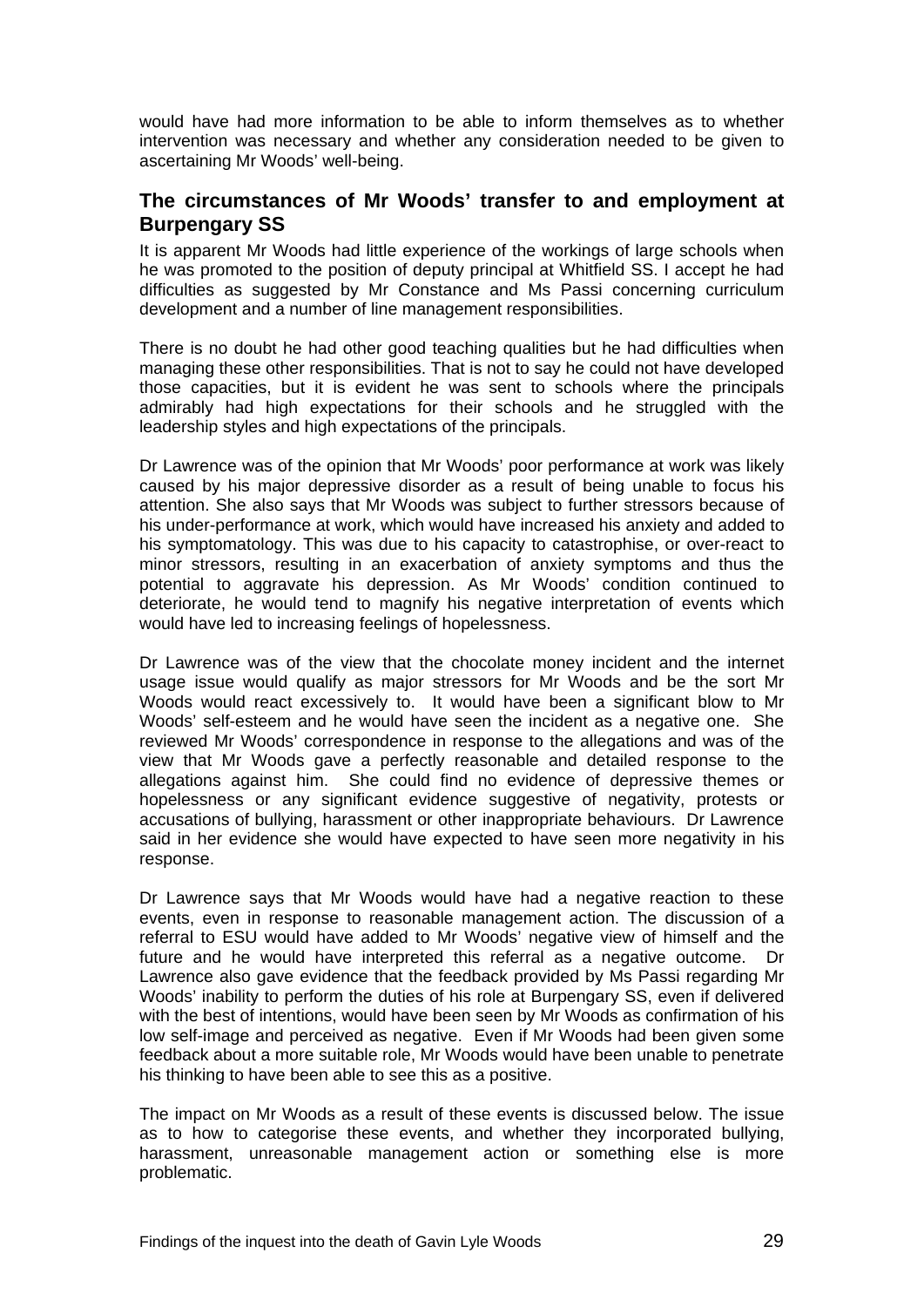One issue was raised which suggested Mr Woods had been allocated to fill in as a relief teacher at a level greater than any of the other deputy principals and as a form of penalty. The evidence on this issue was not unanimous but overall the evidence suggested this was not the case and I accept that was the case.

I also accept there is evidence supporting a finding that Mr Woods was having difficulties with a number of aspects of his duties as a deputy principal. When performance issues arise the Department has a raft of responses to be escalated across a spectrum of strategies to develop performance if possible. Without being definitive, the evidence suggests these strategies commence with ensuring there is a proper induction and then progress through communication of expectations, definition of the position role, and if necessary provide mentoring and support programs. It is only if problems continue that there should be progression to more formal developing work performance and then finally Managing Underperformance Process.

What happened in this case is some of those induction and mentoring steps were engaged in term one but at some stage in late term one/early term two, and most likely fortified after her conversation with Mr Constance, Ms Passi made a decision Mr Woods was not capable of doing the job. She reluctantly considered the other performance management steps suggested by Mr Collier and Mr Cook at the meeting on 14 April 2011, but after considering the material and hearing her give evidence in my view she superficially enacted those strategies.

What can be said about Ms Passi's conduct is there is no compelling evidence that it was ever offensive, threatening or abusive. I strongly suspect Mr Woods felt intimidated. Being brought to task in a formal manner on these minor issues, particularly questioning a person's honesty and integrity, would have intimidated most people. She may not have done so intentionally to intimidate and certainly not to harm him. The evidence suggests Ms Passi had a lack of insight as to the impact her behaviours had on some staff and that had not changed significantly as a result of the Training Plan.

Ms Passi adopted a formal process to deal with a number of essentially minor issues. The process adopted would have been fair, if she was dealing with serious issues such as breaches of the Code of Conduct or other serious misconduct. It was a totally unnecessary process, bordering on oppressive given the minor and unsubstantiated nature of the issues.

Mr Woods rightly concluded he was being treated differently from other staff and in my view that is an inevitable objective conclusion and not simply a subjective perception on his part. Ms Passi wanted to move Mr Woods on and she took these steps as part of the process to do so. To be fair to her, she did not know of Mr Woods' mental illness. She would not have been aware of the extent to which the discussions she had with him and the manner in which she dealt with these issues could have been seen in a more negative fashion by Mr Woods than perhaps others. Whatever is the case it should not have happened to anyone, vulnerable or not.

Whether it was the process adopted to deal with the relatively minor issues, or the content and manner of communication in the course of the discussion about his limited capacities as a deputy principal, a discussion initiated by Mr Woods, which caused the most negativity for Mr Woods, is not able to be determined with any certainty. In all probability it was a combination of both.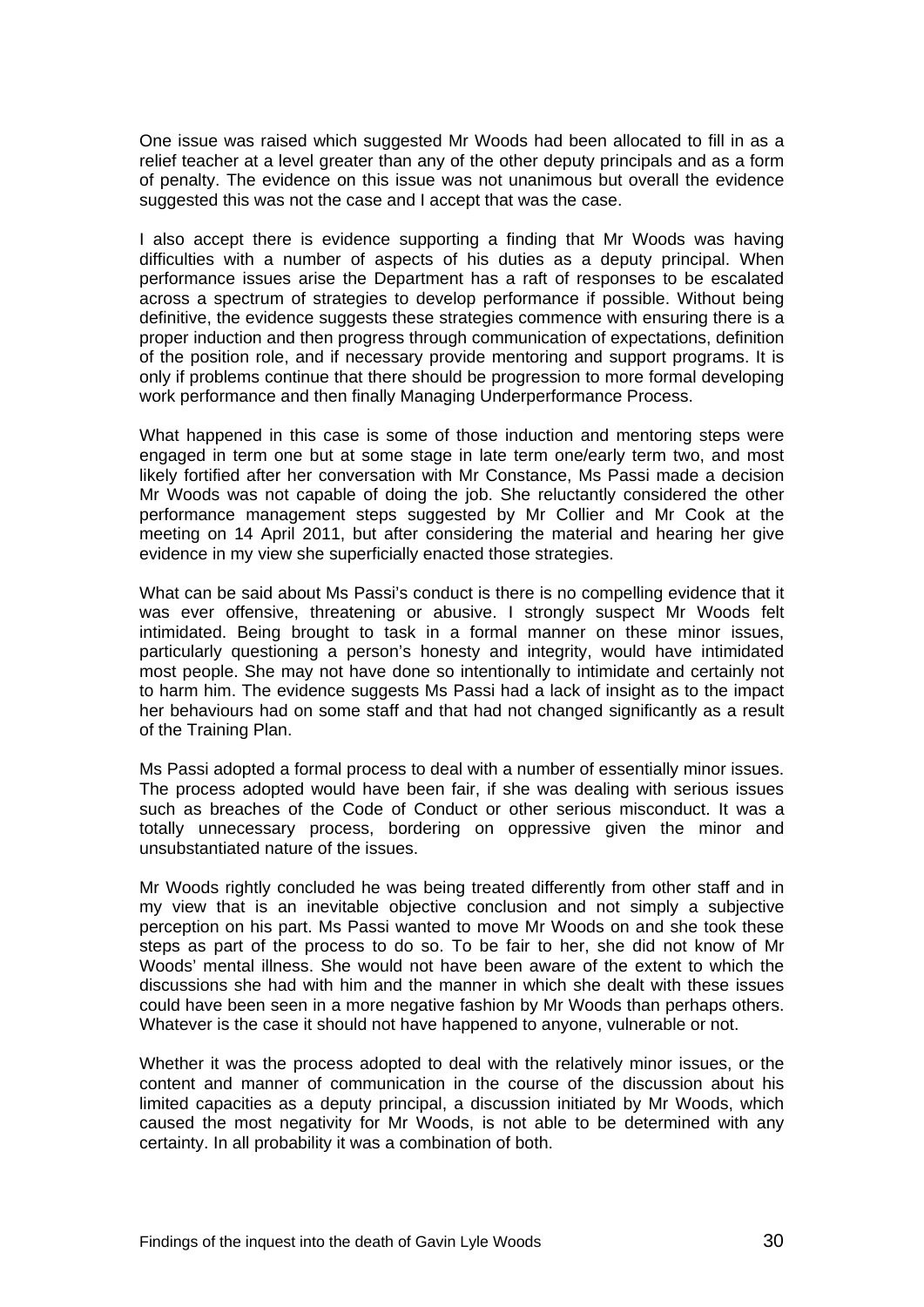# <span id="page-32-0"></span>**Anything else which could or might have contributed to Mr Woods' depression or death.**

The domestic issues associated with Mr Woods' relocation that arose caused Mr Woods additional stress and anxiety earlier in the year. These, combined with the additional financial obligations of having to service two mortgages and some recurring conflict between Ms Malfliet and Mr Woods regarding their finances, particularly Mr Woods' credit card debt, as well as some other personal relationship issues, would have had an effect on Mr Woods' mental deterioration during his time in south-east Queensland. This is likely to have been exacerbated by Mr Woods' failure to seek appropriate medical or psychological assistance to deal with his condition.

It may have been that Mr Woods' argument with Ms Malfliet about a telephone bill the evening before his disappearance was the final straw and catalyst for Mr Woods' decision to commit suicide. I accept Ms Malfliet could not predict this reaction to the argument. She was angry and took an opportunity to cool down and they did not speak the next day. She remains confused as to how he would think the relationship was over, although in the past they had occasionally said such things. Finances were a recurring source of conflict.

Dr Lawrence said Mr Woods' reference in his suicide note to 'it being all over' may have been Mr Woods' interpretation of the disagreement and him placing a negative and insecure inference on the situation. Even a minor added stressor such as an argument with a significant other in such circumstances could act as a trigger for a suicide attempt.

Dr Lawrence was of the opinion that no single issue could be identified as the cause of Mr. Woods' decision to end his life and it was a cumulative effect of the following factors which contributed to Mr Woods' decision:

- A major depressive disorder which Mr Woods had suffered for almost 10 years
- Mr Woods' effective antidepressant medication had ceased and there was no monitoring of his new medication or his illness
- The move from FNQ which brought extra stressors at a time when his Major Depressive Illness began to deteriorate
- Difficulties in performing to expected standards at Burpengary SS which brought him to the attention of Ms Passi
- The manner in which the issues of the chocolate money and internet usage were raised and dealt with, adding further stressors to which Mr Woods would be prone to over-react, and only increasing his anxiety and thus aggravating his condition further
- The added confusion of Mr Woods' position (whether temporary or permanent) and its implications for staying at the school with the result of being unable to move and therefore avoid the looming crisis that he perceived in terms of the MUP process
- The argument the preceding evening with Ms Malfliet.

I accept the evidence of Dr Lawrence in this respect. It is consistent with the evidence before me. It is not possible to proportion the contributing factors in any sensible manner.

The major depressive disorder predated anything that happened at Whitfield or Burpengary SS.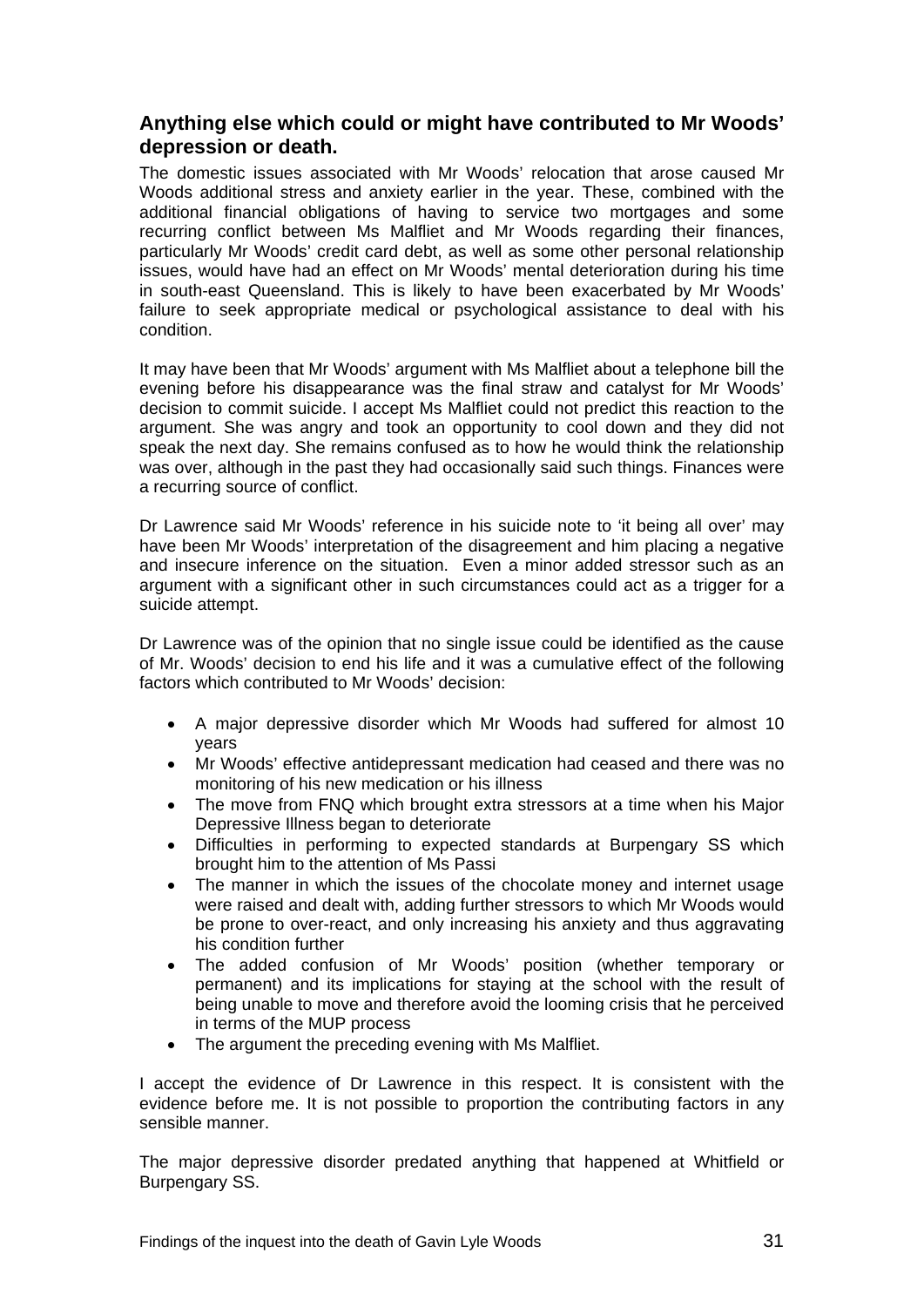I have found the manner in which Mr Woods was dealt with over the chocolate money and internet usage was certainly unfair and given its proximity in time to the events that followed, contributed in a significant manner. It is unfortunate Mr Woods was not able to be told a transfer solution was likely. However, those involved at the North Coast Region had no knowledge of Mr Woods' deteriorating and major depressive disorder, and the likely impact what was occurring at Burpengary SS would have on his vulnerabilities.

The situation in which Mr Woods' found himself at Burpengary SS was a significant contributor to the deterioration in Mr Woods' mental health.

# <span id="page-33-0"></span>**Findings required by s. 45**

#### <span id="page-33-1"></span>**Identity of the deceased** – Gavin Lyle Woods

- <span id="page-33-2"></span>**How he died** – Mr Woods committed suicide as a result of suffering a major depressive disorder for almost 10 years for which he was taking ineffective antidepressant medication which had not been monitored in the six months preceding his death; moving from FNQ to south-east Queensland (resulting in a number of domestic issues and financial conflict with his partner); difficulties in performing to the expected standard at his school; accusations regarding the missing chocolate money (for which there was insufficient evidence and in relation to which Mr Woods was treated differently to other staff members who also had access to the area from which the money was allegedly taken); accusations of excessive internet usage (which were unsubstantiated and in relation to which Mr Woods was treated differently from other staff) and the argument he had with his partner on the evening prior to his disappearance.
- <span id="page-33-3"></span>**Place of death** – 475 Campbells Pocket Road WAMURAN QLD 4512 AUSTRALIA
- <span id="page-33-4"></span>**Date of death – 11 June 2011 - 26**
- <span id="page-33-5"></span>**Cause of death** – 1(a) Consistent with exhaust fumes toxicity

## <span id="page-33-6"></span>*Comments and recommendations*

#### **Submissions by Ms Malfliet**

Ms Malfliet made submissions on a number of proposed recommendations.

She identified that relating to the transfer of information there should be a recommendation such that new regions have information as to best fit location and level of support to ensure a successful transition. She also suggested a recommendation that required regional office staff to consult with an organisational psychologist regarding case management to ensure the well-being of staff in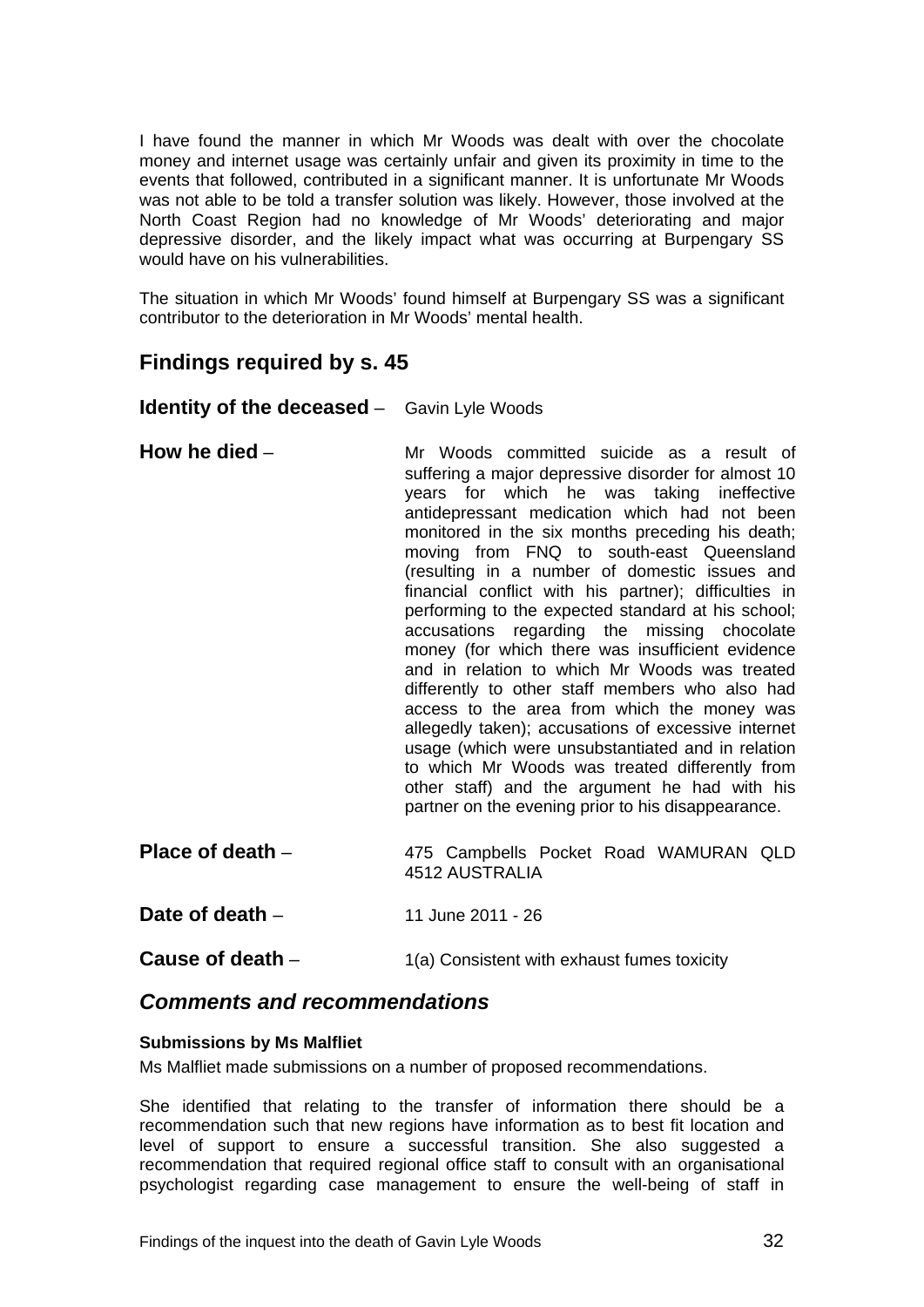workplaces identified as exhibiting a culture of workplace bullying to enable regional office staff without mental health training to implement effective proactive and reactive strategies in complex school communities.

As well she sought a recommendation that all WorkCover and grievance bullying complaints made orally or provided in writing should be investigated by trained investigators and conclusions forwarded to the Ethical Standards Unit. In that regard there is no evidence that is before me that there has been any deficiency in the investigation process of the various complaints raised by the Department. I found there were valid concerns in the implementation of the training plan regarding Ms Passi, but not in the investigations. I understand Ms Malfliet has issues concerning how WorkCover investigated the FNQ claim but WorkCover were not the subject of review by me and accordingly have had no opportunity to respond.

Finally, Ms Malfliet seeks a recommendation that a Royal Commission be convened to address workplace bullying within the Department. My jurisdiction in this case is limited to the circumstances of the death of Mr Woods. The evidence certainly suggests that behaviour of that nature may have emanated from Burpengary SS. I can also take notice of the fact that there are concerns about that type of behaviour generally in employment and the community, but there is no evidence before me that this is a systemic issue peculiar to the Department or that the Department is not otherwise aware of the issues and endeavouring to deal with them at a policy and organisational level.

#### **Submissions of Counsel Assisting**

Ms Martens submitted there was substantial evidence regarding the benefits of HR staff being able to communicate, in an appropriate way, an employee's history or strengths and weaknesses to allow them to be placed at a school to best meet the needs of the employee and the school. There is currently no departmental policy, procedure or guideline that deals with this issue. She said it is difficult to be specific regarding a proposed recommendation because of the competing interests that are involved and the lack of evidence on the specific nature of the recommendation.

Ms Martens suggested a recommendation *that the Department undertake research and consultation with appropriate bodies (such as the QTU) to develop an appropriate policy, procedure or guideline that provides staff with clear direction on information that should and can be communicated (and if relevant, information that should not be communicated) when staff are being considered for transfer or relocation, to enable regional staff and/or the VRP to better place employees to best fit the needs of the employee and the school.*

#### **Submissions of Counsel for the Department**

The Department's primary submission is there is no evidence before the court that could give rise to any recommendation related to ways to prevent people with serious mental illnesses from committing suicide in the particular circumstances of this case.

Mr McMillan conceded that there was evidence from Department witnesses about the limitations on the Department in terms of sharing information between regions to assist the relocation/transfer process, particularly as it relates to obligations of confidentiality. He also noted there were restrictions on the use of certain information such as work cover claim files and personal medical information, which were the subject of legal requirement and the sharing of such information could only be achieved with the consent of the employee.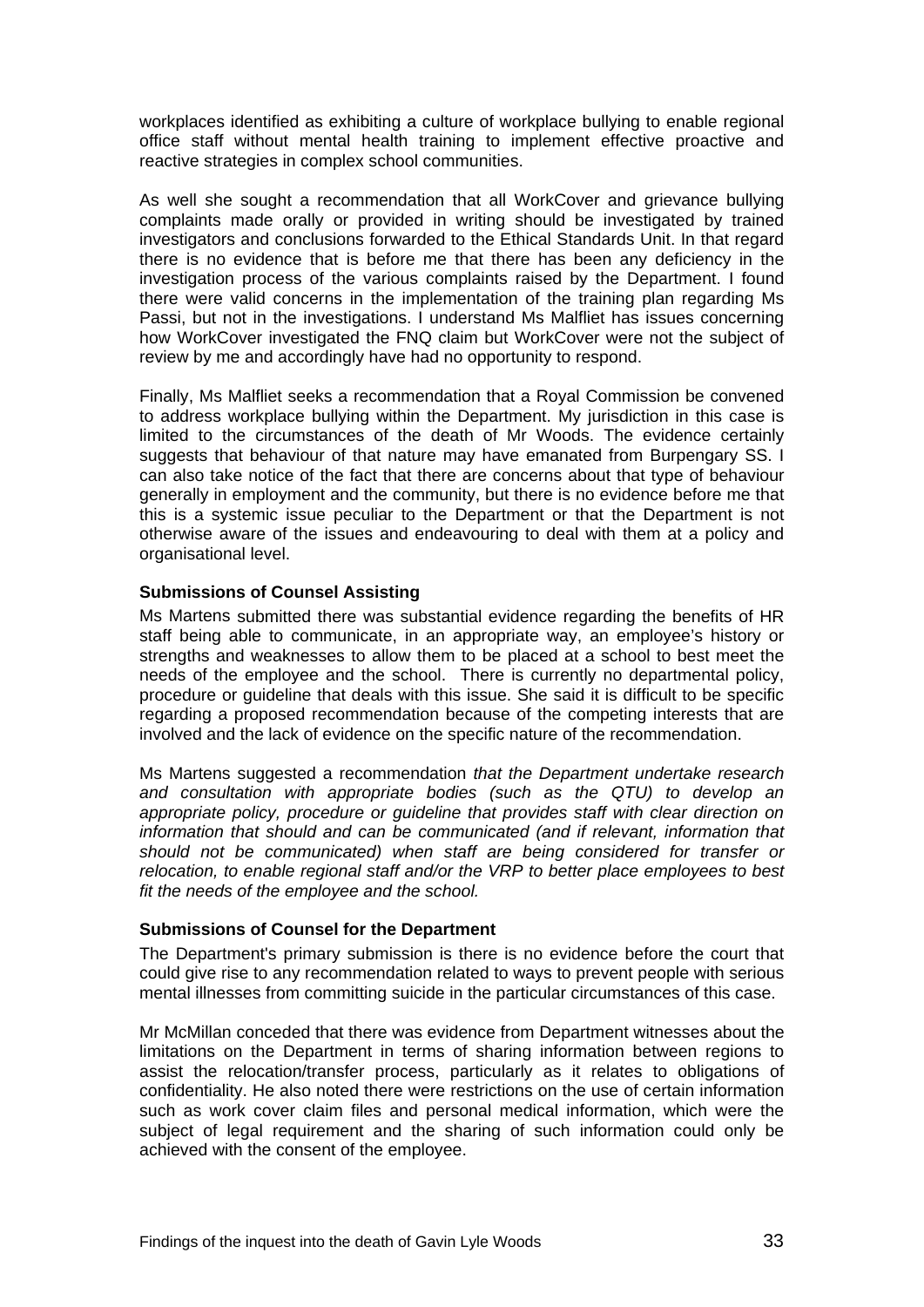Mr McMillan therefore submitted, if the court was satisfied some form of comment or recommendation should be made that it could be in the following terms:

*It may be that employees of the Department could be better informed about how their personal information (including organisational health history incorporating work cover claims, disciplinary history, performance history and prior history of complaints or grievances) should be communicated.* 

*I recommend that the Department prepare a fact sheet to be attached to the standard forms used in the transfer/relocation process to clearly set out the statutory and other limitations on how that personal information may be used and disseminated by the Department. Standard forms should also be amended to provide employees seeking transfer/relocation with the opportunity to identify any personal information not generally available to the transfer/relocation process that they wish the Department to consider in that process (e.g. organisational health history including work cover claims and specifically, consequential workplace adjustments; prior history of compliance or grievances; performance history and disciplinary history).* 

#### **Conclusion on Recommendations**

There are policy, legislative and privacy issues, which make the provision of information relating to a person's medical, mental health and HR grievance and complaint history to others, complex.

It is by no means certain if the North Coast Region was aware of Mr Woods' vulnerabilities, that anything would have changed in respect to his transfer placement or placed them at some heightened state of awareness as to the level of support to be provided. In hindsight some thought this information would have been helpful.

I have also identified the privacy concerns applicable and that some, perhaps most employees, would not appreciate this type of information following them or being made available.

This is not an issue that would only be isolated to Education and may require a broader approach within Government generally.

Despite the complexities this should not deter a proper consideration of the issues as something should be done. It does need to be considered at a highly placed policy development level. The extent of the level of consent by employees is but one issue. The submissions I received from Ms Malfliet, Ms Martens and Mr McMillan all have merit. Ultimately I consider this is not a matter where some prescriptive recommendation by me will be of any assistance. It is very much a matter that requires proper policy development with input from a number of stakeholders and particularly teachers and their union, the QTU. In that respect, Ms Martens' submission is one that generally fulfils that aim. Mr McMillan's suggestion should certainly be considered as part of the implementation of any policy change.

#### **Recommendation**

I RECOMMEND that the Department in consultation with appropriate stakeholders (such as the QTU), develop an appropriate policy, procedure or guideline that provides staff with clear direction on information concerning their medical, mental health, rehabilitation and grievance history that should and can be communicated or which can be communicated with their consent (and if relevant, information that should not be communicated), when staff are being considered for transfer or relocation, to enable regional staff (either at a HR level and/or other sections of the